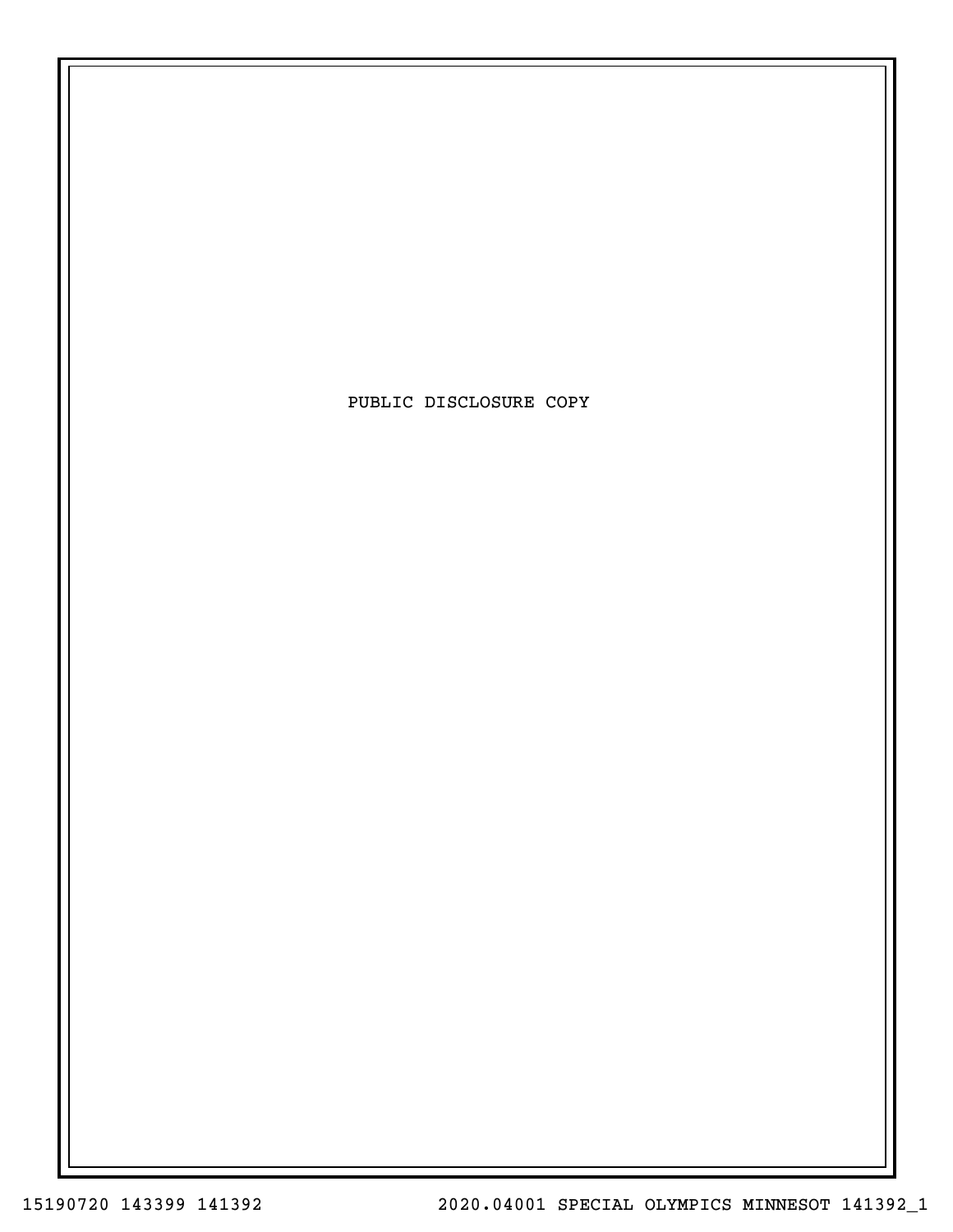| Form |  |
|------|--|

## **Return of Organization Exempt From Income Tax** \*\* PUBLIC DISCLOSURE COPY \*\*

**Under section 501(c), 527, or 4947(a)(1) of the Internal Revenue Code (except private foundations) 2020**

**| Do not enter social security numbers on this form as it may be made public.**

**| Go to www.irs.gov/Form990 for instructions and the latest information. Inspection**



Department of the Treasury Internal Revenue Service т

| A For the 2020 calendar year, or tax year beginning | and ending |
|-----------------------------------------------------|------------|
|                                                     |            |

| в                       | Check if<br>applicable: | <b>C</b> Name of organization                                                                                                               |                    | D Employer identification number                    |                                                           |  |  |  |
|-------------------------|-------------------------|---------------------------------------------------------------------------------------------------------------------------------------------|--------------------|-----------------------------------------------------|-----------------------------------------------------------|--|--|--|
|                         | Address<br> change      | SPECIAL OLYMPICS MINNESOTA, INC.                                                                                                            |                    |                                                     |                                                           |  |  |  |
|                         | Name<br>change          | Doing business as                                                                                                                           |                    | 41-1228157                                          |                                                           |  |  |  |
|                         | Initial<br>return       | Number and street (or P.O. box if mail is not delivered to street address)                                                                  | Room/suite         | E Telephone number                                  |                                                           |  |  |  |
|                         | Final<br>lreturn/       | 300<br>900 2ND AVE S                                                                                                                        | $612 - 333 - 0999$ |                                                     |                                                           |  |  |  |
|                         | termin-<br>ated         | City or town, state or province, country, and ZIP or foreign postal code                                                                    |                    | G Gross receipts \$                                 | 8,327,918.                                                |  |  |  |
|                         | Amended<br>return       | MINNEAPOLIS, MN<br>55402                                                                                                                    |                    | H(a) Is this a group return                         |                                                           |  |  |  |
|                         | Applica-<br>tion        | F Name and address of principal officer: DAVID DORN                                                                                         |                    | for subordinates?                                   | $\sqrt{}$ Yes $\sqrt{}$ X $\sqrt{}$ No                    |  |  |  |
|                         | pending                 | SAME AS C ABOVE                                                                                                                             |                    | $H(b)$ Are all subordinates included? $\Box$ Yes    | No                                                        |  |  |  |
|                         |                         | Tax-exempt status: $\boxed{\mathbf{X}}$ 501(c)(3)<br>$501(c)$ (<br>$\mathcal{A}$ (insert no.)<br>$4947(a)(1)$ or                            | 527                |                                                     | If "No," attach a list. See instructions                  |  |  |  |
|                         |                         | J Website: WWW.SPECIALOLYMPICSMINNESOTA.ORG                                                                                                 |                    | $H(c)$ Group exemption number $\blacktriangleright$ |                                                           |  |  |  |
|                         |                         | <b>K</b> Form of organization: $\boxed{\mathbf{X}}$ Corporation<br>Trust<br>Association<br>Other $\blacktriangleright$                      |                    |                                                     | L Year of formation: $1973$ M State of legal domicile: MN |  |  |  |
|                         | Part I                  | <b>Summary</b>                                                                                                                              |                    |                                                     |                                                           |  |  |  |
|                         | $\mathbf{1}$            | Briefly describe the organization's mission or most significant activities: OFFERS PEOPLE WITH INTELLECTUAL                                 |                    |                                                     |                                                           |  |  |  |
| Activities & Governance |                         | DISABILITIES YEAR-ROUND SPORTS TRAINING AND COMPETITION.                                                                                    |                    |                                                     |                                                           |  |  |  |
|                         | $\mathbf{2}$            | Check this box $\blacktriangleright$ $\Box$ if the organization discontinued its operations or disposed of more than 25% of its net assets. |                    |                                                     |                                                           |  |  |  |
|                         | 3                       | Number of voting members of the governing body (Part VI, line 1a)                                                                           |                    | 3                                                   | 14                                                        |  |  |  |
|                         | 4                       |                                                                                                                                             |                    | $\overline{\mathbf{4}}$                             | $\overline{14}$                                           |  |  |  |
|                         | 5                       |                                                                                                                                             |                    | $5\phantom{a}$                                      | 47                                                        |  |  |  |
|                         | 6                       |                                                                                                                                             |                    | 6                                                   | 2669                                                      |  |  |  |
|                         |                         | 7 a Total unrelated business revenue from Part VIII, column (C), line 12                                                                    |                    | 7a                                                  | 0.                                                        |  |  |  |
|                         |                         |                                                                                                                                             |                    | 7 <sub>b</sub>                                      | $\overline{0}$ .                                          |  |  |  |
|                         |                         |                                                                                                                                             |                    | <b>Prior Year</b>                                   | <b>Current Year</b>                                       |  |  |  |
|                         | 8                       | Contributions and grants (Part VIII, line 1h)                                                                                               |                    | 7,590,575.                                          | 7,114,791.                                                |  |  |  |
|                         | 9                       | Program service revenue (Part VIII, line 2g)                                                                                                |                    | 11, 362.                                            | 4,970.                                                    |  |  |  |
| Revenue                 | 10                      |                                                                                                                                             |                    | 61, 363.                                            | 59,478.                                                   |  |  |  |
|                         | 11                      | Other revenue (Part VIII, column (A), lines 5, 6d, 8c, 9c, 10c, and 11e)                                                                    |                    | $-83,304.$                                          | $-184,012.$                                               |  |  |  |
|                         | 12                      | Total revenue - add lines 8 through 11 (must equal Part VIII, column (A), line 12)                                                          |                    | 7,579,996.                                          | 6,995,227.                                                |  |  |  |
|                         | 13                      | Grants and similar amounts paid (Part IX, column (A), lines 1-3)                                                                            |                    | 0.                                                  | 0.                                                        |  |  |  |
|                         | 14                      | Benefits paid to or for members (Part IX, column (A), line 4)                                                                               |                    | 0.                                                  | 0.                                                        |  |  |  |
|                         | 15                      | Salaries, other compensation, employee benefits (Part IX, column (A), lines 5-10)                                                           |                    | 3, 112, 815.                                        | 2,830,115.                                                |  |  |  |
| Expenses                |                         |                                                                                                                                             |                    | 52,940.                                             | 4,442.                                                    |  |  |  |
|                         |                         |                                                                                                                                             |                    |                                                     |                                                           |  |  |  |
|                         |                         |                                                                                                                                             |                    | 4,269,134.                                          | 2,648,963.                                                |  |  |  |
|                         | 18                      | Total expenses. Add lines 13-17 (must equal Part IX, column (A), line 25)                                                                   |                    | 7,434,889.                                          | 5,483,520.                                                |  |  |  |
|                         | 19                      |                                                                                                                                             |                    | 145,107.                                            | 1,511,707.                                                |  |  |  |
| ăğ                      |                         |                                                                                                                                             |                    | <b>Beginning of Current Year</b>                    | <b>End of Year</b>                                        |  |  |  |
| ssets<br>Dalce          | 20                      | Total assets (Part X, line 16)                                                                                                              |                    | 5,835,978.                                          | 7,485,125.                                                |  |  |  |
|                         |                         | 21 Total liabilities (Part X, line 26)                                                                                                      |                    | 1, 204, 404.                                        | 1,015,415.                                                |  |  |  |
|                         | 22                      |                                                                                                                                             |                    | 4,631,574.                                          | 6,469,710.                                                |  |  |  |
|                         | Part II                 | <b>Signature Block</b>                                                                                                                      |                    |                                                     |                                                           |  |  |  |

Under penalties of perjury, I declare that I have examined this return, including accompanying schedules and statements, and to the best of my knowledge and belief, it is true, correct, and complete. Declaration of preparer (other than officer) is based on all information of which preparer has any knowledge.

| Sign     | Signature of officer                                                                                         |                              | Date                                     |  |  |  |
|----------|--------------------------------------------------------------------------------------------------------------|------------------------------|------------------------------------------|--|--|--|
| Here     | DAVID DORN, PRESIDENT/CEO                                                                                    |                              |                                          |  |  |  |
|          | Type or print name and title                                                                                 |                              |                                          |  |  |  |
|          | Print/Type preparer's name                                                                                   | Preparer's signature         | Date<br><b>PTIN</b><br>Check             |  |  |  |
| Paid     | <b>BRUCE THIEL</b>                                                                                           | BRUCE THIEL                  | P00526510<br> 07/20/21 <br>self-emploved |  |  |  |
| Preparer | CBIZ MHM, LLC<br>Firm's name                                                                                 |                              | Firm's EIN 34-1873282                    |  |  |  |
| Use Only | Firm's address > 222 SOUTH 9TH STREET, SUITE 1000                                                            |                              |                                          |  |  |  |
|          | MINNEAPOLIS, MN 55402                                                                                        | Phone no. $612 - 339 - 7811$ |                                          |  |  |  |
|          | $X \vert Y$ es<br>No<br>May the IRS discuss this return with the preparer shown above? See instructions      |                              |                                          |  |  |  |
|          | Form 990 (2020)<br>LHA For Paperwork Reduction Act Notice, see the separate instructions.<br>032001 12-23-20 |                              |                                          |  |  |  |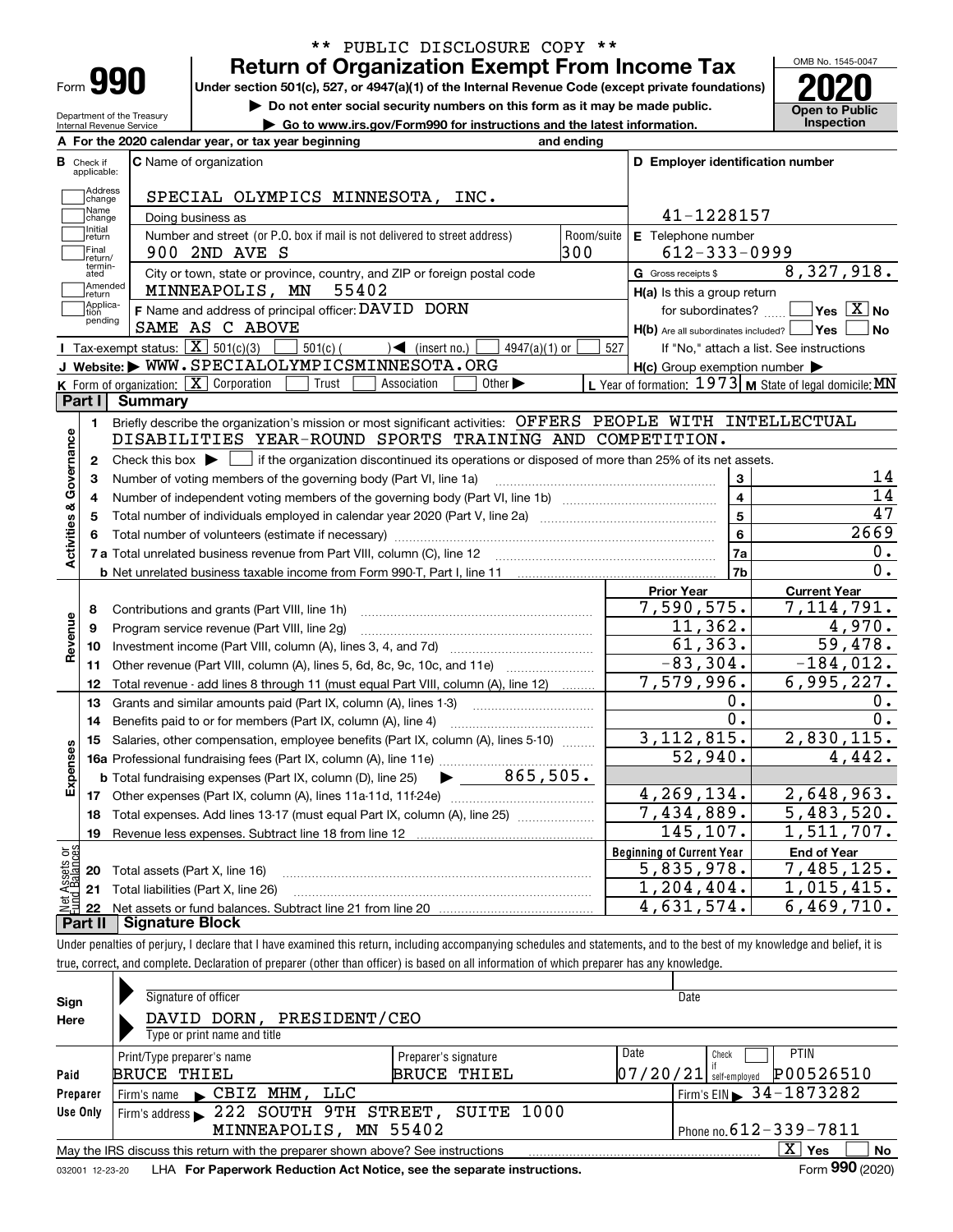|              | SPECIAL OLYMPICS MINNESOTA, INC.<br>Form 990 (2020)                                                                                          | 41-1228157           | Page 2                                                 |
|--------------|----------------------------------------------------------------------------------------------------------------------------------------------|----------------------|--------------------------------------------------------|
|              | <b>Statement of Program Service Accomplishments</b><br>Part III                                                                              |                      |                                                        |
|              |                                                                                                                                              |                      | $\overline{\mathbf{X}}$                                |
| 1            | Briefly describe the organization's mission:                                                                                                 |                      |                                                        |
|              | SPECIAL OLYMPICS MN OFFERS CHILDREN AND ADULTS WITH INTELLECTUAL<br>DISABILITIES YEAR-ROUND SPORTS TRAINING AND COMPETITION.                 | THROUGH THE          |                                                        |
|              | ATHLETIC, HEALTH & LEADERSHIP PROGRAMS, PEOPLE WITH INTELLECTUAL                                                                             |                      |                                                        |
|              | DISABILITIES TRANSFORM THEMSELVES, THEIR COMMUNITIES AND THE WORLD.                                                                          |                      |                                                        |
| $\mathbf{2}$ | Did the organization undertake any significant program services during the year which were not listed on the                                 |                      |                                                        |
|              | prior Form 990 or 990-EZ?                                                                                                                    |                      | Yes $X$ No                                             |
|              | If "Yes," describe these new services on Schedule O.                                                                                         |                      |                                                        |
| 3            | Did the organization cease conducting, or make significant changes in how it conducts, any program services?                                 |                      | $\overline{\mathsf{Yes} \mathrel{\;\; X} \mathsf{No}}$ |
|              | If "Yes," describe these changes on Schedule O.                                                                                              |                      |                                                        |
| 4            | Describe the organization's program service accomplishments for each of its three largest program services, as measured by expenses.         |                      |                                                        |
|              | Section 501(c)(3) and 501(c)(4) organizations are required to report the amount of grants and allocations to others, the total expenses, and |                      |                                                        |
|              | revenue, if any, for each program service reported.                                                                                          |                      |                                                        |
| 4a           | 3, 433, 527. including grants of \$<br>) (Expenses \$<br>) (Revenue \$<br>(Code:                                                             |                      | 10,429.                                                |
|              | SPORTS AND TRAINING: SEE SCHEDULE O FOR MORE INFORMATION.                                                                                    |                      |                                                        |
|              |                                                                                                                                              |                      |                                                        |
|              |                                                                                                                                              |                      |                                                        |
|              |                                                                                                                                              |                      |                                                        |
|              |                                                                                                                                              |                      |                                                        |
|              |                                                                                                                                              |                      |                                                        |
|              |                                                                                                                                              |                      |                                                        |
|              |                                                                                                                                              |                      |                                                        |
|              |                                                                                                                                              |                      |                                                        |
|              |                                                                                                                                              |                      |                                                        |
|              |                                                                                                                                              |                      |                                                        |
|              | 176,482.                                                                                                                                     |                      |                                                        |
| 4b           | including grants of \$<br>(Expenses \$<br>) (Revenue \$<br>(Code:<br>HEALTH AND LEADERSHIP: SEE SCHEDULE O FOR MORE INFORMATION.             |                      |                                                        |
|              |                                                                                                                                              |                      |                                                        |
|              |                                                                                                                                              |                      |                                                        |
|              |                                                                                                                                              |                      |                                                        |
|              |                                                                                                                                              |                      |                                                        |
|              |                                                                                                                                              |                      |                                                        |
|              |                                                                                                                                              |                      |                                                        |
|              |                                                                                                                                              |                      |                                                        |
|              |                                                                                                                                              |                      |                                                        |
|              |                                                                                                                                              |                      |                                                        |
|              |                                                                                                                                              |                      |                                                        |
|              |                                                                                                                                              |                      |                                                        |
| 4с           | 515, 208. including grants of \$<br>(Expenses \$<br>(Code:                                                                                   | $\angle$ (Revenue \$ |                                                        |
|              | YOUTH AND SCHOOLS: SEE SCHEDULE O FOR MORE INFORMATION.                                                                                      |                      |                                                        |
|              |                                                                                                                                              |                      |                                                        |
|              |                                                                                                                                              |                      |                                                        |
|              |                                                                                                                                              |                      |                                                        |
|              |                                                                                                                                              |                      |                                                        |
|              |                                                                                                                                              |                      |                                                        |
|              |                                                                                                                                              |                      |                                                        |
|              |                                                                                                                                              |                      |                                                        |
|              |                                                                                                                                              |                      |                                                        |
|              |                                                                                                                                              |                      |                                                        |
|              |                                                                                                                                              |                      |                                                        |
|              |                                                                                                                                              |                      |                                                        |
| 4d           | Other program services (Describe on Schedule O.)                                                                                             |                      |                                                        |
|              | (Expenses \$<br>including grants of \$<br>(Revenue \$                                                                                        |                      |                                                        |
| 4e           | 4, 125, 217.<br>Total program service expenses                                                                                               |                      |                                                        |
|              |                                                                                                                                              |                      | Form 990 (2020)                                        |
|              | 032002 12-23-20                                                                                                                              |                      |                                                        |
|              |                                                                                                                                              |                      |                                                        |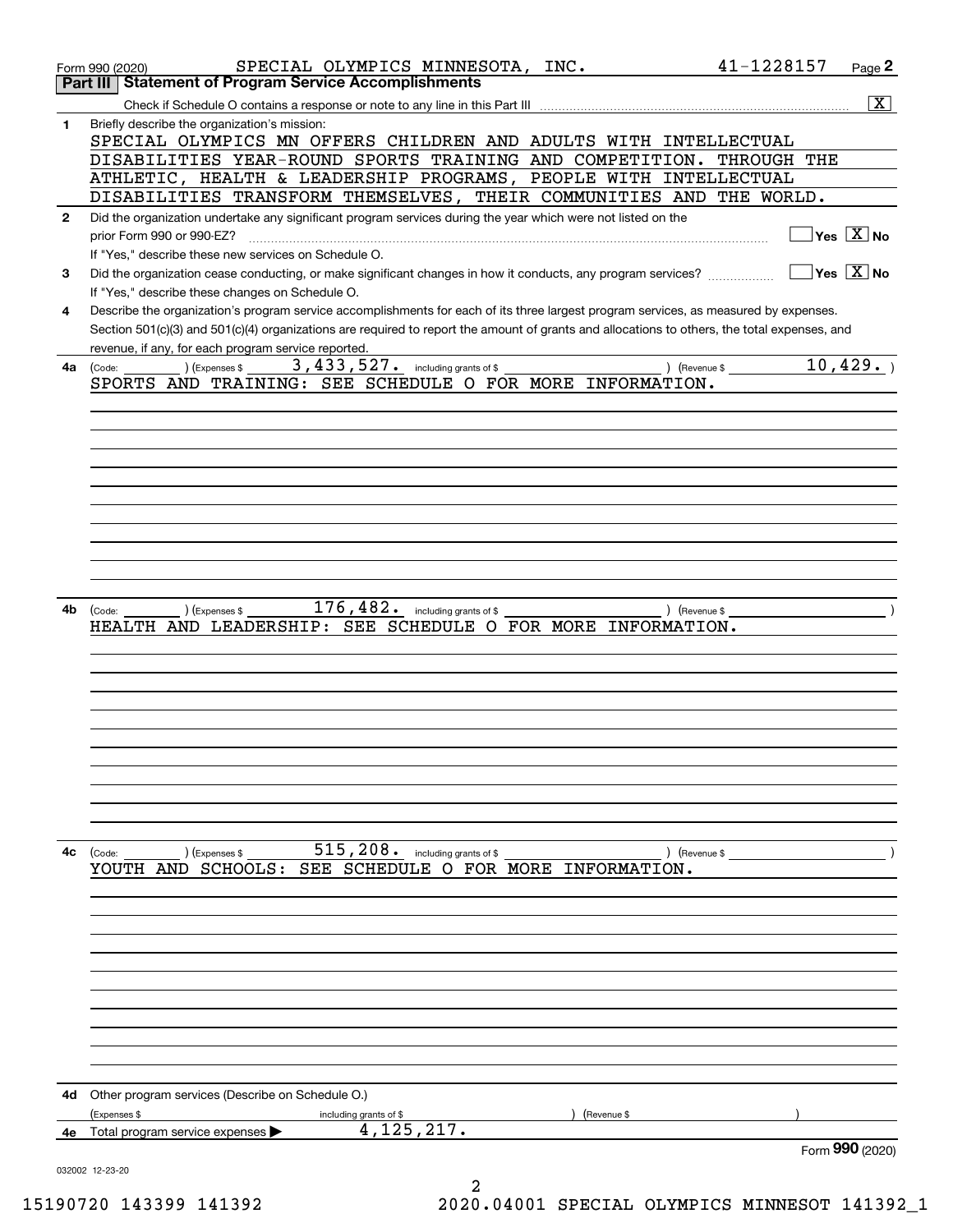Form 990 (2020) SPECIAL OLYMPICS MINNESOTA , INC **.** 41–1228157 <sub>Page</sub> 3<br>**Part IV** | Checklist of Required Schedules

|     |                                                                                                                                                                                                                                                    |                         | Yes                     | No |
|-----|----------------------------------------------------------------------------------------------------------------------------------------------------------------------------------------------------------------------------------------------------|-------------------------|-------------------------|----|
| 1.  | Is the organization described in section $501(c)(3)$ or $4947(a)(1)$ (other than a private foundation)?                                                                                                                                            |                         |                         |    |
|     |                                                                                                                                                                                                                                                    | 1                       | X                       |    |
| 2   |                                                                                                                                                                                                                                                    | $\overline{\mathbf{2}}$ | $\overline{\mathbf{x}}$ |    |
| 3   | Did the organization engage in direct or indirect political campaign activities on behalf of or in opposition to candidates for                                                                                                                    |                         |                         |    |
|     |                                                                                                                                                                                                                                                    | 3                       |                         | x  |
| 4   | Section 501(c)(3) organizations. Did the organization engage in lobbying activities, or have a section 501(h) election in effect                                                                                                                   |                         |                         |    |
|     |                                                                                                                                                                                                                                                    | 4                       |                         | x  |
| 5   | Is the organization a section 501(c)(4), 501(c)(5), or 501(c)(6) organization that receives membership dues, assessments, or                                                                                                                       |                         |                         |    |
|     |                                                                                                                                                                                                                                                    | 5                       |                         | x  |
| 6   | Did the organization maintain any donor advised funds or any similar funds or accounts for which donors have the right to                                                                                                                          |                         |                         | X. |
| 7   | provide advice on the distribution or investment of amounts in such funds or accounts? If "Yes," complete Schedule D, Part I<br>Did the organization receive or hold a conservation easement, including easements to preserve open space,          | 6                       |                         |    |
|     |                                                                                                                                                                                                                                                    | $\overline{7}$          |                         | X. |
| 8   | Did the organization maintain collections of works of art, historical treasures, or other similar assets? If "Yes," complete                                                                                                                       |                         |                         |    |
|     |                                                                                                                                                                                                                                                    | 8                       |                         | X. |
| 9   | Did the organization report an amount in Part X, line 21, for escrow or custodial account liability, serve as a custodian for                                                                                                                      |                         |                         |    |
|     | amounts not listed in Part X; or provide credit counseling, debt management, credit repair, or debt negotiation services?                                                                                                                          |                         |                         |    |
|     |                                                                                                                                                                                                                                                    | 9                       |                         | X. |
| 10  | Did the organization, directly or through a related organization, hold assets in donor-restricted endowments                                                                                                                                       |                         |                         |    |
|     |                                                                                                                                                                                                                                                    | 10                      |                         | x  |
| 11  | If the organization's answer to any of the following questions is "Yes," then complete Schedule D, Parts VI, VIII, VIII, IX, or X                                                                                                                  |                         |                         |    |
|     | as applicable.                                                                                                                                                                                                                                     |                         |                         |    |
|     | a Did the organization report an amount for land, buildings, and equipment in Part X, line 10? If "Yes," complete Schedule D,                                                                                                                      |                         |                         |    |
|     | Part VI                                                                                                                                                                                                                                            | 11a                     | X                       |    |
|     | <b>b</b> Did the organization report an amount for investments - other securities in Part X, line 12, that is 5% or more of its total                                                                                                              |                         |                         |    |
|     |                                                                                                                                                                                                                                                    | 11b                     |                         | x  |
|     | c Did the organization report an amount for investments - program related in Part X, line 13, that is 5% or more of its total                                                                                                                      |                         |                         |    |
|     |                                                                                                                                                                                                                                                    | 11c                     |                         | X. |
|     | d Did the organization report an amount for other assets in Part X, line 15, that is 5% or more of its total assets reported in                                                                                                                    |                         |                         | X. |
|     |                                                                                                                                                                                                                                                    | 11d<br>11e              | $\mathbf X$             |    |
| f   | e Did the organization report an amount for other liabilities in Part X, line 25? If "Yes," complete Schedule D, Part X<br>Did the organization's separate or consolidated financial statements for the tax year include a footnote that addresses |                         |                         |    |
|     | the organization's liability for uncertain tax positions under FIN 48 (ASC 740)? If "Yes," complete Schedule D, Part X                                                                                                                             | 11f                     | X                       |    |
|     | 12a Did the organization obtain separate, independent audited financial statements for the tax year? If "Yes," complete                                                                                                                            |                         |                         |    |
|     |                                                                                                                                                                                                                                                    | 12a                     | X                       |    |
|     | <b>b</b> Was the organization included in consolidated, independent audited financial statements for the tax year?                                                                                                                                 |                         |                         |    |
|     | If "Yes," and if the organization answered "No" to line 12a, then completing Schedule D, Parts XI and XII is optional                                                                                                                              | 12b                     |                         | A  |
| 13  |                                                                                                                                                                                                                                                    | 13                      |                         | X  |
| 14a | Did the organization maintain an office, employees, or agents outside of the United States?                                                                                                                                                        | 14a                     |                         | X  |
|     | b Did the organization have aggregate revenues or expenses of more than \$10,000 from grantmaking, fundraising, business,                                                                                                                          |                         |                         |    |
|     | investment, and program service activities outside the United States, or aggregate foreign investments valued at \$100,000                                                                                                                         |                         |                         |    |
|     |                                                                                                                                                                                                                                                    | 14b                     |                         | x  |
| 15  | Did the organization report on Part IX, column (A), line 3, more than \$5,000 of grants or other assistance to or for any                                                                                                                          |                         |                         |    |
|     |                                                                                                                                                                                                                                                    | 15                      |                         | x  |
| 16  | Did the organization report on Part IX, column (A), line 3, more than \$5,000 of aggregate grants or other assistance to                                                                                                                           |                         |                         |    |
|     | Did the organization report a total of more than \$15,000 of expenses for professional fundraising services on Part IX,                                                                                                                            | 16                      |                         | x  |
| 17  |                                                                                                                                                                                                                                                    | 17                      |                         | x  |
| 18  | Did the organization report more than \$15,000 total of fundraising event gross income and contributions on Part VIII, lines                                                                                                                       |                         |                         |    |
|     |                                                                                                                                                                                                                                                    | 18                      | х                       |    |
| 19  | Did the organization report more than \$15,000 of gross income from gaming activities on Part VIII, line 9a? If "Yes."                                                                                                                             |                         |                         |    |
|     |                                                                                                                                                                                                                                                    | 19                      | х                       |    |
|     |                                                                                                                                                                                                                                                    | 20a                     |                         | x  |
|     | b If "Yes" to line 20a, did the organization attach a copy of its audited financial statements to this return?                                                                                                                                     | 20 <sub>b</sub>         |                         |    |
| 21  | Did the organization report more than \$5,000 of grants or other assistance to any domestic organization or                                                                                                                                        |                         |                         |    |
|     |                                                                                                                                                                                                                                                    | 21                      |                         | X. |
|     | 032003 12-23-20                                                                                                                                                                                                                                    |                         | Form 990 (2020)         |    |

032003 12-23-20

3 15190720 143399 141392 2020.04001 SPECIAL OLYMPICS MINNESOT 141392\_1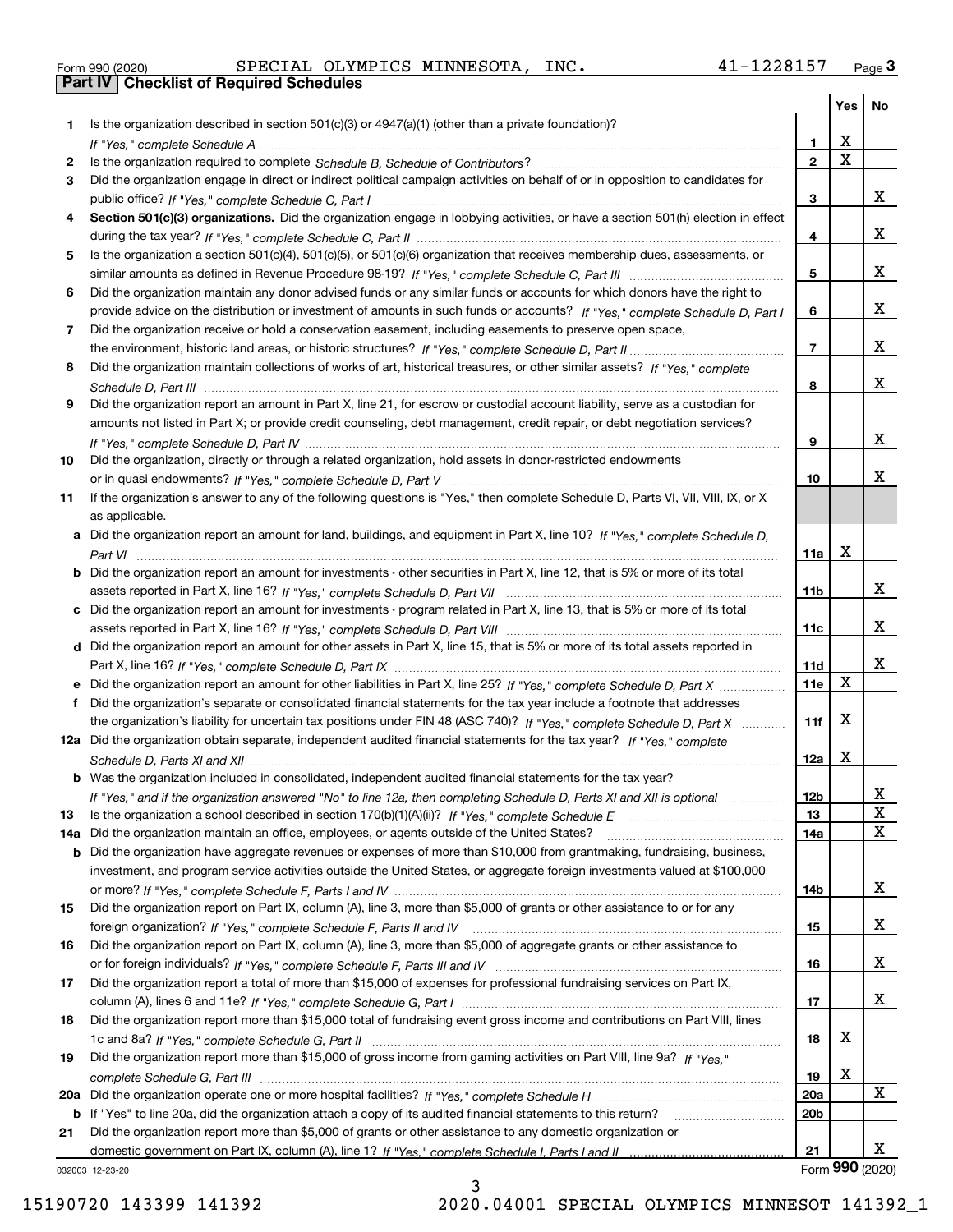|  | Form 990 (2020) |
|--|-----------------|
|  |                 |

*(continued)* Form 990 (2020) SPECIAL OLYMPICS MINNESOTA , INC **.** 41–1228157 <sub>Page</sub> 4<br>**Part IV | Checklist of Required Schedules** <sub>(continued)</sub>

|          |                                                                                                                              |                 | Yes | No               |
|----------|------------------------------------------------------------------------------------------------------------------------------|-----------------|-----|------------------|
| 22       | Did the organization report more than \$5,000 of grants or other assistance to or for domestic individuals on                |                 |     |                  |
|          |                                                                                                                              | 22              |     | х                |
| 23       | Did the organization answer "Yes" to Part VII, Section A, line 3, 4, or 5 about compensation of the organization's current   |                 |     |                  |
|          | and former officers, directors, trustees, key employees, and highest compensated employees? If "Yes," complete               |                 |     |                  |
|          |                                                                                                                              | 23              | x   |                  |
|          | 24a Did the organization have a tax-exempt bond issue with an outstanding principal amount of more than \$100,000 as of the  |                 |     |                  |
|          | last day of the year, that was issued after December 31, 2002? If "Yes," answer lines 24b through 24d and complete           |                 |     |                  |
|          |                                                                                                                              | 24a             |     | x                |
|          | <b>b</b> Did the organization invest any proceeds of tax-exempt bonds beyond a temporary period exception?                   | 24 <sub>b</sub> |     |                  |
|          | c Did the organization maintain an escrow account other than a refunding escrow at any time during the year to defease       |                 |     |                  |
|          |                                                                                                                              | 24c             |     |                  |
|          |                                                                                                                              | 24d             |     |                  |
|          | 25a Section 501(c)(3), 501(c)(4), and 501(c)(29) organizations. Did the organization engage in an excess benefit             |                 |     |                  |
|          |                                                                                                                              | 25a             |     | x                |
|          | b Is the organization aware that it engaged in an excess benefit transaction with a disqualified person in a prior year, and |                 |     |                  |
|          | that the transaction has not been reported on any of the organization's prior Forms 990 or 990-EZ? If "Yes." complete        |                 |     |                  |
|          | Schedule L, Part I                                                                                                           | 25b             |     | х                |
| 26       | Did the organization report any amount on Part X, line 5 or 22, for receivables from or payables to any current              |                 |     |                  |
|          | or former officer, director, trustee, key employee, creator or founder, substantial contributor, or 35%                      |                 |     |                  |
|          |                                                                                                                              | 26              |     | х                |
| 27       | Did the organization provide a grant or other assistance to any current or former officer, director, trustee, key employee,  |                 |     |                  |
|          | creator or founder, substantial contributor or employee thereof, a grant selection committee member, or to a 35% controlled  |                 |     |                  |
|          | entity (including an employee thereof) or family member of any of these persons? If "Yes," complete Schedule L, Part III     | 27              |     | x                |
| 28       | Was the organization a party to a business transaction with one of the following parties (see Schedule L, Part IV            |                 |     |                  |
|          | instructions, for applicable filing thresholds, conditions, and exceptions):                                                 |                 |     |                  |
|          | a A current or former officer, director, trustee, key employee, creator or founder, or substantial contributor? If           |                 |     |                  |
|          |                                                                                                                              | 28a             |     | х                |
|          |                                                                                                                              | 28 <sub>b</sub> | х   |                  |
|          |                                                                                                                              |                 |     |                  |
|          | c A 35% controlled entity of one or more individuals and/or organizations described in lines 28a or 28b? If                  |                 |     | х                |
|          |                                                                                                                              | 28c             | х   |                  |
| 29       |                                                                                                                              | 29              |     |                  |
| 30       | Did the organization receive contributions of art, historical treasures, or other similar assets, or qualified conservation  |                 |     |                  |
|          |                                                                                                                              | 30              |     | x<br>$\mathbf X$ |
| 31       | Did the organization liquidate, terminate, or dissolve and cease operations? If "Yes," complete Schedule N, Part I           | 31              |     |                  |
| 32       | Did the organization sell, exchange, dispose of, or transfer more than 25% of its net assets? If "Yes," complete             |                 |     |                  |
|          | Schedule N, Part II                                                                                                          | 32              |     | X                |
| 33       | Did the organization own 100% of an entity disregarded as separate from the organization under Regulations                   |                 |     |                  |
|          |                                                                                                                              | 33              |     | х                |
| 34       | Was the organization related to any tax-exempt or taxable entity? If "Yes," complete Schedule R, Part II, III, or IV, and    |                 |     |                  |
|          |                                                                                                                              | 34              |     | х                |
|          | 35a Did the organization have a controlled entity within the meaning of section 512(b)(13)?                                  | 35a             |     | $\mathbf X$      |
|          | b If "Yes" to line 35a, did the organization receive any payment from or engage in any transaction with a controlled entity  |                 |     |                  |
|          |                                                                                                                              | 35b             |     |                  |
| 36       | Section 501(c)(3) organizations. Did the organization make any transfers to an exempt non-charitable related organization?   |                 |     |                  |
|          |                                                                                                                              | 36              |     | x                |
| 37       | Did the organization conduct more than 5% of its activities through an entity that is not a related organization             |                 |     |                  |
|          | and that is treated as a partnership for federal income tax purposes? If "Yes," complete Schedule R, Part VI                 | 37              |     | X                |
| 38       | Did the organization complete Schedule O and provide explanations in Schedule O for Part VI, lines 11b and 19?               |                 |     |                  |
|          | Note: All Form 990 filers are required to complete Schedule O                                                                | 38              | х   |                  |
| ∣ Part V | <b>Statements Regarding Other IRS Filings and Tax Compliance</b>                                                             |                 |     |                  |
|          | Check if Schedule O contains a response or note to any line in this Part V                                                   |                 |     |                  |
|          |                                                                                                                              |                 | Yes | No               |
|          | 1a Enter the number reported in Box 3 of Form 1096. Enter -0- if not applicable<br>1a                                        |                 |     |                  |
|          | 1b                                                                                                                           |                 |     |                  |
|          | c Did the organization comply with backup withholding rules for reportable payments to vendors and reportable gaming         |                 |     |                  |
|          | (gambling) winnings to prize winners?                                                                                        | 1c              | X   |                  |
|          | 032004 12-23-20                                                                                                              |                 |     | Form 990 (2020)  |
|          | 4                                                                                                                            |                 |     |                  |

15190720 143399 141392 2020.04001 SPECIAL OLYMPICS MINNESOT 141392\_1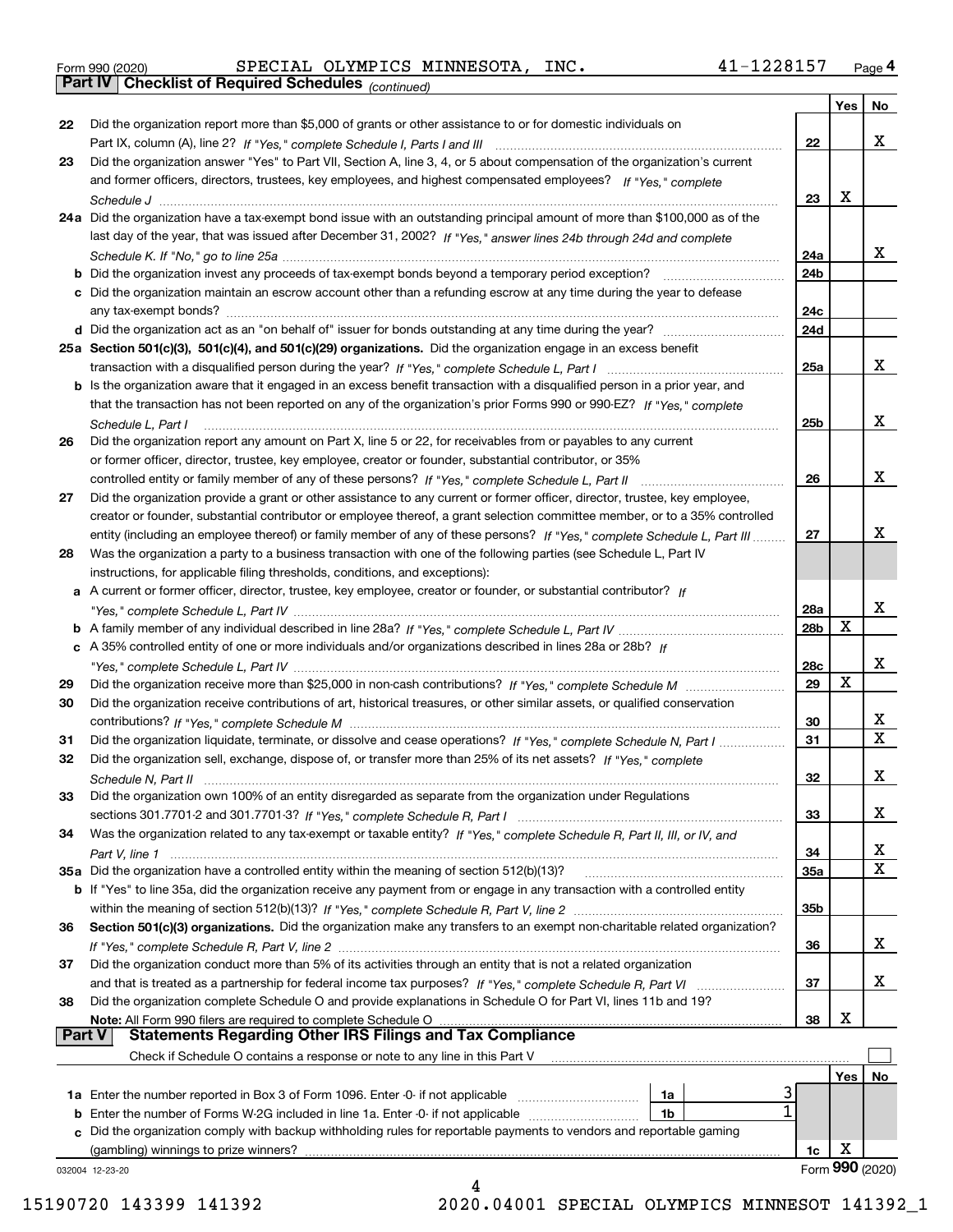| Form 990 (2020) |  | SPECIAL OLYMPICS MINNESOTA, INC.                                                               | 41-1228157 | Page $5$ |
|-----------------|--|------------------------------------------------------------------------------------------------|------------|----------|
|                 |  | <b>Part V</b> Statements Regarding Other IRS Filings and Tax Compliance <sub>(continued)</sub> |            |          |

| Part V | Statements Regarding Other IRS Filings and Tax Compilance<br>(continued)                                                                                                                                                                   |                |     |             |  |  |  |
|--------|--------------------------------------------------------------------------------------------------------------------------------------------------------------------------------------------------------------------------------------------|----------------|-----|-------------|--|--|--|
|        |                                                                                                                                                                                                                                            |                | Yes | No          |  |  |  |
|        | 2a Enter the number of employees reported on Form W-3, Transmittal of Wage and Tax Statements,                                                                                                                                             |                |     |             |  |  |  |
|        | 47<br>filed for the calendar year ending with or within the year covered by this return <i>manumumumum</i><br>2a                                                                                                                           |                |     |             |  |  |  |
|        |                                                                                                                                                                                                                                            | 2 <sub>b</sub> | х   |             |  |  |  |
|        |                                                                                                                                                                                                                                            |                |     |             |  |  |  |
|        | 3a Did the organization have unrelated business gross income of \$1,000 or more during the year?                                                                                                                                           | За             |     | х           |  |  |  |
|        |                                                                                                                                                                                                                                            |                |     |             |  |  |  |
|        | 4a At any time during the calendar year, did the organization have an interest in, or a signature or other authority over, a                                                                                                               |                |     |             |  |  |  |
|        |                                                                                                                                                                                                                                            | 4a             |     | х           |  |  |  |
|        | <b>b</b> If "Yes," enter the name of the foreign country                                                                                                                                                                                   |                |     |             |  |  |  |
|        | See instructions for filing requirements for FinCEN Form 114, Report of Foreign Bank and Financial Accounts (FBAR).                                                                                                                        |                |     |             |  |  |  |
|        | 5a Was the organization a party to a prohibited tax shelter transaction at any time during the tax year?                                                                                                                                   | 5a             |     | х           |  |  |  |
|        |                                                                                                                                                                                                                                            | 5b             |     | $\mathbf X$ |  |  |  |
| c      |                                                                                                                                                                                                                                            | 5 <sub>c</sub> |     |             |  |  |  |
|        | 6a Does the organization have annual gross receipts that are normally greater than \$100,000, and did the organization solicit                                                                                                             |                |     |             |  |  |  |
|        | any contributions that were not tax deductible as charitable contributions?                                                                                                                                                                | 6a             |     | х           |  |  |  |
|        | <b>b</b> If "Yes," did the organization include with every solicitation an express statement that such contributions or gifts                                                                                                              |                |     |             |  |  |  |
|        | were not tax deductible?                                                                                                                                                                                                                   | 6b             |     |             |  |  |  |
| 7      | Organizations that may receive deductible contributions under section 170(c).                                                                                                                                                              |                |     |             |  |  |  |
| а      | Did the organization receive a payment in excess of \$75 made partly as a contribution and partly for goods and services provided to the payor?                                                                                            | 7a             |     | х           |  |  |  |
|        | <b>b</b> If "Yes," did the organization notify the donor of the value of the goods or services provided?                                                                                                                                   | 7b             |     |             |  |  |  |
|        | c Did the organization sell, exchange, or otherwise dispose of tangible personal property for which it was required                                                                                                                        |                |     |             |  |  |  |
|        | to file Form 8282?                                                                                                                                                                                                                         | 7с             |     | х           |  |  |  |
|        | 7d<br>d If "Yes," indicate the number of Forms 8282 filed during the year                                                                                                                                                                  |                |     |             |  |  |  |
| е      | Did the organization receive any funds, directly or indirectly, to pay premiums on a personal benefit contract?                                                                                                                            | 7е<br>7f       |     |             |  |  |  |
|        | Did the organization, during the year, pay premiums, directly or indirectly, on a personal benefit contract?<br>f                                                                                                                          |                |     |             |  |  |  |
|        | If the organization received a contribution of qualified intellectual property, did the organization file Form 8899 as required?<br>g                                                                                                      |                |     |             |  |  |  |
| h.     | If the organization received a contribution of cars, boats, airplanes, or other vehicles, did the organization file a Form 1098-C?<br>Sponsoring organizations maintaining donor advised funds. Did a donor advised fund maintained by the | 7h             |     |             |  |  |  |
| 8      | sponsoring organization have excess business holdings at any time during the year?                                                                                                                                                         | 8              |     |             |  |  |  |
| 9      | Sponsoring organizations maintaining donor advised funds.                                                                                                                                                                                  |                |     |             |  |  |  |
| а      | Did the sponsoring organization make any taxable distributions under section 4966?                                                                                                                                                         | 9а             |     |             |  |  |  |
|        | <b>b</b> Did the sponsoring organization make a distribution to a donor, donor advisor, or related person?                                                                                                                                 | 9b             |     |             |  |  |  |
| 10     | Section 501(c)(7) organizations. Enter:                                                                                                                                                                                                    |                |     |             |  |  |  |
| а      | 10a<br>Initiation fees and capital contributions included on Part VIII, line 12 <i>manorana controllering</i>                                                                                                                              |                |     |             |  |  |  |
|        | b Gross receipts, included on Form 990, Part VIII, line 12, for public use of club facilities<br>10b                                                                                                                                       |                |     |             |  |  |  |
| 11.    | Section 501(c)(12) organizations. Enter:                                                                                                                                                                                                   |                |     |             |  |  |  |
|        | 11a                                                                                                                                                                                                                                        |                |     |             |  |  |  |
|        | <b>b</b> Gross income from other sources (Do not net amounts due or paid to other sources against                                                                                                                                          |                |     |             |  |  |  |
|        | 11b                                                                                                                                                                                                                                        |                |     |             |  |  |  |
|        | 12a Section 4947(a)(1) non-exempt charitable trusts. Is the organization filing Form 990 in lieu of Form 1041?                                                                                                                             | 12a            |     |             |  |  |  |
|        | 12b<br><b>b</b> If "Yes," enter the amount of tax-exempt interest received or accrued during the year                                                                                                                                      |                |     |             |  |  |  |
| 13     | Section 501(c)(29) qualified nonprofit health insurance issuers.                                                                                                                                                                           |                |     |             |  |  |  |
|        | a Is the organization licensed to issue qualified health plans in more than one state?                                                                                                                                                     | 13a            |     |             |  |  |  |
|        | Note: See the instructions for additional information the organization must report on Schedule O.                                                                                                                                          |                |     |             |  |  |  |
|        | <b>b</b> Enter the amount of reserves the organization is required to maintain by the states in which the                                                                                                                                  |                |     |             |  |  |  |
|        | 13 <sub>b</sub>                                                                                                                                                                                                                            |                |     |             |  |  |  |
|        | 13 <sub>c</sub>                                                                                                                                                                                                                            |                |     |             |  |  |  |
|        | <b>14a</b> Did the organization receive any payments for indoor tanning services during the tax year?                                                                                                                                      | 14a            |     | х           |  |  |  |
|        |                                                                                                                                                                                                                                            | 14b            |     |             |  |  |  |
| 15     | Is the organization subject to the section 4960 tax on payment(s) of more than \$1,000,000 in remuneration or                                                                                                                              |                |     |             |  |  |  |
|        |                                                                                                                                                                                                                                            | 15             |     | х           |  |  |  |
|        | If "Yes," see instructions and file Form 4720, Schedule N.                                                                                                                                                                                 |                |     |             |  |  |  |
| 16     | Is the organization an educational institution subject to the section 4968 excise tax on net investment income?                                                                                                                            | 16             |     | х           |  |  |  |
|        | If "Yes," complete Form 4720, Schedule O.                                                                                                                                                                                                  |                |     |             |  |  |  |

Form (2020) **990**

032005 12-23-20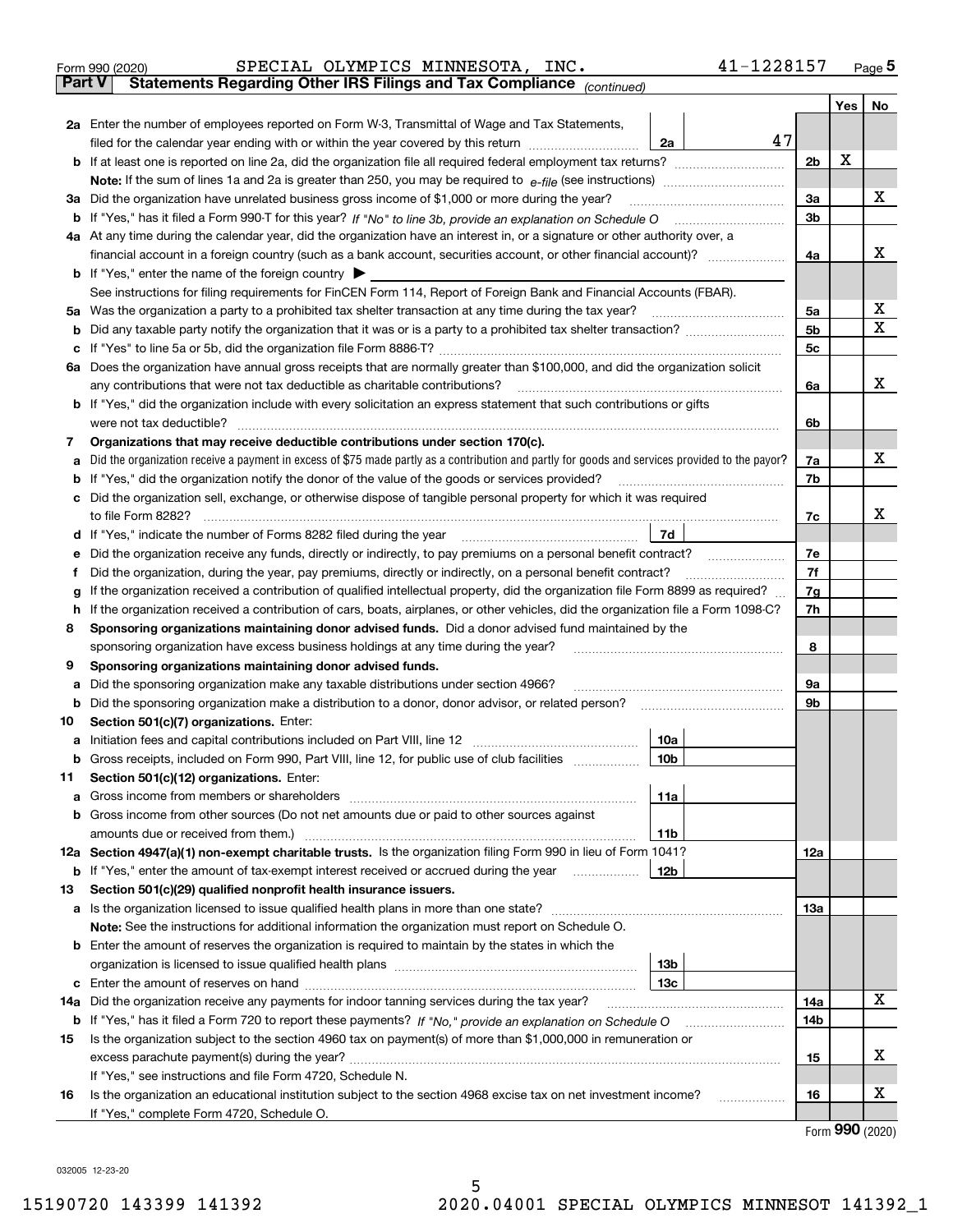|  | Form 990 (2020) |
|--|-----------------|
|  |                 |

SPECIAL OLYMPICS MINNESOTA, INC. 41-1228157

*For each "Yes" response to lines 2 through 7b below, and for a "No" response to line 8a, 8b, or 10b below, describe the circumstances, processes, or changes on Schedule O. See instructions.* Form 990 (2020) **CONFICT BESOU EXECTAL COMPRICS MINNESOTA, INC.** Alternal and the same of the same of the same of the same of the same of the same of the same of the same of the same of the same of the same of the same of Check if Schedule O contains a response or note to any line in this Part VI

|    |                                                                                                                                                                               |    |    |                         | Yes      | No                      |
|----|-------------------------------------------------------------------------------------------------------------------------------------------------------------------------------|----|----|-------------------------|----------|-------------------------|
|    | <b>1a</b> Enter the number of voting members of the governing body at the end of the tax year                                                                                 | 1a | 14 |                         |          |                         |
|    | If there are material differences in voting rights among members of the governing body, or if the governing                                                                   |    |    |                         |          |                         |
|    | body delegated broad authority to an executive committee or similar committee, explain on Schedule O.                                                                         |    |    |                         |          |                         |
|    |                                                                                                                                                                               | 1b | 14 |                         |          |                         |
| 2  | Did any officer, director, trustee, or key employee have a family relationship or a business relationship with any other                                                      |    |    |                         |          |                         |
|    | officer, director, trustee, or key employee?                                                                                                                                  |    |    | $\mathbf{2}$            |          | X                       |
| 3  | Did the organization delegate control over management duties customarily performed by or under the direct supervision                                                         |    |    |                         |          |                         |
|    |                                                                                                                                                                               |    |    | 3                       |          | X                       |
| 4  | Did the organization make any significant changes to its governing documents since the prior Form 990 was filed?                                                              |    |    | $\overline{\mathbf{4}}$ |          | $\overline{\textbf{X}}$ |
| 5  |                                                                                                                                                                               |    |    | 5                       |          | $\mathbf X$             |
| 6  | Did the organization have members or stockholders?                                                                                                                            |    |    | 6                       |          | $\mathbf x$             |
|    | 7a Did the organization have members, stockholders, or other persons who had the power to elect or appoint one or                                                             |    |    |                         |          |                         |
|    |                                                                                                                                                                               |    |    | 7a                      |          | x                       |
|    | <b>b</b> Are any governance decisions of the organization reserved to (or subject to approval by) members, stockholders, or                                                   |    |    |                         |          |                         |
|    | persons other than the governing body?                                                                                                                                        |    |    | 7b                      |          | х                       |
| 8  | Did the organization contemporaneously document the meetings held or written actions undertaken during the year by the following:                                             |    |    |                         |          |                         |
| a  |                                                                                                                                                                               |    |    | 8a                      | X        |                         |
|    |                                                                                                                                                                               |    |    | 8b                      | X        |                         |
| 9  |                                                                                                                                                                               |    |    |                         |          |                         |
|    | Is there any officer, director, trustee, or key employee listed in Part VII, Section A, who cannot be reached at the                                                          |    |    | 9                       |          | х                       |
|    |                                                                                                                                                                               |    |    |                         |          |                         |
|    | Section B. Policies (This Section B requests information about policies not required by the Internal Revenue Code.)                                                           |    |    |                         |          |                         |
|    |                                                                                                                                                                               |    |    |                         | Yes<br>Χ | No                      |
|    |                                                                                                                                                                               |    |    | 10a                     |          |                         |
|    | <b>b</b> If "Yes," did the organization have written policies and procedures governing the activities of such chapters, affiliates,                                           |    |    |                         |          |                         |
|    |                                                                                                                                                                               |    |    | 10 <sub>b</sub>         | Х        |                         |
|    | 11a Has the organization provided a complete copy of this Form 990 to all members of its governing body before filing the form?                                               |    |    | 11a                     | X        |                         |
|    | <b>b</b> Describe in Schedule O the process, if any, used by the organization to review this Form 990.                                                                        |    |    |                         |          |                         |
|    |                                                                                                                                                                               |    |    | 12a                     | X        |                         |
| b  |                                                                                                                                                                               |    |    | 12b                     | X        |                         |
|    | c Did the organization regularly and consistently monitor and enforce compliance with the policy? If "Yes," describe                                                          |    |    |                         |          |                         |
|    | in Schedule O how this was done manufactured and continuum control of the Schedule O how this was done manufactured and continuum control of the Schedule O how this was done |    |    | 12c                     | х        |                         |
| 13 |                                                                                                                                                                               |    |    | 13                      | X        |                         |
| 14 | Did the organization have a written document retention and destruction policy? manufactured and the organization have a written document retention and destruction policy?    |    |    | 14                      | X        |                         |
| 15 | Did the process for determining compensation of the following persons include a review and approval by independent                                                            |    |    |                         |          |                         |
|    | persons, comparability data, and contemporaneous substantiation of the deliberation and decision?                                                                             |    |    |                         |          |                         |
|    |                                                                                                                                                                               |    |    | 15a                     | X        |                         |
|    |                                                                                                                                                                               |    |    | 15 <sub>b</sub>         |          | $\mathbf X$             |
|    | If "Yes" to line 15a or 15b, describe the process in Schedule O (see instructions).                                                                                           |    |    |                         |          |                         |
|    | 16a Did the organization invest in, contribute assets to, or participate in a joint venture or similar arrangement with a                                                     |    |    |                         |          |                         |
|    | taxable entity during the year?                                                                                                                                               |    |    | 16a                     |          | X                       |
|    | <b>b</b> If "Yes," did the organization follow a written policy or procedure requiring the organization to evaluate its participation                                         |    |    |                         |          |                         |
|    | in joint venture arrangements under applicable federal tax law, and take steps to safeguard the organization's                                                                |    |    |                         |          |                         |
|    | exempt status with respect to such arrangements?                                                                                                                              |    |    | 16b                     |          |                         |
|    | <b>Section C. Disclosure</b>                                                                                                                                                  |    |    |                         |          |                         |
| 17 | List the states with which a copy of this Form 990 is required to be filed $\blacktriangleright MN$                                                                           |    |    |                         |          |                         |
| 18 | Section 6104 requires an organization to make its Forms 1023 (1024 or 1024-A, if applicable), 990, and 990-T (Section 501(c)(3)s only) available                              |    |    |                         |          |                         |
|    | for public inspection. Indicate how you made these available. Check all that apply.                                                                                           |    |    |                         |          |                         |
|    | $\lfloor X \rfloor$ Own website<br>$X$ Upon request<br>Another's website<br>Other (explain on Schedule O)                                                                     |    |    |                         |          |                         |
| 19 | Describe on Schedule O whether (and if so, how) the organization made its governing documents, conflict of interest policy, and financial                                     |    |    |                         |          |                         |
|    | statements available to the public during the tax year.                                                                                                                       |    |    |                         |          |                         |
|    |                                                                                                                                                                               |    |    |                         |          |                         |
| 20 | State the name, address, and telephone number of the person who possesses the organization's books and records<br>MELISSA HOLMES - 763-270-7129                               |    |    |                         |          |                         |
|    | 55402<br>STE 300, MINNEAPOLIS,<br>900 2ND AVE S.,<br>ΜN                                                                                                                       |    |    |                         |          |                         |
|    |                                                                                                                                                                               |    |    |                         |          | Form 990 (2020)         |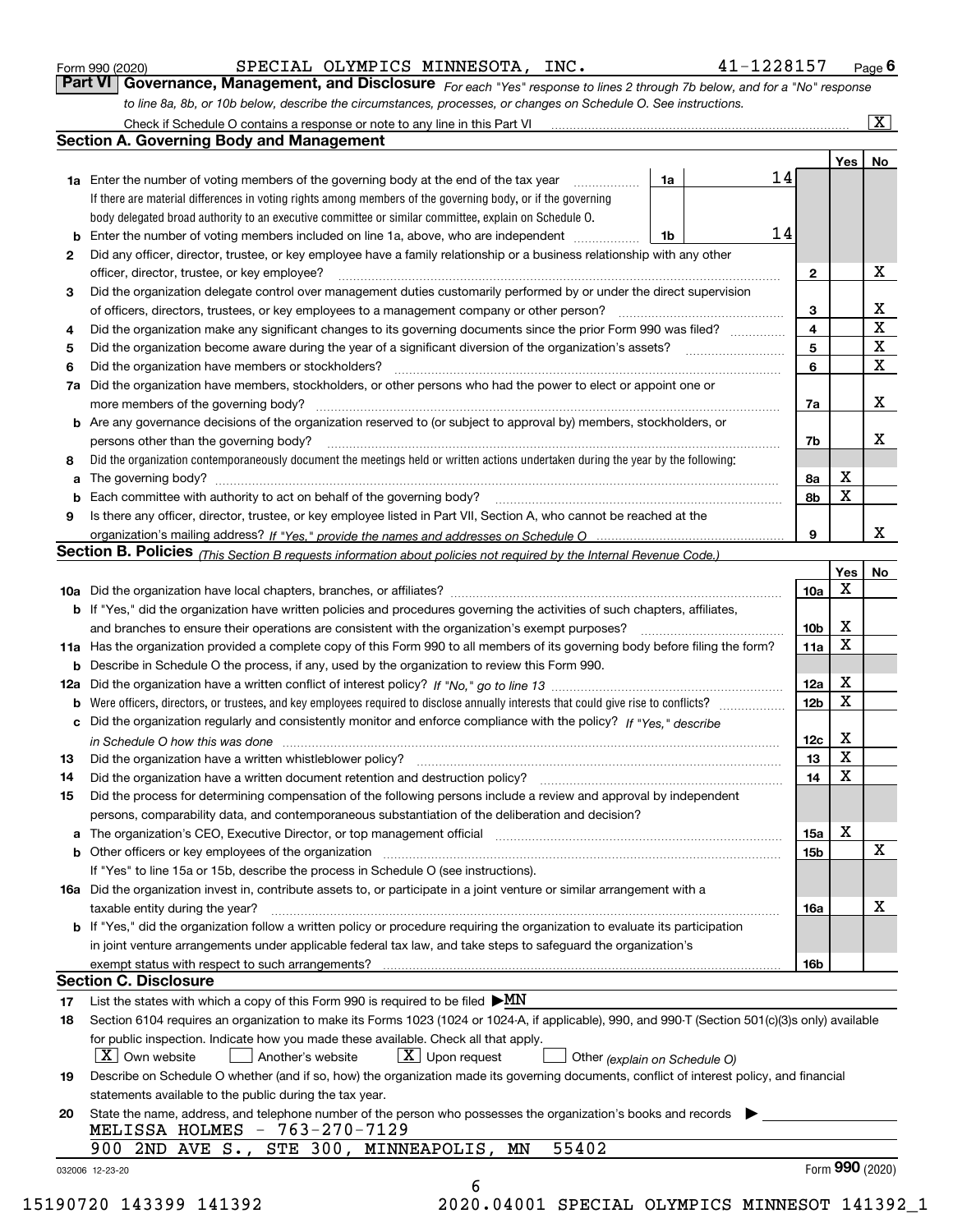|              | SPECIAL OLYMPICS MINNESOTA, INC.<br>Form 990 (2020)                                                                                                                                      |                                                                              |                                |                       |          |              |                                                                    |        |                                                | 41-1228157                                       |                                                 |                     |                                                                                   | Page 8 |
|--------------|------------------------------------------------------------------------------------------------------------------------------------------------------------------------------------------|------------------------------------------------------------------------------|--------------------------------|-----------------------|----------|--------------|--------------------------------------------------------------------|--------|------------------------------------------------|--------------------------------------------------|-------------------------------------------------|---------------------|-----------------------------------------------------------------------------------|--------|
|              | <b>Part VII</b><br>Section A. Officers, Directors, Trustees, Key Employees, and Highest Compensated Employees (continued)                                                                |                                                                              |                                |                       |          |              |                                                                    |        |                                                |                                                  |                                                 |                     |                                                                                   |        |
|              | (A)<br>Name and title                                                                                                                                                                    | (B)<br>Average<br>hours per                                                  |                                |                       | Position | (C)          | (do not check more than one<br>box, unless person is both an       |        | (D)<br>Reportable<br>compensation              | (E)<br>Reportable<br>compensation                |                                                 |                     | (F)<br>Estimated<br>amount of                                                     |        |
|              |                                                                                                                                                                                          | week<br>(list any<br>hours for<br>related<br>organizations<br>below<br>line) | Individual trustee or director | Institutional trustee | Officer  | key employee | officer and a director/trustee)<br>Highest compensated<br>employee | Former | from<br>the<br>organization<br>(W-2/1099-MISC) | from related<br>organizations<br>(W-2/1099-MISC) |                                                 |                     | other<br>compensation<br>from the<br>organization<br>and related<br>organizations |        |
|              | (18) MARK RUNKEL                                                                                                                                                                         | 1.00                                                                         |                                |                       |          |              |                                                                    |        |                                                |                                                  |                                                 |                     |                                                                                   |        |
|              | PAST BOARD CHAIR                                                                                                                                                                         |                                                                              | $\mathbf X$                    |                       | X        |              |                                                                    |        | 0.                                             |                                                  | 0.                                              |                     |                                                                                   | 0.     |
|              |                                                                                                                                                                                          |                                                                              |                                |                       |          |              |                                                                    |        |                                                |                                                  |                                                 |                     |                                                                                   |        |
|              |                                                                                                                                                                                          |                                                                              |                                |                       |          |              |                                                                    |        |                                                |                                                  |                                                 |                     |                                                                                   |        |
|              |                                                                                                                                                                                          |                                                                              |                                |                       |          |              |                                                                    |        |                                                |                                                  |                                                 |                     |                                                                                   |        |
|              |                                                                                                                                                                                          |                                                                              |                                |                       |          |              |                                                                    |        |                                                |                                                  |                                                 |                     |                                                                                   |        |
|              |                                                                                                                                                                                          |                                                                              |                                |                       |          |              |                                                                    |        |                                                |                                                  |                                                 |                     |                                                                                   |        |
|              | 1b Subtotal                                                                                                                                                                              |                                                                              |                                |                       |          |              |                                                                    |        | 485,883.                                       |                                                  | 0.                                              |                     | 61, 254.                                                                          |        |
|              | c Total from continuation sheets to Part VII, Section A <b>manufation</b> continuing                                                                                                     |                                                                              |                                |                       |          |              |                                                                    |        | 0.<br>485,883.                                 |                                                  | $\overline{0}$ .<br>$\overline{\mathfrak{o}}$ . |                     | 61, 254.                                                                          | 0.     |
| $\mathbf{2}$ | Total number of individuals (including but not limited to those listed above) who received more than \$100,000 of reportable<br>compensation from the organization $\blacktriangleright$ |                                                                              |                                |                       |          |              |                                                                    |        |                                                |                                                  |                                                 |                     |                                                                                   | 3      |
| з            | Did the organization list any former officer, director, trustee, key employee, or highest compensated employee on                                                                        |                                                                              |                                |                       |          |              |                                                                    |        |                                                |                                                  |                                                 |                     | Yes                                                                               | No     |
|              | line 1a? If "Yes," complete Schedule J for such individual manufactured contained and the Yes," complete Schedule J for such individual                                                  |                                                                              |                                |                       |          |              |                                                                    |        |                                                |                                                  |                                                 | 3                   |                                                                                   | х      |
| 4            | For any individual listed on line 1a, is the sum of reportable compensation and other compensation from the organization                                                                 |                                                                              |                                |                       |          |              |                                                                    |        |                                                |                                                  |                                                 | 4                   | X                                                                                 |        |
| 5            | Did any person listed on line 1a receive or accrue compensation from any unrelated organization or individual for services                                                               |                                                                              |                                |                       |          |              |                                                                    |        |                                                |                                                  |                                                 |                     |                                                                                   |        |
|              |                                                                                                                                                                                          |                                                                              |                                |                       |          |              |                                                                    |        |                                                |                                                  |                                                 | 5                   |                                                                                   | X      |
| 1            | <b>Section B. Independent Contractors</b><br>Complete this table for your five highest compensated independent contractors that received more than \$100,000 of compensation from        |                                                                              |                                |                       |          |              |                                                                    |        |                                                |                                                  |                                                 |                     |                                                                                   |        |
|              | the organization. Report compensation for the calendar year ending with or within the organization's tax year.                                                                           |                                                                              |                                |                       |          |              |                                                                    |        |                                                |                                                  |                                                 |                     |                                                                                   |        |
|              | (A)<br>Name and business address                                                                                                                                                         |                                                                              |                                | <b>NONE</b>           |          |              |                                                                    |        | (B)<br>Description of services                 |                                                  |                                                 | (C)<br>Compensation |                                                                                   |        |
|              |                                                                                                                                                                                          |                                                                              |                                |                       |          |              |                                                                    |        |                                                |                                                  |                                                 |                     |                                                                                   |        |
|              |                                                                                                                                                                                          |                                                                              |                                |                       |          |              |                                                                    |        |                                                |                                                  |                                                 |                     |                                                                                   |        |
|              |                                                                                                                                                                                          |                                                                              |                                |                       |          |              |                                                                    |        |                                                |                                                  |                                                 |                     |                                                                                   |        |
| 2            | Total number of independent contractors (including but not limited to those listed above) who received more than                                                                         |                                                                              |                                |                       |          |              |                                                                    |        |                                                |                                                  |                                                 |                     |                                                                                   |        |
|              | \$100,000 of compensation from the organization                                                                                                                                          |                                                                              |                                |                       |          | 0            |                                                                    |        |                                                |                                                  |                                                 | Form 990 (2020)     |                                                                                   |        |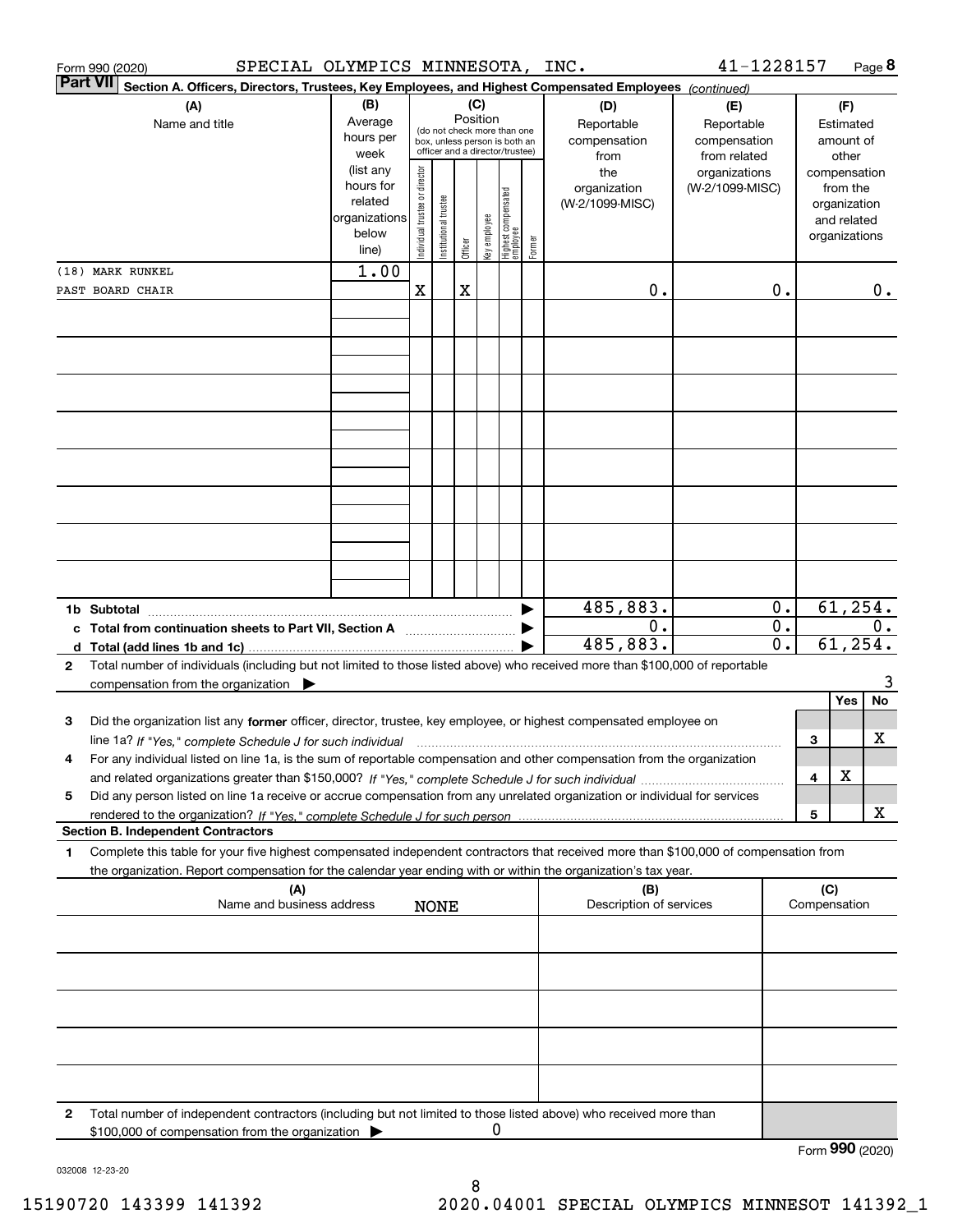|                                                           | <b>Part VIII</b> | <b>Statement of Revenue</b>                                                                                           |                |                |                      |                      |                                              |                                                 |                                                                 |
|-----------------------------------------------------------|------------------|-----------------------------------------------------------------------------------------------------------------------|----------------|----------------|----------------------|----------------------|----------------------------------------------|-------------------------------------------------|-----------------------------------------------------------------|
|                                                           |                  | Check if Schedule O contains a response or note to any line in this Part VIII                                         |                |                |                      |                      |                                              |                                                 |                                                                 |
|                                                           |                  |                                                                                                                       |                |                |                      | (A)<br>Total revenue | (B)<br>Related or exempt<br>function revenue | $\overline{C}$<br>Unrelated<br>business revenue | (D)<br>Revenue excluded<br>from tax under<br>sections 512 - 514 |
|                                                           |                  | <b>1 a</b> Federated campaigns                                                                                        | .              | 1a             |                      |                      |                                              |                                                 |                                                                 |
|                                                           | b                | Membership dues                                                                                                       |                | 1 <sub>b</sub> |                      |                      |                                              |                                                 |                                                                 |
|                                                           | c                | Fundraising events                                                                                                    |                | 1 <sub>c</sub> | 4,164,009.           |                      |                                              |                                                 |                                                                 |
| Contributions, Gifts, Grants<br>and Other Similar Amounts |                  | d Related organizations                                                                                               |                | 1 <sub>d</sub> |                      |                      |                                              |                                                 |                                                                 |
|                                                           | е                | Government grants (contributions)                                                                                     |                | 1e             | 874,400.             |                      |                                              |                                                 |                                                                 |
|                                                           | f                | All other contributions, gifts, grants, and                                                                           |                |                |                      |                      |                                              |                                                 |                                                                 |
|                                                           |                  | similar amounts not included above                                                                                    |                | 1f             | 2,076,382.           |                      |                                              |                                                 |                                                                 |
|                                                           |                  | Noncash contributions included in lines 1a-1f                                                                         |                | $1g$ \$        | 22,125.              |                      |                                              |                                                 |                                                                 |
|                                                           |                  |                                                                                                                       |                |                |                      | 7, 114, 791.         |                                              |                                                 |                                                                 |
|                                                           |                  |                                                                                                                       |                |                | <b>Business Code</b> |                      |                                              |                                                 |                                                                 |
|                                                           | 2a               | TRAINING                                                                                                              |                |                | 900099               | 4,970.               | 4,970.                                       |                                                 |                                                                 |
| Program Service<br>Revenue                                | b                | <u> 1980 - Johann Barbara, martxa alemaniar arg</u>                                                                   |                |                |                      |                      |                                              |                                                 |                                                                 |
|                                                           | c                | <u> 1989 - Johann Stein, marwolaethau a bhann an t-Amhair an t-Amhair an t-Amhair an t-Amhair an t-Amhair an t-A</u>  |                |                |                      |                      |                                              |                                                 |                                                                 |
|                                                           | d                | <u> 1989 - Johann Barbara, martin amerikan basar dan berasal dalam basar dalam basar dalam basar dalam basar dala</u> |                |                |                      |                      |                                              |                                                 |                                                                 |
|                                                           | е                |                                                                                                                       |                |                |                      |                      |                                              |                                                 |                                                                 |
|                                                           | f                |                                                                                                                       |                |                | ▶                    | 4,970.               |                                              |                                                 |                                                                 |
|                                                           | a<br>3           | Investment income (including dividends, interest, and                                                                 |                |                |                      |                      |                                              |                                                 |                                                                 |
|                                                           |                  |                                                                                                                       |                |                |                      | 70,096.              |                                              |                                                 | 70,096.                                                         |
|                                                           | 4                | Income from investment of tax-exempt bond proceeds                                                                    |                |                |                      |                      |                                              |                                                 |                                                                 |
|                                                           | 5                |                                                                                                                       |                |                |                      |                      |                                              |                                                 |                                                                 |
|                                                           |                  |                                                                                                                       |                | (i) Real       | (ii) Personal        |                      |                                              |                                                 |                                                                 |
|                                                           | 6а               | Gross rents                                                                                                           | 6a             |                |                      |                      |                                              |                                                 |                                                                 |
|                                                           | b                | Less: rental expenses                                                                                                 | 6 <sub>b</sub> |                |                      |                      |                                              |                                                 |                                                                 |
|                                                           | c                | Rental income or (loss)                                                                                               | 6c             |                |                      |                      |                                              |                                                 |                                                                 |
|                                                           | d                | Net rental income or (loss)                                                                                           |                |                |                      |                      |                                              |                                                 |                                                                 |
|                                                           |                  | 7 a Gross amount from sales of                                                                                        |                | (i) Securities | (ii) Other           |                      |                                              |                                                 |                                                                 |
|                                                           |                  | assets other than inventory                                                                                           | 7a             | 511,392.       |                      |                      |                                              |                                                 |                                                                 |
|                                                           |                  | <b>b</b> Less: cost or other basis                                                                                    |                |                |                      |                      |                                              |                                                 |                                                                 |
|                                                           |                  | and sales expenses                                                                                                    | 7b             | 522,010.       |                      |                      |                                              |                                                 |                                                                 |
| Revenue                                                   |                  | <b>c</b> Gain or (loss) $\ldots$                                                                                      | 7c             | $-10,618.$     |                      |                      |                                              |                                                 |                                                                 |
|                                                           |                  |                                                                                                                       |                |                | ▶                    | $-10,618.$           |                                              |                                                 | $-10,618.$                                                      |
| Othe                                                      |                  | 8 a Gross income from fundraising events (not                                                                         |                |                |                      |                      |                                              |                                                 |                                                                 |
|                                                           |                  | 4,164,009. of<br>including $$$                                                                                        |                |                |                      |                      |                                              |                                                 |                                                                 |
|                                                           |                  | contributions reported on line 1c). See                                                                               |                |                | 543,595.             |                      |                                              |                                                 |                                                                 |
|                                                           |                  | <b>b</b> Less: direct expenses                                                                                        |                | 8a<br>8b       | 776,588.             |                      |                                              |                                                 |                                                                 |
|                                                           |                  | c Net income or (loss) from fundraising events                                                                        |                |                | ▶<br>.               | $-232,993.$          |                                              |                                                 | $-232,993.$                                                     |
|                                                           |                  | 9 a Gross income from gaming activities. See                                                                          |                |                |                      |                      |                                              |                                                 |                                                                 |
|                                                           |                  |                                                                                                                       |                | 9а             | 63,778.              |                      |                                              |                                                 |                                                                 |
|                                                           |                  | <b>b</b> Less: direct expenses                                                                                        |                | 9 <sub>b</sub> | 20,256.              |                      |                                              |                                                 |                                                                 |
|                                                           |                  | c Net income or (loss) from gaming activities                                                                         |                |                | ▶                    | 43,522.              |                                              |                                                 | 43,522.                                                         |
|                                                           |                  | 10 a Gross sales of inventory, less returns                                                                           |                |                |                      |                      |                                              |                                                 |                                                                 |
|                                                           |                  |                                                                                                                       |                | 10a            | 18,460.              |                      |                                              |                                                 |                                                                 |
|                                                           |                  | <b>b</b> Less: cost of goods sold                                                                                     |                | 10bl           | 13,837.              |                      |                                              |                                                 |                                                                 |
|                                                           |                  | c Net income or (loss) from sales of inventory                                                                        |                |                | ▶                    | 4,623.               | 4,623.                                       |                                                 |                                                                 |
|                                                           |                  |                                                                                                                       |                |                | <b>Business Code</b> |                      |                                              |                                                 |                                                                 |
|                                                           |                  | 11 a MISC REFUNDS, RECEIPTS & ADJUST.                                                                                 |                |                | 900099               | 836.                 | 836.                                         |                                                 |                                                                 |
|                                                           | b                |                                                                                                                       |                |                |                      |                      |                                              |                                                 |                                                                 |
| Miscellaneous<br>Revenue                                  | c                |                                                                                                                       |                |                |                      |                      |                                              |                                                 |                                                                 |
|                                                           |                  |                                                                                                                       |                |                |                      |                      |                                              |                                                 |                                                                 |
|                                                           |                  |                                                                                                                       |                |                | ▶                    | 836.<br>6,995,227.   | 10,429.                                      | 0.                                              | $-129,993.$                                                     |
|                                                           | 12               |                                                                                                                       |                |                |                      |                      |                                              |                                                 | Form 990 (2020)                                                 |
|                                                           | 032009 12-23-20  |                                                                                                                       |                |                |                      |                      |                                              |                                                 |                                                                 |

Form 990 (2020) SPECIAL OLYMPICS MINNESOTA, INC. 41-1228157 Page

SPECIAL OLYMPICS MINNESOTA, INC.

**9**

41-1228157

9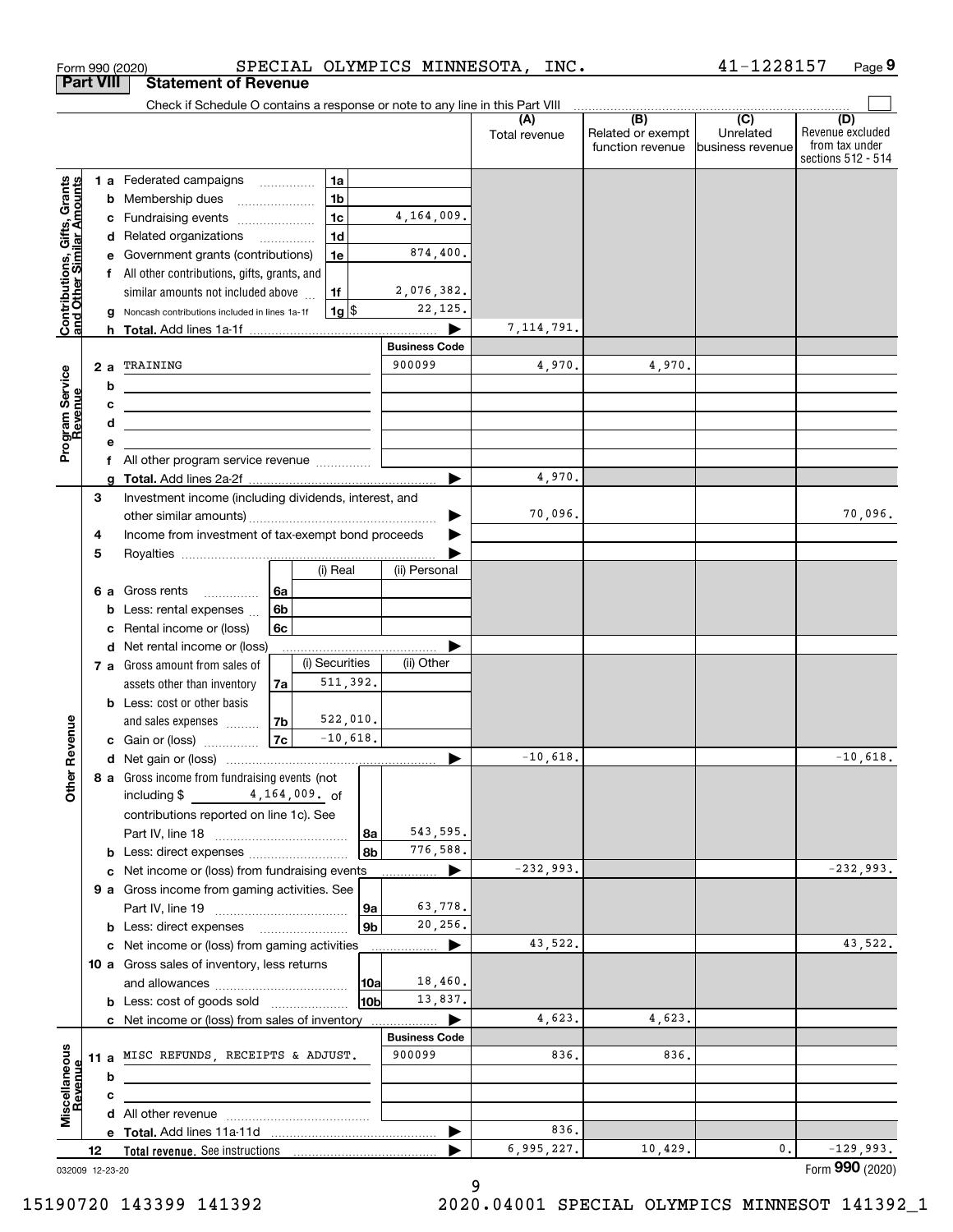Form 990 (2020) Page **Part IX Statement of Functional Expenses** SPECIAL OLYMPICS MINNESOTA, INC. 41-1228157

*Section 501(c)(3) and 501(c)(4) organizations must complete all columns. All other organizations must complete column (A).*

| Check if Schedule O contains a response or note to any line in this Part IX |                                                                                                                                                                                                                                                                     |                       |                                    |                                           |                                 |  |  |  |  |  |  |  |
|-----------------------------------------------------------------------------|---------------------------------------------------------------------------------------------------------------------------------------------------------------------------------------------------------------------------------------------------------------------|-----------------------|------------------------------------|-------------------------------------------|---------------------------------|--|--|--|--|--|--|--|
|                                                                             | Do not include amounts reported on lines 6b,<br>7b, 8b, 9b, and 10b of Part VIII.                                                                                                                                                                                   | Total expenses        | (B)<br>Program service<br>expenses | (C)<br>Management and<br>general expenses | (D)<br>Fundraising<br>expenses  |  |  |  |  |  |  |  |
| 1.                                                                          | Grants and other assistance to domestic organizations                                                                                                                                                                                                               |                       |                                    |                                           |                                 |  |  |  |  |  |  |  |
|                                                                             | and domestic governments. See Part IV, line 21                                                                                                                                                                                                                      |                       |                                    |                                           |                                 |  |  |  |  |  |  |  |
| $\mathbf{2}$                                                                | Grants and other assistance to domestic                                                                                                                                                                                                                             |                       |                                    |                                           |                                 |  |  |  |  |  |  |  |
|                                                                             | individuals. See Part IV, line 22<br>and a complete the complete state of the state of the state of the state of the state of the state of the state of the state of the state of the state of the state of the state of the state of the state of the state of the |                       |                                    |                                           |                                 |  |  |  |  |  |  |  |
| 3                                                                           | Grants and other assistance to foreign                                                                                                                                                                                                                              |                       |                                    |                                           |                                 |  |  |  |  |  |  |  |
|                                                                             | organizations, foreign governments, and foreign                                                                                                                                                                                                                     |                       |                                    |                                           |                                 |  |  |  |  |  |  |  |
|                                                                             | individuals. See Part IV, lines 15 and 16                                                                                                                                                                                                                           |                       |                                    |                                           |                                 |  |  |  |  |  |  |  |
| 4                                                                           | Benefits paid to or for members                                                                                                                                                                                                                                     |                       |                                    |                                           |                                 |  |  |  |  |  |  |  |
| 5                                                                           | Compensation of current officers, directors,                                                                                                                                                                                                                        |                       |                                    |                                           |                                 |  |  |  |  |  |  |  |
|                                                                             |                                                                                                                                                                                                                                                                     | 283,981.              | 28,398.                            | 227, 185.                                 | 28,398.                         |  |  |  |  |  |  |  |
| 6                                                                           | Compensation not included above to disqualified                                                                                                                                                                                                                     |                       |                                    |                                           |                                 |  |  |  |  |  |  |  |
|                                                                             | persons (as defined under section 4958(f)(1)) and                                                                                                                                                                                                                   |                       |                                    |                                           |                                 |  |  |  |  |  |  |  |
|                                                                             | persons described in section 4958(c)(3)(B)                                                                                                                                                                                                                          |                       |                                    |                                           |                                 |  |  |  |  |  |  |  |
| 7                                                                           |                                                                                                                                                                                                                                                                     | 2,055,685.            | 1,495,005.                         | 142, 265.                                 | 418, 415.                       |  |  |  |  |  |  |  |
| 8                                                                           | Pension plan accruals and contributions (include                                                                                                                                                                                                                    |                       |                                    |                                           |                                 |  |  |  |  |  |  |  |
|                                                                             | section 401(k) and 403(b) employer contributions)                                                                                                                                                                                                                   |                       |                                    |                                           |                                 |  |  |  |  |  |  |  |
| 9                                                                           |                                                                                                                                                                                                                                                                     | 324, 351.             | 238,419.<br>134, 154.              | $\frac{20,409.}{4,371.}$                  | 65,523.<br>$\overline{27,573.}$ |  |  |  |  |  |  |  |
| 10                                                                          |                                                                                                                                                                                                                                                                     | 166,098.              |                                    |                                           |                                 |  |  |  |  |  |  |  |
| 11                                                                          | Fees for services (nonemployees):                                                                                                                                                                                                                                   |                       |                                    |                                           |                                 |  |  |  |  |  |  |  |
| a                                                                           |                                                                                                                                                                                                                                                                     | 4,548.                | 3,216.                             | 436.                                      | 896.                            |  |  |  |  |  |  |  |
| b                                                                           |                                                                                                                                                                                                                                                                     | $\overline{21,407}$ . | 15, 199.                           | 1,927.                                    | 4,281.                          |  |  |  |  |  |  |  |
| c                                                                           |                                                                                                                                                                                                                                                                     |                       |                                    |                                           |                                 |  |  |  |  |  |  |  |
| d                                                                           | Lobbying<br>Professional fundraising services. See Part IV, line 17                                                                                                                                                                                                 | 4,442.                |                                    |                                           | 4,442.                          |  |  |  |  |  |  |  |
| f                                                                           |                                                                                                                                                                                                                                                                     | 16,679.               |                                    | 16,679.                                   |                                 |  |  |  |  |  |  |  |
|                                                                             | Other. (If line 11g amount exceeds 10% of line 25,                                                                                                                                                                                                                  |                       |                                    |                                           |                                 |  |  |  |  |  |  |  |
| g                                                                           | column (A) amount, list line 11g expenses on Sch O.)                                                                                                                                                                                                                | 39,786.               | 28,936.                            | 3,789.                                    | 7,061.                          |  |  |  |  |  |  |  |
| 12                                                                          |                                                                                                                                                                                                                                                                     | 176, 516.             | 176, 516.                          |                                           |                                 |  |  |  |  |  |  |  |
| 13                                                                          |                                                                                                                                                                                                                                                                     | 105,034.              | 41,729.                            | 6,144.                                    | 57,161.                         |  |  |  |  |  |  |  |
| 14                                                                          |                                                                                                                                                                                                                                                                     | 115,019.              | 81,673.                            | 10,482.                                   | 22,864.                         |  |  |  |  |  |  |  |
| 15                                                                          |                                                                                                                                                                                                                                                                     |                       |                                    |                                           |                                 |  |  |  |  |  |  |  |
| 16                                                                          |                                                                                                                                                                                                                                                                     | 334,409.              | 233, 123.                          | 34,591.                                   | 66,695.                         |  |  |  |  |  |  |  |
| 17                                                                          | Travel                                                                                                                                                                                                                                                              |                       |                                    |                                           |                                 |  |  |  |  |  |  |  |
| 18                                                                          | Payments of travel or entertainment expenses                                                                                                                                                                                                                        |                       |                                    |                                           |                                 |  |  |  |  |  |  |  |
|                                                                             | for any federal, state, or local public officials                                                                                                                                                                                                                   |                       |                                    |                                           |                                 |  |  |  |  |  |  |  |
| 19                                                                          | Conferences, conventions, and meetings                                                                                                                                                                                                                              | 38,080.               | 37,935.                            | 47.                                       | 98.                             |  |  |  |  |  |  |  |
| 20                                                                          | Interest                                                                                                                                                                                                                                                            |                       |                                    |                                           |                                 |  |  |  |  |  |  |  |
| 21                                                                          |                                                                                                                                                                                                                                                                     | 88,975.               | 63,172.                            | 8,008.                                    | 17,795.                         |  |  |  |  |  |  |  |
| 22                                                                          | Depreciation, depletion, and amortization                                                                                                                                                                                                                           | 185,551.              | 137, 258.                          | 11,255.                                   | 37,038.                         |  |  |  |  |  |  |  |
| 23                                                                          | Insurance                                                                                                                                                                                                                                                           | 58,948.               | 42,303.                            | 4,747.                                    | 11,898.                         |  |  |  |  |  |  |  |
| 24                                                                          | Other expenses. Itemize expenses not covered<br>above (List miscellaneous expenses on line 24e. If<br>line 24e amount exceeds 10% of line 25, column (A)                                                                                                            |                       |                                    |                                           |                                 |  |  |  |  |  |  |  |
|                                                                             | amount, list line 24e expenses on Schedule 0.)                                                                                                                                                                                                                      |                       |                                    |                                           |                                 |  |  |  |  |  |  |  |
| a                                                                           | <b>FUNDRAISING EVENTS</b>                                                                                                                                                                                                                                           | 650,653.<br>308,509.  | 650, 653.<br>308,509.              |                                           |                                 |  |  |  |  |  |  |  |
| b                                                                           | COMPETITIONS & TRAINING<br>YOUTH PROGRAMMING                                                                                                                                                                                                                        | 244,162.              | 244,162.                           |                                           |                                 |  |  |  |  |  |  |  |
| c                                                                           | DONATED MATERIALS                                                                                                                                                                                                                                                   | 128,249.              | 72,634.                            | 266.                                      | 55,349.                         |  |  |  |  |  |  |  |
| d                                                                           |                                                                                                                                                                                                                                                                     | 132,438.              | 92, 223.                           | $\overline{197}$ .                        | 40,018.                         |  |  |  |  |  |  |  |
|                                                                             | e All other expenses<br>Total functional expenses. Add lines 1 through 24e                                                                                                                                                                                          | 5,483,520.            | 4, 125, 217.                       | 492,798.                                  | 865, 505.                       |  |  |  |  |  |  |  |
| 25<br>26                                                                    | Joint costs. Complete this line only if the organization                                                                                                                                                                                                            |                       |                                    |                                           |                                 |  |  |  |  |  |  |  |
|                                                                             | reported in column (B) joint costs from a combined                                                                                                                                                                                                                  |                       |                                    |                                           |                                 |  |  |  |  |  |  |  |
|                                                                             | educational campaign and fundraising solicitation.                                                                                                                                                                                                                  |                       |                                    |                                           |                                 |  |  |  |  |  |  |  |
|                                                                             | $\boxed{\mathbf{X}}$ if following SOP 98-2 (ASC 958-720)<br>Check here $\blacktriangleright$                                                                                                                                                                        | 1,526,682.            | 687,007.                           | 0.                                        | 839,675.                        |  |  |  |  |  |  |  |
|                                                                             | 032010 12-23-20                                                                                                                                                                                                                                                     |                       |                                    |                                           | Form 990 (2020)                 |  |  |  |  |  |  |  |

032010 12-23-20

10 15190720 143399 141392 2020.04001 SPECIAL OLYMPICS MINNESOT 141392\_1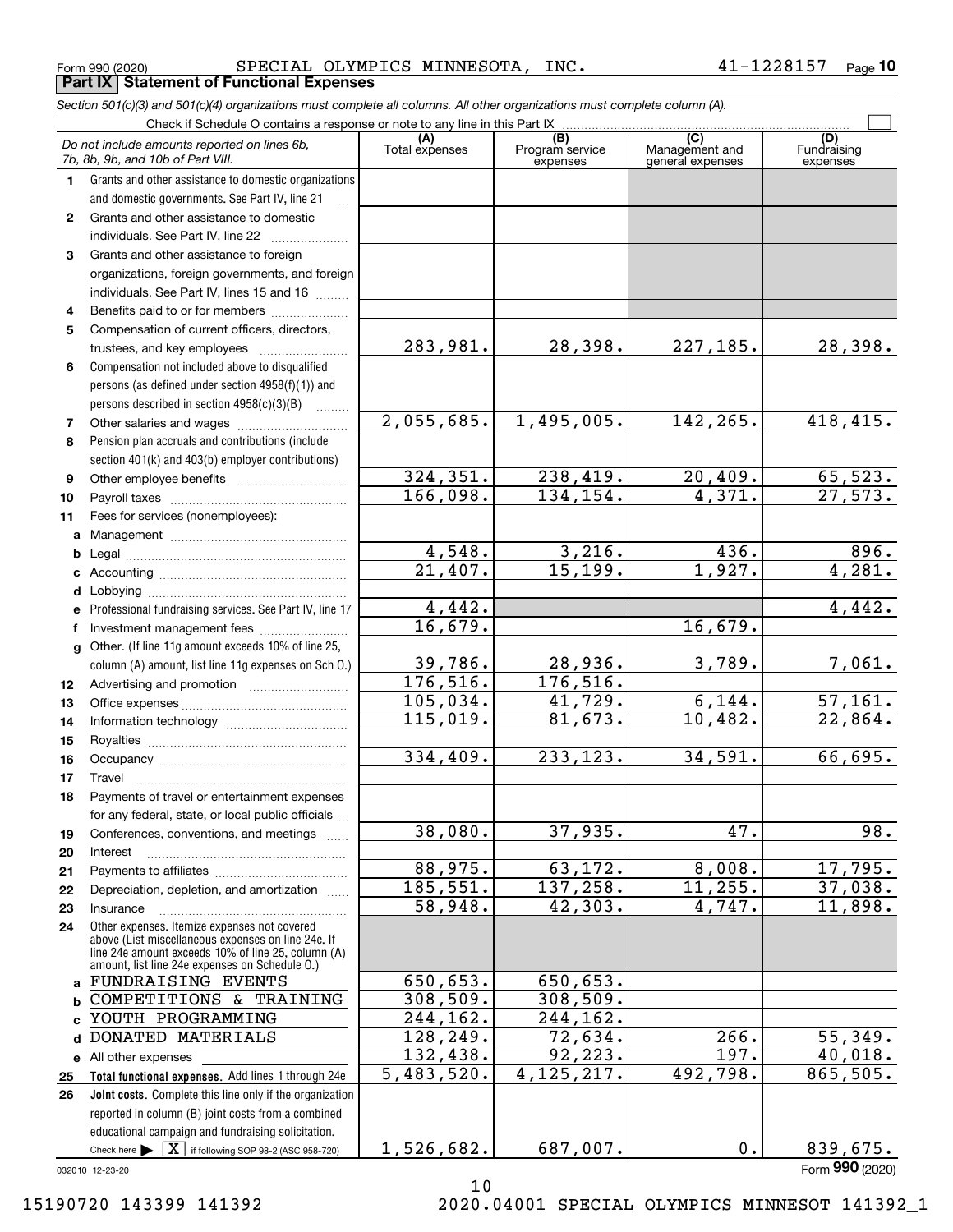**Part X Balance Sheet**<br>**Part X Balance Sheet** 

#### Form 990 (2020) SPECIAL OLYMPICS MINNESOTA, INC.  $41\text{--}1228157$   $_\text{Page}$

**11**

|                             |          |                                                                                                                                   |            |                 | (A)<br>Beginning of year    |                  | (B)<br>End of year            |
|-----------------------------|----------|-----------------------------------------------------------------------------------------------------------------------------------|------------|-----------------|-----------------------------|------------------|-------------------------------|
|                             | 1        |                                                                                                                                   |            |                 | 737,502.                    | $\mathbf{1}$     | 2,401,321.                    |
|                             | 2        |                                                                                                                                   |            |                 | 7,278.                      | $\mathbf{2}$     | 9,791.                        |
|                             | 3        |                                                                                                                                   |            |                 | $\overline{249,715.}$       | $\mathbf{3}$     | 157,644.                      |
|                             | 4        |                                                                                                                                   |            |                 |                             | 4                |                               |
|                             | 5        | Loans and other receivables from any current or former officer, director,                                                         |            |                 |                             |                  |                               |
|                             |          | trustee, key employee, creator or founder, substantial contributor, or 35%                                                        |            |                 |                             |                  |                               |
|                             |          | controlled entity or family member of any of these persons                                                                        |            |                 |                             | 5                |                               |
|                             | 6        | Loans and other receivables from other disqualified persons (as defined                                                           |            |                 |                             |                  |                               |
|                             |          | under section $4958(f)(1)$ , and persons described in section $4958(c)(3)(B)$                                                     |            | $\ldots$        |                             | 6                |                               |
|                             | 7        |                                                                                                                                   |            |                 |                             | $\overline{7}$   |                               |
| Assets                      | 8        |                                                                                                                                   |            |                 | 106,856.                    | 8                | 48,341.                       |
|                             | 9        | Prepaid expenses and deferred charges [11] [11] [11] [12] [12] [12] [12] [13] [13] [13] [13] [13] [13] [13] [1                    |            |                 | 573, 135.                   | $\boldsymbol{9}$ | 427,023.                      |
|                             |          | 10a Land, buildings, and equipment: cost or other                                                                                 |            |                 |                             |                  |                               |
|                             |          |                                                                                                                                   |            |                 |                             |                  |                               |
|                             |          | $\begin{array}{ c c c c c }\n\hline\n\textbf{10b} & \textbf{10b}\n\hline\n\end{array}$<br><b>b</b> Less: accumulated depreciation | 1,042,396. | 10 <sub>c</sub> | $\frac{992,701}{3,448,304}$ |                  |                               |
|                             | 11       |                                                                                                                                   |            | 3,119,096.      | 11                          |                  |                               |
|                             | 12       |                                                                                                                                   |            | 12              |                             |                  |                               |
|                             | 13       |                                                                                                                                   |            | 13              |                             |                  |                               |
|                             | 14       |                                                                                                                                   |            |                 | 14                          |                  |                               |
|                             | 15       |                                                                                                                                   |            |                 |                             | 15               |                               |
|                             | 16       |                                                                                                                                   |            |                 | 5,835,978.<br>400, 507.     | 16               | 7,485,125.<br>272,418.        |
|                             | 17       |                                                                                                                                   |            |                 |                             | 17               |                               |
|                             | 18       |                                                                                                                                   |            | 3,000.          | 18<br>19                    | 2,979.           |                               |
|                             | 19<br>20 | Deferred revenue manual contracts and contracts are all the manual contracts and contracts are all the contracts of               |            |                 | 20                          |                  |                               |
|                             | 21       | Escrow or custodial account liability. Complete Part IV of Schedule D                                                             |            |                 | 21                          |                  |                               |
|                             | 22       | Loans and other payables to any current or former officer, director,                                                              |            |                 |                             |                  |                               |
| Liabilities                 |          | trustee, key employee, creator or founder, substantial contributor, or 35%                                                        |            |                 |                             |                  |                               |
|                             |          | controlled entity or family member of any of these persons                                                                        |            |                 |                             | 22               |                               |
|                             | 23       | Secured mortgages and notes payable to unrelated third parties                                                                    |            |                 |                             | 23               |                               |
|                             | 24       |                                                                                                                                   |            |                 |                             | 24               |                               |
|                             | 25       | Other liabilities (including federal income tax, payables to related third                                                        |            |                 |                             |                  |                               |
|                             |          | parties, and other liabilities not included on lines 17-24). Complete Part X                                                      |            |                 |                             |                  |                               |
|                             |          |                                                                                                                                   |            |                 | 800, 897.                   | 25               | 740,018.                      |
|                             | 26       |                                                                                                                                   |            |                 | 1,204,404.                  | 26               | 1,015,415.                    |
|                             |          | Organizations that follow FASB ASC 958, check here $\blacktriangleright \lfloor X \rfloor$                                        |            |                 |                             |                  |                               |
|                             |          | and complete lines 27, 28, 32, and 33.                                                                                            |            |                 |                             |                  |                               |
|                             | 27       |                                                                                                                                   |            |                 | 4, 247, 322.                | 27               | 6,009,347.                    |
|                             | 28       |                                                                                                                                   |            |                 | 384, 252.                   | 28               | 460, 363.                     |
|                             |          | Organizations that do not follow FASB ASC 958, check here $\blacktriangleright \ \lfloor$                                         |            |                 |                             |                  |                               |
|                             |          | and complete lines 29 through 33.                                                                                                 |            |                 |                             |                  |                               |
|                             | 29       |                                                                                                                                   |            |                 | 29                          |                  |                               |
|                             | 30       | Paid-in or capital surplus, or land, building, or equipment fund                                                                  |            |                 |                             | 30               |                               |
| Net Assets or Fund Balances | 31       | Retained earnings, endowment, accumulated income, or other funds                                                                  |            |                 |                             | 31               |                               |
|                             | 32       |                                                                                                                                   |            |                 | 4,631,574.                  | 32               | 6,469,710.                    |
|                             | 33       | Total liabilities and net assets/fund balances                                                                                    |            |                 | 5,835,978.                  | 33               | 7,485,125.<br>Form 990 (2020) |
|                             |          |                                                                                                                                   |            |                 |                             |                  |                               |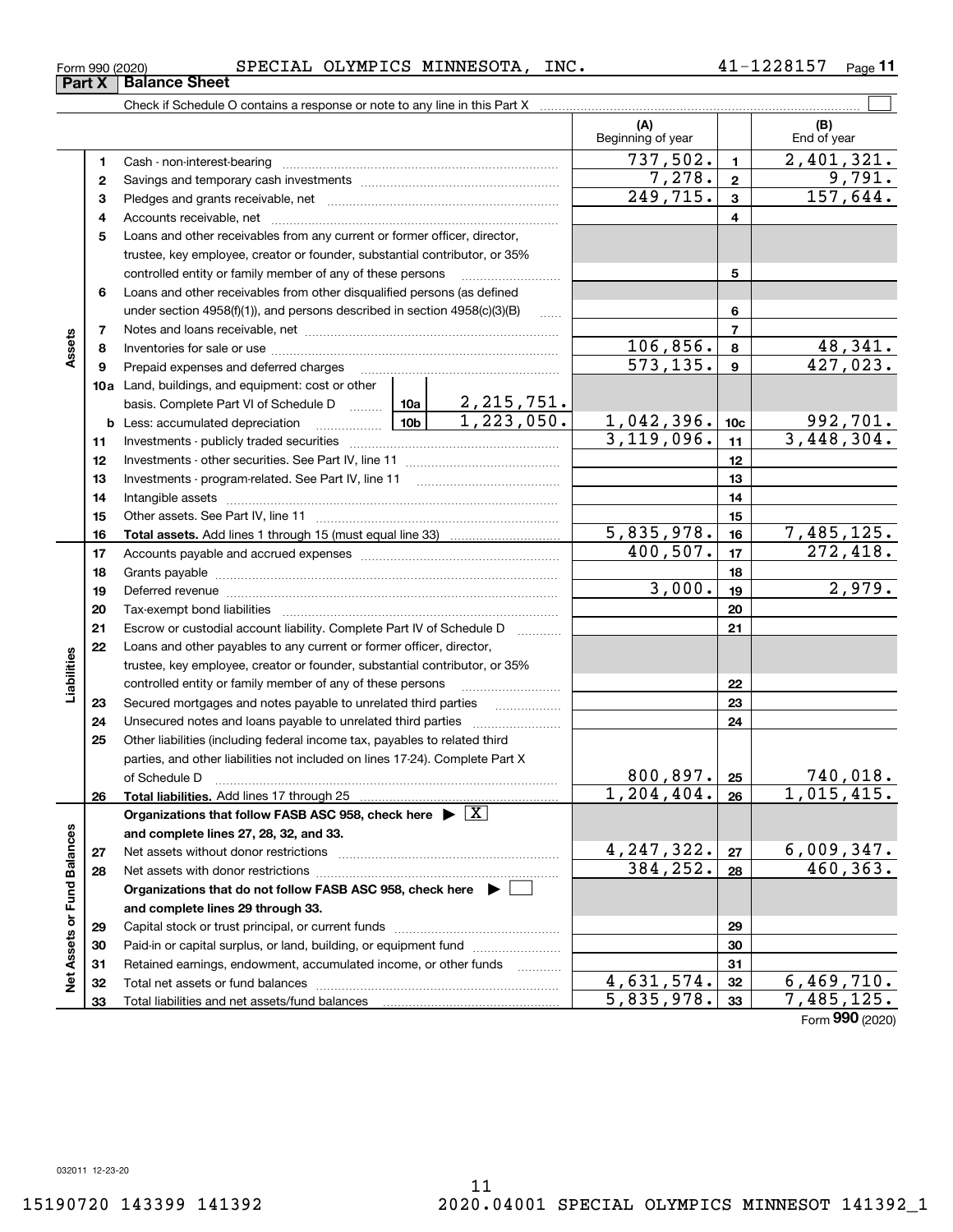|    | SPECIAL OLYMPICS MINNESOTA, INC.<br>Form 990 (2020)                                                                             | 41-1228157              |                |           | Page $12$               |
|----|---------------------------------------------------------------------------------------------------------------------------------|-------------------------|----------------|-----------|-------------------------|
|    | <b>Reconciliation of Net Assets</b><br>Part XI                                                                                  |                         |                |           |                         |
|    |                                                                                                                                 |                         |                |           |                         |
|    |                                                                                                                                 |                         |                |           |                         |
| 1  | Total revenue (must equal Part VIII, column (A), line 12)                                                                       | 1.                      | 6,995,227.     |           |                         |
| 2  | Total expenses (must equal Part IX, column (A), line 25)                                                                        | $\mathbf{2}$            | 5,483,520.     |           |                         |
| з  | Revenue less expenses. Subtract line 2 from line 1                                                                              | 3                       | 1,511,707.     |           |                         |
| 4  |                                                                                                                                 | $\overline{\mathbf{4}}$ | 4,631,574.     |           |                         |
| 5  | Net unrealized gains (losses) on investments                                                                                    | 5                       |                | 326, 429. |                         |
| 6  |                                                                                                                                 | 6                       |                |           |                         |
| 7  |                                                                                                                                 | $\overline{7}$          |                |           |                         |
| 8  | Prior period adjustments                                                                                                        | 8                       |                |           |                         |
| 9  | Other changes in net assets or fund balances (explain on Schedule O)                                                            | 9                       |                |           | 0.                      |
| 10 | Net assets or fund balances at end of year. Combine lines 3 through 9 (must equal Part X, line 32,                              |                         |                |           |                         |
|    |                                                                                                                                 | 10                      | 6,469,710.     |           |                         |
|    | Part XII Financial Statements and Reporting                                                                                     |                         |                |           |                         |
|    |                                                                                                                                 |                         |                |           | $\overline{\mathtt{x}}$ |
|    |                                                                                                                                 |                         |                | Yes       | No                      |
| 1  | $ X $ Accrual<br>Accounting method used to prepare the Form 990: <u>I</u> Cash<br>Other                                         |                         |                |           |                         |
|    | If the organization changed its method of accounting from a prior year or checked "Other," explain in Schedule O.               |                         |                |           |                         |
|    | 2a Were the organization's financial statements compiled or reviewed by an independent accountant?                              |                         | 2a             |           | Χ                       |
|    | If "Yes," check a box below to indicate whether the financial statements for the year were compiled or reviewed on a            |                         |                |           |                         |
|    | separate basis, consolidated basis, or both:                                                                                    |                         |                |           |                         |
|    | Both consolidated and separate basis<br>Separate basis<br>Consolidated basis                                                    |                         |                |           |                         |
|    | <b>b</b> Were the organization's financial statements audited by an independent accountant?                                     |                         | 2 <sub>b</sub> | X         |                         |
|    | If "Yes," check a box below to indicate whether the financial statements for the year were audited on a separate basis,         |                         |                |           |                         |
|    | consolidated basis, or both:                                                                                                    |                         |                |           |                         |
|    | $ \mathbf{X} $ Separate basis<br><b>Consolidated basis</b><br>Both consolidated and separate basis                              |                         |                |           |                         |
|    | c If "Yes" to line 2a or 2b, does the organization have a committee that assumes responsibility for oversight of the audit,     |                         |                |           |                         |
|    |                                                                                                                                 |                         | 2c             | X         |                         |
|    | If the organization changed either its oversight process or selection process during the tax year, explain on Schedule O.       |                         |                |           |                         |
|    | 3a As a result of a federal award, was the organization required to undergo an audit or audits as set forth in the Single Audit |                         |                |           |                         |
|    |                                                                                                                                 |                         | За             |           | x                       |
|    | b If "Yes," did the organization undergo the required audit or audits? If the organization did not undergo the required audit   |                         |                |           |                         |
|    |                                                                                                                                 |                         | 3b             | $\Omega$  |                         |

Form (2020) **990**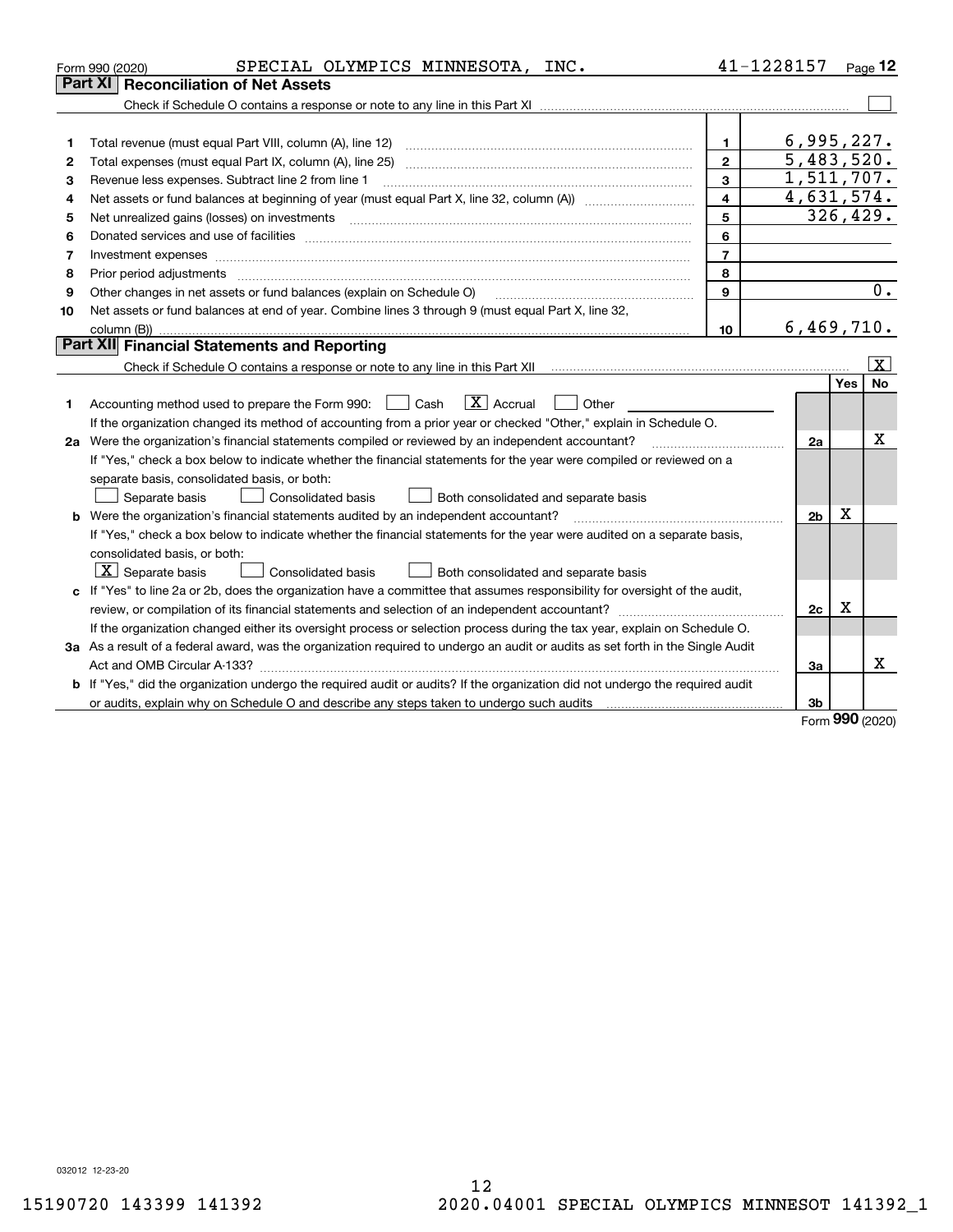| <b>SCHEDULE A</b> |
|-------------------|
|-------------------|

Department of the Treasury

**(Form 990 or 990-EZ)**

## **Public Charity Status and Public Support**

**Complete if the organization is a section 501(c)(3) organization or a section 4947(a)(1) nonexempt charitable trust. | Attach to Form 990 or Form 990-EZ.** 

|                                                                | $\blacktriangleright$ Attuon to Form over or Form over EE. |  |  |
|----------------------------------------------------------------|------------------------------------------------------------|--|--|
| www.irs.gov/Eorm990 for.instructions.and the latest informatio |                                                            |  |  |

|                               | OMB No. 1545-0047                   |  |  |  |  |  |  |
|-------------------------------|-------------------------------------|--|--|--|--|--|--|
|                               | 2020                                |  |  |  |  |  |  |
|                               | <b>Open to Public</b><br>Inspection |  |  |  |  |  |  |
| mployer identification number |                                     |  |  |  |  |  |  |
|                               | 4 0 0 0 4 F F                       |  |  |  |  |  |  |

|    |                     | Internal Revenue Service |                                               |                                                                        | $\blacktriangleright$ Go to www.irs.gov/Form990 for instructions and the latest information.                                                 |      |                                   |                            | <b>Inspection</b>                     |
|----|---------------------|--------------------------|-----------------------------------------------|------------------------------------------------------------------------|----------------------------------------------------------------------------------------------------------------------------------------------|------|-----------------------------------|----------------------------|---------------------------------------|
|    |                     | Name of the organization |                                               |                                                                        |                                                                                                                                              |      |                                   |                            | <b>Employer identification number</b> |
|    |                     |                          |                                               |                                                                        | SPECIAL OLYMPICS MINNESOTA,                                                                                                                  | INC. |                                   |                            | 41-1228157                            |
|    | Part I              |                          |                                               |                                                                        | Reason for Public Charity Status. (All organizations must complete this part.) See instructions.                                             |      |                                   |                            |                                       |
|    |                     |                          |                                               |                                                                        | The organization is not a private foundation because it is: (For lines 1 through 12, check only one box.)                                    |      |                                   |                            |                                       |
| 1. |                     |                          |                                               |                                                                        | A church, convention of churches, or association of churches described in section 170(b)(1)(A)(i).                                           |      |                                   |                            |                                       |
| 2  |                     |                          |                                               |                                                                        | A school described in section 170(b)(1)(A)(ii). (Attach Schedule E (Form 990 or 990-EZ).)                                                    |      |                                   |                            |                                       |
| 3  |                     |                          |                                               |                                                                        | A hospital or a cooperative hospital service organization described in section 170(b)(1)(A)(iii).                                            |      |                                   |                            |                                       |
| 4  |                     |                          |                                               |                                                                        | A medical research organization operated in conjunction with a hospital described in section 170(b)(1)(A)(iii). Enter the hospital's name,   |      |                                   |                            |                                       |
|    |                     | city, and state:         |                                               |                                                                        |                                                                                                                                              |      |                                   |                            |                                       |
| 5  |                     |                          |                                               |                                                                        | An organization operated for the benefit of a college or university owned or operated by a governmental unit described in                    |      |                                   |                            |                                       |
|    |                     |                          |                                               | section 170(b)(1)(A)(iv). (Complete Part II.)                          |                                                                                                                                              |      |                                   |                            |                                       |
| 6  |                     |                          |                                               |                                                                        | A federal, state, or local government or governmental unit described in section 170(b)(1)(A)(v).                                             |      |                                   |                            |                                       |
| 7  | $\lfloor x \rfloor$ |                          |                                               |                                                                        | An organization that normally receives a substantial part of its support from a governmental unit or from the general public described in    |      |                                   |                            |                                       |
|    |                     |                          |                                               | section 170(b)(1)(A)(vi). (Complete Part II.)                          |                                                                                                                                              |      |                                   |                            |                                       |
| 8  |                     |                          |                                               |                                                                        | A community trust described in section 170(b)(1)(A)(vi). (Complete Part II.)                                                                 |      |                                   |                            |                                       |
| 9  |                     |                          |                                               |                                                                        | An agricultural research organization described in section 170(b)(1)(A)(ix) operated in conjunction with a land-grant college                |      |                                   |                            |                                       |
|    |                     |                          |                                               |                                                                        | or university or a non-land-grant college of agriculture (see instructions). Enter the name, city, and state of the college or               |      |                                   |                            |                                       |
|    |                     | university:              |                                               |                                                                        |                                                                                                                                              |      |                                   |                            |                                       |
| 10 |                     |                          |                                               |                                                                        | An organization that normally receives (1) more than 33 1/3% of its support from contributions, membership fees, and gross receipts from     |      |                                   |                            |                                       |
|    |                     |                          |                                               |                                                                        | activities related to its exempt functions, subject to certain exceptions; and (2) no more than 33 1/3% of its support from gross investment |      |                                   |                            |                                       |
|    |                     |                          |                                               |                                                                        | income and unrelated business taxable income (less section 511 tax) from businesses acquired by the organization after June 30, 1975.        |      |                                   |                            |                                       |
|    |                     |                          |                                               | See section 509(a)(2). (Complete Part III.)                            |                                                                                                                                              |      |                                   |                            |                                       |
| 11 |                     |                          |                                               |                                                                        | An organization organized and operated exclusively to test for public safety. See section 509(a)(4).                                         |      |                                   |                            |                                       |
| 12 |                     |                          |                                               |                                                                        | An organization organized and operated exclusively for the benefit of, to perform the functions of, or to carry out the purposes of one or   |      |                                   |                            |                                       |
|    |                     |                          |                                               |                                                                        | more publicly supported organizations described in section 509(a)(1) or section 509(a)(2). See section 509(a)(3). Check the box in           |      |                                   |                            |                                       |
|    |                     |                          |                                               |                                                                        | lines 12a through 12d that describes the type of supporting organization and complete lines 12e, 12f, and 12g.                               |      |                                   |                            |                                       |
| а  |                     |                          |                                               |                                                                        | Type I. A supporting organization operated, supervised, or controlled by its supported organization(s), typically by giving                  |      |                                   |                            |                                       |
|    |                     |                          |                                               |                                                                        | the supported organization(s) the power to regularly appoint or elect a majority of the directors or trustees of the supporting              |      |                                   |                            |                                       |
|    |                     |                          |                                               | organization. You must complete Part IV, Sections A and B.             |                                                                                                                                              |      |                                   |                            |                                       |
| b  |                     |                          |                                               |                                                                        | Type II. A supporting organization supervised or controlled in connection with its supported organization(s), by having                      |      |                                   |                            |                                       |
|    |                     |                          |                                               |                                                                        | control or management of the supporting organization vested in the same persons that control or manage the supported                         |      |                                   |                            |                                       |
|    |                     |                          |                                               |                                                                        | organization(s). You must complete Part IV, Sections A and C.                                                                                |      |                                   |                            |                                       |
| с  |                     |                          |                                               |                                                                        | Type III functionally integrated. A supporting organization operated in connection with, and functionally integrated with,                   |      |                                   |                            |                                       |
|    |                     |                          |                                               |                                                                        | its supported organization(s) (see instructions). You must complete Part IV, Sections A, D, and E.                                           |      |                                   |                            |                                       |
| d  |                     |                          |                                               |                                                                        | Type III non-functionally integrated. A supporting organization operated in connection with its supported organization(s)                    |      |                                   |                            |                                       |
|    |                     |                          |                                               |                                                                        | that is not functionally integrated. The organization generally must satisfy a distribution requirement and an attentiveness                 |      |                                   |                            |                                       |
|    |                     |                          |                                               |                                                                        | requirement (see instructions). You must complete Part IV, Sections A and D, and Part V.                                                     |      |                                   |                            |                                       |
| е  |                     |                          |                                               |                                                                        | Check this box if the organization received a written determination from the IRS that it is a Type I, Type II, Type III                      |      |                                   |                            |                                       |
|    |                     |                          |                                               |                                                                        | functionally integrated, or Type III non-functionally integrated supporting organization.                                                    |      |                                   |                            |                                       |
|    |                     |                          | f Enter the number of supported organizations | Provide the following information about the supported organization(s). |                                                                                                                                              |      |                                   |                            |                                       |
|    |                     | (i) Name of supported    |                                               | (ii) EIN                                                               | (iii) Type of organization                                                                                                                   |      | (iv) Is the organization listed   | (v) Amount of monetary     | (vi) Amount of other                  |
|    |                     | organization             |                                               |                                                                        | (described on lines 1-10                                                                                                                     | Yes  | in your governing document?<br>No | support (see instructions) | support (see instructions)            |
|    |                     |                          |                                               |                                                                        | above (see instructions))                                                                                                                    |      |                                   |                            |                                       |
|    |                     |                          |                                               |                                                                        |                                                                                                                                              |      |                                   |                            |                                       |
|    |                     |                          |                                               |                                                                        |                                                                                                                                              |      |                                   |                            |                                       |
|    |                     |                          |                                               |                                                                        |                                                                                                                                              |      |                                   |                            |                                       |
|    |                     |                          |                                               |                                                                        |                                                                                                                                              |      |                                   |                            |                                       |
|    |                     |                          |                                               |                                                                        |                                                                                                                                              |      |                                   |                            |                                       |
|    |                     |                          |                                               |                                                                        |                                                                                                                                              |      |                                   |                            |                                       |
|    |                     |                          |                                               |                                                                        |                                                                                                                                              |      |                                   |                            |                                       |
|    |                     |                          |                                               |                                                                        |                                                                                                                                              |      |                                   |                            |                                       |
|    |                     |                          |                                               |                                                                        |                                                                                                                                              |      |                                   |                            |                                       |
|    |                     |                          |                                               |                                                                        |                                                                                                                                              |      |                                   |                            |                                       |

**Total**

LHA For Paperwork Reduction Act Notice, see the Instructions for Form 990 or 990-EZ. <sub>032021</sub> o1-25-21 Schedule A (Form 990 or 990-EZ) 2020 13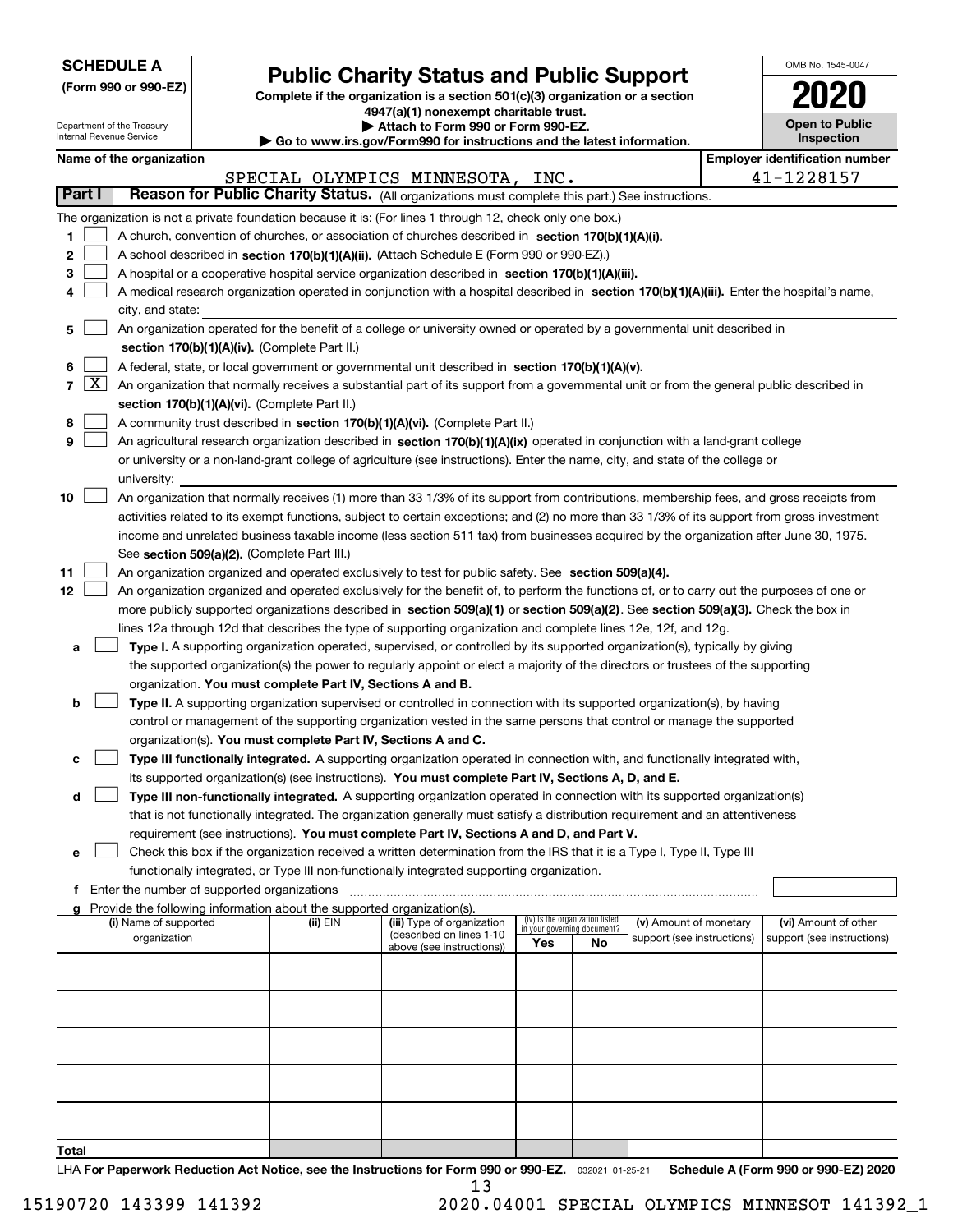#### Schedule A (Form 990 or 990-EZ) 2020  ${\tt SPECIAL}$   ${\tt OLYMPICS}$   ${\tt MINNESOTA}$ ,  ${\tt INC.}$   ${\tt 41-1228157}$   ${\tt Page}$ **Part II Support Schedule for Organizations Described in Sections 170(b)(1)(A)(iv) and 170(b)(1)(A)(vi)** SPECIAL OLYMPICS MINNESOTA, INC. 41-1228157

 $41 - 1228157$  Page 2

(Complete only if you checked the box on line 5, 7, or 8 of Part I or if the organization failed to qualify under Part III. If the organization fails to qualify under the tests listed below, please complete Part III.)

|    | <b>Section A. Public Support</b>                                                                                                                                                                                               |          |          |            |            |          |                                          |  |  |  |
|----|--------------------------------------------------------------------------------------------------------------------------------------------------------------------------------------------------------------------------------|----------|----------|------------|------------|----------|------------------------------------------|--|--|--|
|    | Calendar year (or fiscal year beginning in) $\blacktriangleright$                                                                                                                                                              | (a) 2016 | (b) 2017 | $(c)$ 2018 | $(d)$ 2019 | (e) 2020 | (f) Total                                |  |  |  |
|    | 1 Gifts, grants, contributions, and<br>membership fees received. (Do not                                                                                                                                                       |          |          |            |            |          |                                          |  |  |  |
|    | include any "unusual grants.")                                                                                                                                                                                                 | 7415154. | 6987942. | 7117811.   | 7590575.   |          | 7114791.36226273.                        |  |  |  |
|    | 2 Tax revenues levied for the organ-<br>ization's benefit and either paid to<br>or expended on its behalf                                                                                                                      |          |          |            |            |          |                                          |  |  |  |
|    | 3 The value of services or facilities<br>furnished by a governmental unit to                                                                                                                                                   |          |          |            |            |          |                                          |  |  |  |
|    | the organization without charge                                                                                                                                                                                                |          |          |            |            |          |                                          |  |  |  |
|    | 4 Total. Add lines 1 through 3                                                                                                                                                                                                 | 7415154. | 6987942. | 7117811.   | 7590575.   |          | 7114791.36226273.                        |  |  |  |
| 5. | The portion of total contributions                                                                                                                                                                                             |          |          |            |            |          |                                          |  |  |  |
|    | by each person (other than a                                                                                                                                                                                                   |          |          |            |            |          |                                          |  |  |  |
|    | governmental unit or publicly                                                                                                                                                                                                  |          |          |            |            |          |                                          |  |  |  |
|    | supported organization) included                                                                                                                                                                                               |          |          |            |            |          |                                          |  |  |  |
|    | on line 1 that exceeds 2% of the                                                                                                                                                                                               |          |          |            |            |          |                                          |  |  |  |
|    | amount shown on line 11,                                                                                                                                                                                                       |          |          |            |            |          |                                          |  |  |  |
|    | column (f)                                                                                                                                                                                                                     |          |          |            |            |          |                                          |  |  |  |
|    | 6 Public support. Subtract line 5 from line 4.                                                                                                                                                                                 |          |          |            |            |          | 36226273.                                |  |  |  |
|    | <b>Section B. Total Support</b>                                                                                                                                                                                                |          |          |            |            |          |                                          |  |  |  |
|    | Calendar year (or fiscal year beginning in)                                                                                                                                                                                    | (a) 2016 | (b) 2017 | $(c)$ 2018 | $(d)$ 2019 | (e) 2020 | (f) Total                                |  |  |  |
|    | <b>7</b> Amounts from line 4                                                                                                                                                                                                   | 7415154. | 6987942. | 7117811.   | 7590575.   |          | 7114791.36226273.                        |  |  |  |
| 8  | Gross income from interest,                                                                                                                                                                                                    |          |          |            |            |          |                                          |  |  |  |
|    | dividends, payments received on                                                                                                                                                                                                |          |          |            |            |          |                                          |  |  |  |
|    | securities loans, rents, royalties,                                                                                                                                                                                            |          |          |            |            |          |                                          |  |  |  |
|    | and income from similar sources                                                                                                                                                                                                | 41,581.  | 69,167.  | 73,974.    | 50,728.    | 70,096.  | 305,546.                                 |  |  |  |
|    | <b>9</b> Net income from unrelated business                                                                                                                                                                                    |          |          |            |            |          |                                          |  |  |  |
|    | activities, whether or not the                                                                                                                                                                                                 |          |          |            |            |          |                                          |  |  |  |
|    | business is regularly carried on                                                                                                                                                                                               |          |          |            |            |          |                                          |  |  |  |
|    | 10 Other income. Do not include gain                                                                                                                                                                                           |          |          |            |            |          |                                          |  |  |  |
|    | or loss from the sale of capital                                                                                                                                                                                               |          |          |            |            |          |                                          |  |  |  |
|    | assets (Explain in Part VI.)                                                                                                                                                                                                   |          |          |            |            |          |                                          |  |  |  |
|    | 11 Total support. Add lines 7 through 10                                                                                                                                                                                       |          |          |            |            |          | 36531819.                                |  |  |  |
|    | 12 Gross receipts from related activities, etc. (see instructions)                                                                                                                                                             |          |          |            |            | 12       | $\overline{226}$ , 650.                  |  |  |  |
|    | 13 First 5 years. If the Form 990 is for the organization's first, second, third, fourth, or fifth tax year as a section 501(c)(3)                                                                                             |          |          |            |            |          |                                          |  |  |  |
|    | organization, check this box and stop here manufactured and stop here and stop here are all the control of the state of the state of the state of the state of the state of the state of the state of the state of the state o |          |          |            |            |          |                                          |  |  |  |
|    | <b>Section C. Computation of Public Support Percentage</b>                                                                                                                                                                     |          |          |            |            |          |                                          |  |  |  |
|    |                                                                                                                                                                                                                                |          |          |            |            | 14       | 99.16<br>$\frac{9}{6}$                   |  |  |  |
|    |                                                                                                                                                                                                                                |          |          |            |            | 15       | 99.18<br>%                               |  |  |  |
|    | 16a 33 1/3% support test - 2020. If the organization did not check the box on line 13, and line 14 is 33 1/3% or more, check this box and                                                                                      |          |          |            |            |          |                                          |  |  |  |
|    | stop here. The organization qualifies as a publicly supported organization                                                                                                                                                     |          |          |            |            |          | $\blacktriangleright$ $\boxed{\text{X}}$ |  |  |  |
|    | b 33 1/3% support test - 2019. If the organization did not check a box on line 13 or 16a, and line 15 is 33 1/3% or more, check this box                                                                                       |          |          |            |            |          |                                          |  |  |  |
|    | and stop here. The organization qualifies as a publicly supported organization                                                                                                                                                 |          |          |            |            |          |                                          |  |  |  |
|    | 17a 10% -facts-and-circumstances test - 2020. If the organization did not check a box on line 13, 16a, or 16b, and line 14 is 10% or more,                                                                                     |          |          |            |            |          |                                          |  |  |  |
|    | and if the organization meets the facts-and-circumstances test, check this box and stop here. Explain in Part VI how the organization                                                                                          |          |          |            |            |          |                                          |  |  |  |
|    | meets the facts-and-circumstances test. The organization qualifies as a publicly supported organization                                                                                                                        |          |          |            |            |          |                                          |  |  |  |
|    | <b>b 10% -facts-and-circumstances test - 2019.</b> If the organization did not check a box on line 13, 16a, 16b, or 17a, and line 15 is 10% or                                                                                 |          |          |            |            |          |                                          |  |  |  |
|    | more, and if the organization meets the facts-and-circumstances test, check this box and stop here. Explain in Part VI how the                                                                                                 |          |          |            |            |          |                                          |  |  |  |
|    | organization meets the facts-and-circumstances test. The organization qualifies as a publicly supported organization                                                                                                           |          |          |            |            |          |                                          |  |  |  |
| 18 | Private foundation. If the organization did not check a box on line 13, 16a, 16b, 17a, or 17b, check this box and see instructions                                                                                             |          |          |            |            |          |                                          |  |  |  |
|    |                                                                                                                                                                                                                                |          |          |            |            |          | Schedule A (Form 990 or 990-EZ) 2020     |  |  |  |

032022 01-25-21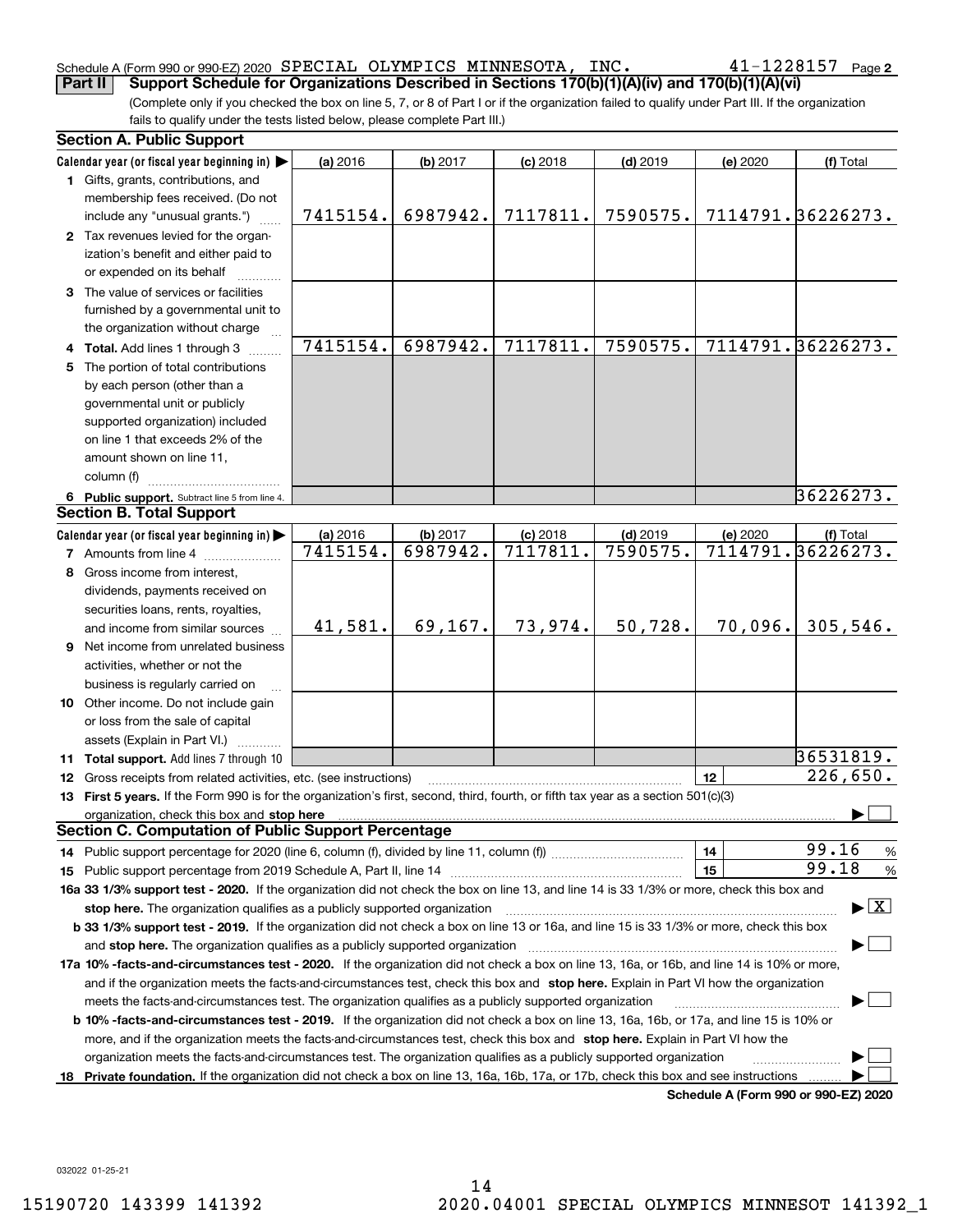#### Schedule A (Form 990 or 990-EZ) 2020  ${\tt SPECIAL}$   ${\tt OLYMPICS}$   ${\tt MINRESOTA}$  ,  ${\tt INC.}$   ${\tt 41-1228157}$   ${\tt Page}$ **Part III Support Schedule for Organizations Described in Section 509(a)(2)**

(Complete only if you checked the box on line 10 of Part I or if the organization failed to qualify under Part II. If the organization fails to qualify under the tests listed below, please complete Part II.)

|    | <b>Section A. Public Support</b>                                                                                                                                                                |          |          |            |            |          |                                      |
|----|-------------------------------------------------------------------------------------------------------------------------------------------------------------------------------------------------|----------|----------|------------|------------|----------|--------------------------------------|
|    | Calendar year (or fiscal year beginning in) $\blacktriangleright$                                                                                                                               | (a) 2016 | (b) 2017 | $(c)$ 2018 | $(d)$ 2019 | (e) 2020 | (f) Total                            |
|    | 1 Gifts, grants, contributions, and                                                                                                                                                             |          |          |            |            |          |                                      |
|    | membership fees received. (Do not                                                                                                                                                               |          |          |            |            |          |                                      |
|    | include any "unusual grants.")                                                                                                                                                                  |          |          |            |            |          |                                      |
|    | <b>2</b> Gross receipts from admissions,<br>merchandise sold or services per-<br>formed, or facilities furnished in<br>any activity that is related to the<br>organization's tax-exempt purpose |          |          |            |            |          |                                      |
|    | 3 Gross receipts from activities that<br>are not an unrelated trade or bus-                                                                                                                     |          |          |            |            |          |                                      |
|    | iness under section 513                                                                                                                                                                         |          |          |            |            |          |                                      |
|    | 4 Tax revenues levied for the organ-<br>ization's benefit and either paid to                                                                                                                    |          |          |            |            |          |                                      |
|    | or expended on its behalf                                                                                                                                                                       |          |          |            |            |          |                                      |
|    | 5 The value of services or facilities<br>furnished by a governmental unit to                                                                                                                    |          |          |            |            |          |                                      |
|    | the organization without charge                                                                                                                                                                 |          |          |            |            |          |                                      |
|    | <b>6 Total.</b> Add lines 1 through 5                                                                                                                                                           |          |          |            |            |          |                                      |
|    | 7a Amounts included on lines 1, 2, and<br>3 received from disqualified persons                                                                                                                  |          |          |            |            |          |                                      |
|    | <b>b</b> Amounts included on lines 2 and 3 received<br>from other than disqualified persons that<br>exceed the greater of \$5,000 or 1% of the<br>amount on line 13 for the year                |          |          |            |            |          |                                      |
|    | c Add lines 7a and 7b                                                                                                                                                                           |          |          |            |            |          |                                      |
|    | 8 Public support. (Subtract line 7c from line 6.)<br><b>Section B. Total Support</b>                                                                                                            |          |          |            |            |          |                                      |
|    | Calendar year (or fiscal year beginning in)                                                                                                                                                     | (a) 2016 | (b) 2017 | $(c)$ 2018 | $(d)$ 2019 | (e) 2020 | (f) Total                            |
|    | 9 Amounts from line 6                                                                                                                                                                           |          |          |            |            |          |                                      |
|    | <b>10a</b> Gross income from interest,<br>dividends, payments received on<br>securities loans, rents, royalties,<br>and income from similar sources                                             |          |          |            |            |          |                                      |
|    | <b>b</b> Unrelated business taxable income<br>(less section 511 taxes) from businesses                                                                                                          |          |          |            |            |          |                                      |
|    | acquired after June 30, 1975                                                                                                                                                                    |          |          |            |            |          |                                      |
|    | c Add lines 10a and 10b                                                                                                                                                                         |          |          |            |            |          |                                      |
|    | 11 Net income from unrelated business<br>activities not included in line 10b,<br>whether or not the business is<br>regularly carried on                                                         |          |          |            |            |          |                                      |
|    | 12 Other income. Do not include gain<br>or loss from the sale of capital<br>assets (Explain in Part VI.)                                                                                        |          |          |            |            |          |                                      |
|    | 13 Total support. (Add lines 9, 10c, 11, and 12.)                                                                                                                                               |          |          |            |            |          |                                      |
|    | 14 First 5 years. If the Form 990 is for the organization's first, second, third, fourth, or fifth tax year as a section 501(c)(3) organization,                                                |          |          |            |            |          |                                      |
|    |                                                                                                                                                                                                 |          |          |            |            |          |                                      |
|    | <b>Section C. Computation of Public Support Percentage</b>                                                                                                                                      |          |          |            |            |          |                                      |
|    |                                                                                                                                                                                                 |          |          |            |            | 15       | %                                    |
| 16 | Public support percentage from 2019 Schedule A, Part III, line 15                                                                                                                               |          |          |            |            | 16       | %                                    |
|    | Section D. Computation of Investment Income Percentage                                                                                                                                          |          |          |            |            |          |                                      |
|    | 17 Investment income percentage for 2020 (line 10c, column (f), divided by line 13, column (f))<br>18 Investment income percentage from 2019 Schedule A, Part III, line 17                      |          |          |            |            | 17<br>18 | %<br>%                               |
|    | 19a 33 1/3% support tests - 2020. If the organization did not check the box on line 14, and line 15 is more than 33 1/3%, and line 17 is not                                                    |          |          |            |            |          |                                      |
|    | more than 33 1/3%, check this box and stop here. The organization qualifies as a publicly supported organization                                                                                |          |          |            |            |          |                                      |
|    | b 33 1/3% support tests - 2019. If the organization did not check a box on line 14 or line 19a, and line 16 is more than 33 1/3%, and                                                           |          |          |            |            |          |                                      |
|    | line 18 is not more than 33 1/3%, check this box and stop here. The organization qualifies as a publicly supported organization                                                                 |          |          |            |            |          |                                      |
| 20 | <b>Private foundation.</b> If the organization did not check a box on line 14, 19a, or 19b, check this box and see instructions                                                                 |          |          |            |            |          | .                                    |
|    | 032023 01-25-21                                                                                                                                                                                 |          |          |            |            |          | Schedule A (Form 990 or 990-EZ) 2020 |
|    |                                                                                                                                                                                                 |          | 15       |            |            |          |                                      |

 <sup>15190720 143399 141392 2020.04001</sup> SPECIAL OLYMPICS MINNESOT 141392\_1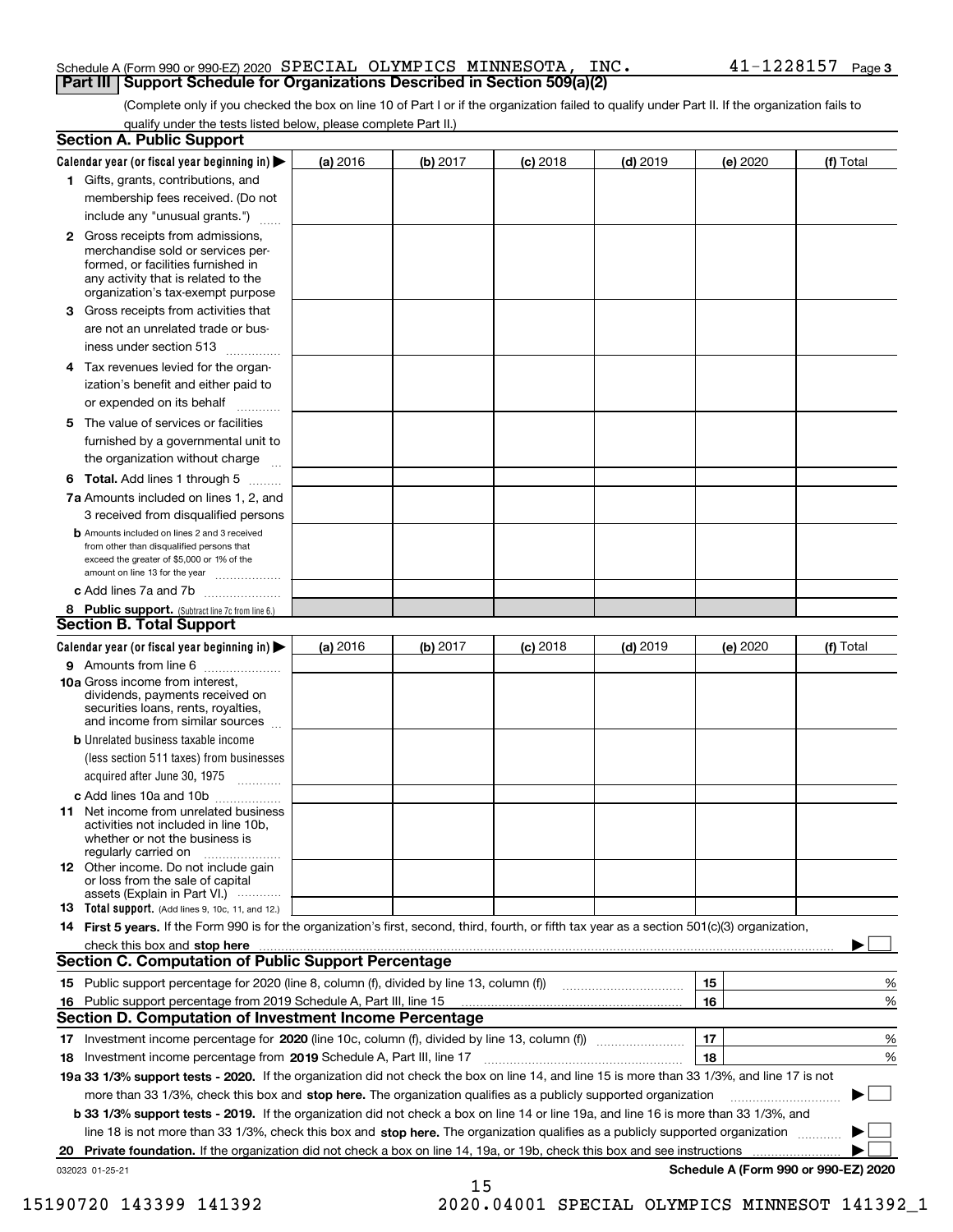#### Schedule A (Form 990 or 990-EZ) 2020  ${\tt SPECIAL}$   ${\tt OLYMPICS}$   ${\tt MINRESOTA}$  ,  ${\tt INC.}$   ${\tt 41-1228157}$   ${\tt Page}$

### $41 - 1228157$  Page 4

**1**

**2**

**3a**

**3b**

**3c**

**4a**

**4b**

**4c**

**5a**

**5b5c**

**6**

**7**

**8**

**9a**

**9b**

**9c**

**10a**

**10b**

**YesNo**

## **Part IV Supporting Organizations**

(Complete only if you checked a box in line 12 on Part I. If you checked box 12a, Part I, complete Sections A and B. If you checked box 12b, Part I, complete Sections A and C. If you checked box 12c, Part I, complete Sections A, D, and E. If you checked box 12d, Part I, complete Sections A and D, and complete Part V.)

### **Section A. All Supporting Organizations**

- **1** Are all of the organization's supported organizations listed by name in the organization's governing documents? If "No," describe in **Part VI** how the supported organizations are designated. If designated by *class or purpose, describe the designation. If historic and continuing relationship, explain.*
- **2** Did the organization have any supported organization that does not have an IRS determination of status under section 509(a)(1) or (2)? If "Yes," explain in Part VI how the organization determined that the supported *organization was described in section 509(a)(1) or (2).*
- **3a** Did the organization have a supported organization described in section 501(c)(4), (5), or (6)? If "Yes," answer *lines 3b and 3c below.*
- **b** Did the organization confirm that each supported organization qualified under section 501(c)(4), (5), or (6) and satisfied the public support tests under section 509(a)(2)? If "Yes," describe in **Part VI** when and how the *organization made the determination.*
- **c**Did the organization ensure that all support to such organizations was used exclusively for section 170(c)(2)(B) purposes? If "Yes," explain in **Part VI** what controls the organization put in place to ensure such use.
- **4a***If* Was any supported organization not organized in the United States ("foreign supported organization")? *"Yes," and if you checked box 12a or 12b in Part I, answer lines 4b and 4c below.*
- **b** Did the organization have ultimate control and discretion in deciding whether to make grants to the foreign supported organization? If "Yes," describe in **Part VI** how the organization had such control and discretion *despite being controlled or supervised by or in connection with its supported organizations.*
- **c** Did the organization support any foreign supported organization that does not have an IRS determination under sections 501(c)(3) and 509(a)(1) or (2)? If "Yes," explain in **Part VI** what controls the organization used *to ensure that all support to the foreign supported organization was used exclusively for section 170(c)(2)(B) purposes.*
- **5a** Did the organization add, substitute, or remove any supported organizations during the tax year? If "Yes," answer lines 5b and 5c below (if applicable). Also, provide detail in **Part VI,** including (i) the names and EIN *numbers of the supported organizations added, substituted, or removed; (ii) the reasons for each such action; (iii) the authority under the organization's organizing document authorizing such action; and (iv) how the action was accomplished (such as by amendment to the organizing document).*
- **b** Type I or Type II only. Was any added or substituted supported organization part of a class already designated in the organization's organizing document?
- **cSubstitutions only.**  Was the substitution the result of an event beyond the organization's control?
- **6** Did the organization provide support (whether in the form of grants or the provision of services or facilities) to **Part VI.** *If "Yes," provide detail in* support or benefit one or more of the filing organization's supported organizations? anyone other than (i) its supported organizations, (ii) individuals that are part of the charitable class benefited by one or more of its supported organizations, or (iii) other supporting organizations that also
- **7**Did the organization provide a grant, loan, compensation, or other similar payment to a substantial contributor *If "Yes," complete Part I of Schedule L (Form 990 or 990-EZ).* regard to a substantial contributor? (as defined in section 4958(c)(3)(C)), a family member of a substantial contributor, or a 35% controlled entity with
- **8** Did the organization make a loan to a disqualified person (as defined in section 4958) not described in line 7? *If "Yes," complete Part I of Schedule L (Form 990 or 990-EZ).*
- **9a** Was the organization controlled directly or indirectly at any time during the tax year by one or more in section 509(a)(1) or (2))? If "Yes," *provide detail in* <code>Part VI.</code> disqualified persons, as defined in section 4946 (other than foundation managers and organizations described
- **b** Did one or more disqualified persons (as defined in line 9a) hold a controlling interest in any entity in which the supporting organization had an interest? If "Yes," provide detail in P**art VI**.
- **c**Did a disqualified person (as defined in line 9a) have an ownership interest in, or derive any personal benefit from, assets in which the supporting organization also had an interest? If "Yes," provide detail in P**art VI.**
- **10a** Was the organization subject to the excess business holdings rules of section 4943 because of section supporting organizations)? If "Yes," answer line 10b below. 4943(f) (regarding certain Type II supporting organizations, and all Type III non-functionally integrated
- **b** Did the organization have any excess business holdings in the tax year? (Use Schedule C, Form 4720, to *determine whether the organization had excess business holdings.)*

16

032024 01-25-21

**Schedule A (Form 990 or 990-EZ) 2020**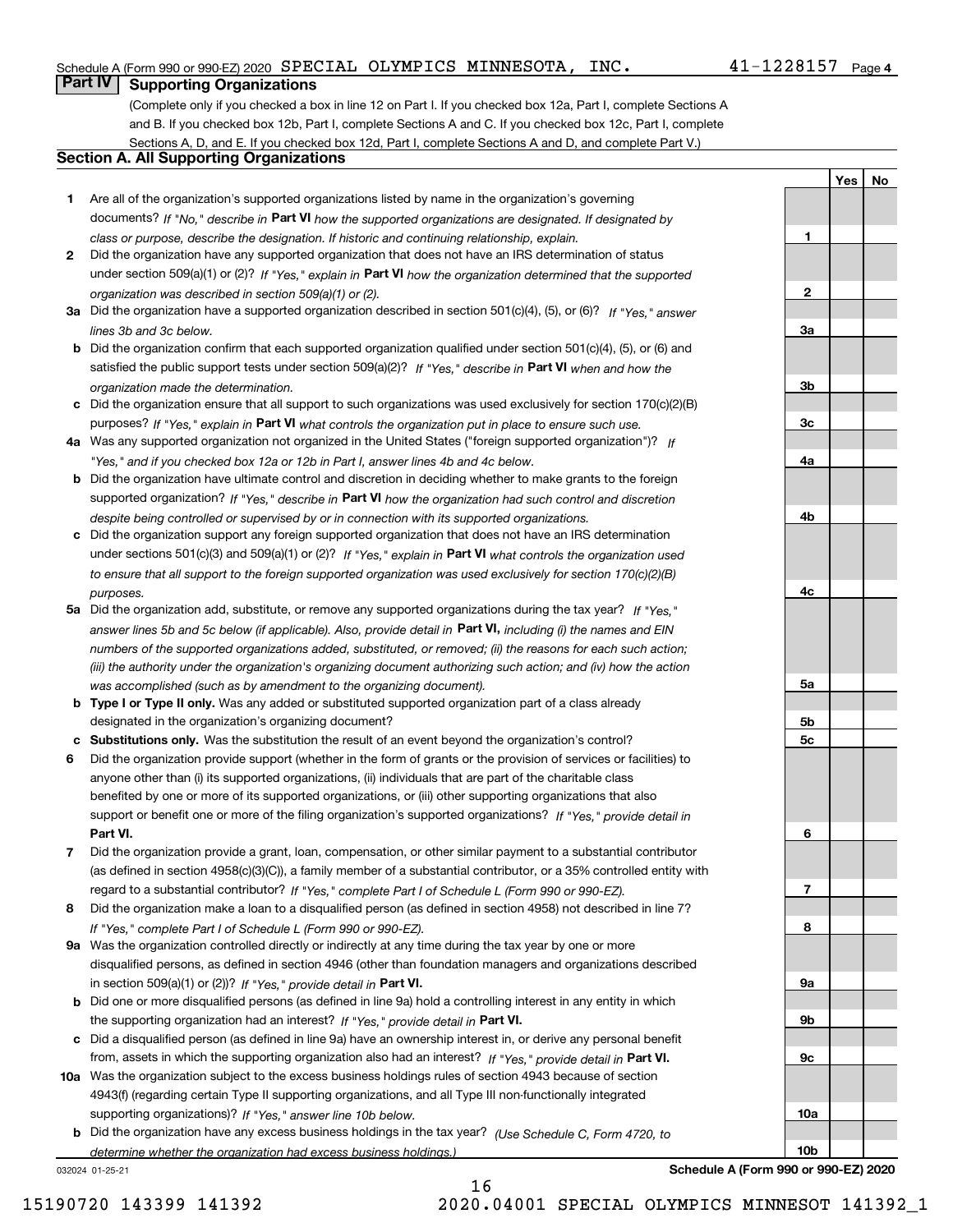#### Schedule A (Form 990 or 990-EZ) 2020  ${\tt SPECIAL}$   ${\tt OLYMPICS}$   ${\tt MINRESOTA}$  ,  ${\tt INC.}$   ${\tt 41-1228157}$   ${\tt Page}$ **Part IV Supporting Organizations** *(continued)*

**Yes No**

| 11           | Has the organization accepted a gift or contribution from any of the following persons?                                                                                                                                                                   |                |            |    |
|--------------|-----------------------------------------------------------------------------------------------------------------------------------------------------------------------------------------------------------------------------------------------------------|----------------|------------|----|
|              | a A person who directly or indirectly controls, either alone or together with persons described in lines 11b and                                                                                                                                          |                |            |    |
|              | 11c below, the governing body of a supported organization?                                                                                                                                                                                                | 11a            |            |    |
|              | <b>b</b> A family member of a person described in line 11a above?                                                                                                                                                                                         | 11b            |            |    |
|              | c A 35% controlled entity of a person described in line 11a or 11b above? If "Yes" to line 11a, 11b, or 11c, provide                                                                                                                                      |                |            |    |
|              | detail in Part VI.                                                                                                                                                                                                                                        | 11c            |            |    |
|              | <b>Section B. Type I Supporting Organizations</b>                                                                                                                                                                                                         |                |            |    |
|              |                                                                                                                                                                                                                                                           |                | Yes        | No |
| 1.           | Did the governing body, members of the governing body, officers acting in their official capacity, or membership of one or                                                                                                                                |                |            |    |
|              | more supported organizations have the power to regularly appoint or elect at least a majority of the organization's officers,                                                                                                                             |                |            |    |
|              | directors, or trustees at all times during the tax year? If "No," describe in Part VI how the supported organization(s)<br>effectively operated, supervised, or controlled the organization's activities. If the organization had more than one supported |                |            |    |
|              | organization, describe how the powers to appoint and/or remove officers, directors, or trustees were allocated among the                                                                                                                                  |                |            |    |
|              | supported organizations and what conditions or restrictions, if any, applied to such powers during the tax year.                                                                                                                                          | 1              |            |    |
| $\mathbf{2}$ | Did the organization operate for the benefit of any supported organization other than the supported                                                                                                                                                       |                |            |    |
|              | organization(s) that operated, supervised, or controlled the supporting organization? If "Yes," explain in                                                                                                                                                |                |            |    |
|              | Part VI how providing such benefit carried out the purposes of the supported organization(s) that operated,                                                                                                                                               |                |            |    |
|              | supervised, or controlled the supporting organization.                                                                                                                                                                                                    | $\overline{2}$ |            |    |
|              | <b>Section C. Type II Supporting Organizations</b>                                                                                                                                                                                                        |                |            |    |
|              |                                                                                                                                                                                                                                                           |                | Yes        | No |
| 1.           | Were a majority of the organization's directors or trustees during the tax year also a majority of the directors                                                                                                                                          |                |            |    |
|              | or trustees of each of the organization's supported organization(s)? If "No," describe in Part VI how control                                                                                                                                             |                |            |    |
|              | or management of the supporting organization was vested in the same persons that controlled or managed                                                                                                                                                    |                |            |    |
|              | the supported organization(s).                                                                                                                                                                                                                            | 1              |            |    |
|              | <b>Section D. All Type III Supporting Organizations</b>                                                                                                                                                                                                   |                |            |    |
|              |                                                                                                                                                                                                                                                           |                | Yes        | No |
| 1.           | Did the organization provide to each of its supported organizations, by the last day of the fifth month of the                                                                                                                                            |                |            |    |
|              | organization's tax year, (i) a written notice describing the type and amount of support provided during the prior tax                                                                                                                                     |                |            |    |
|              | year, (ii) a copy of the Form 990 that was most recently filed as of the date of notification, and (iii) copies of the                                                                                                                                    |                |            |    |
|              | organization's governing documents in effect on the date of notification, to the extent not previously provided?                                                                                                                                          | 1              |            |    |
| 2            | Were any of the organization's officers, directors, or trustees either (i) appointed or elected by the supported                                                                                                                                          |                |            |    |
|              | organization(s) or (ii) serving on the governing body of a supported organization? If "No," explain in Part VI how                                                                                                                                        |                |            |    |
|              | the organization maintained a close and continuous working relationship with the supported organization(s).                                                                                                                                               | $\mathbf{2}$   |            |    |
| 3            | By reason of the relationship described in line 2, above, did the organization's supported organizations have a                                                                                                                                           |                |            |    |
|              | significant voice in the organization's investment policies and in directing the use of the organization's                                                                                                                                                |                |            |    |
|              | income or assets at all times during the tax year? If "Yes," describe in Part VI the role the organization's                                                                                                                                              |                |            |    |
|              | supported organizations played in this regard.<br>Section E. Type III Functionally Integrated Supporting Organizations                                                                                                                                    | 3              |            |    |
|              |                                                                                                                                                                                                                                                           |                |            |    |
|              | Check the box next to the method that the organization used to satisfy the Integral Part Test during the year (see instructions).                                                                                                                         |                |            |    |
| a            | The organization satisfied the Activities Test. Complete line 2 below.                                                                                                                                                                                    |                |            |    |
| b            | The organization is the parent of each of its supported organizations. Complete line 3 below.                                                                                                                                                             |                |            |    |
| c            | The organization supported a governmental entity. Describe in Part VI how you supported a governmental entity (see instructions).<br>Activities Test. Answer lines 2a and 2b below.                                                                       |                | <b>Yes</b> | No |
| 2            | Did substantially all of the organization's activities during the tax year directly further the exempt purposes of                                                                                                                                        |                |            |    |
| a            | the supported organization(s) to which the organization was responsive? If "Yes." then in Part VI identify                                                                                                                                                |                |            |    |
|              | those supported organizations and explain how these activities directly furthered their exempt purposes,                                                                                                                                                  |                |            |    |
|              |                                                                                                                                                                                                                                                           |                |            |    |
|              | how the organization was responsive to those supported organizations, and how the organization determined                                                                                                                                                 | 2a             |            |    |
| b            | that these activities constituted substantially all of its activities.<br>Did the activities described in line 2a, above, constitute activities that, but for the organization's involvement,                                                             |                |            |    |
|              | one or more of the organization's supported organization(s) would have been engaged in? If "Yes," explain in                                                                                                                                              |                |            |    |
|              | <b>Part VI</b> the reasons for the organization's position that its supported organization(s) would have engaged in                                                                                                                                       |                |            |    |
|              | these activities but for the organization's involvement.                                                                                                                                                                                                  | 2b             |            |    |
| 3            | Parent of Supported Organizations. Answer lines 3a and 3b below.                                                                                                                                                                                          |                |            |    |
| а            | Did the organization have the power to regularly appoint or elect a majority of the officers, directors, or                                                                                                                                               |                |            |    |
|              | trustees of each of the supported organizations? If "Yes" or "No" provide details in Part VI.                                                                                                                                                             | За             |            |    |
|              | <b>b</b> Did the organization exercise a substantial degree of direction over the policies, programs, and activities of each                                                                                                                              |                |            |    |
|              | of its supported organizations? If "Yes," describe in Part VI the role played by the organization in this regard.                                                                                                                                         | 3b             |            |    |

17

032025 01-25-21

**Schedule A (Form 990 or 990-EZ) 2020**

15190720 143399 141392 2020.04001 SPECIAL OLYMPICS MINNESOT 141392\_1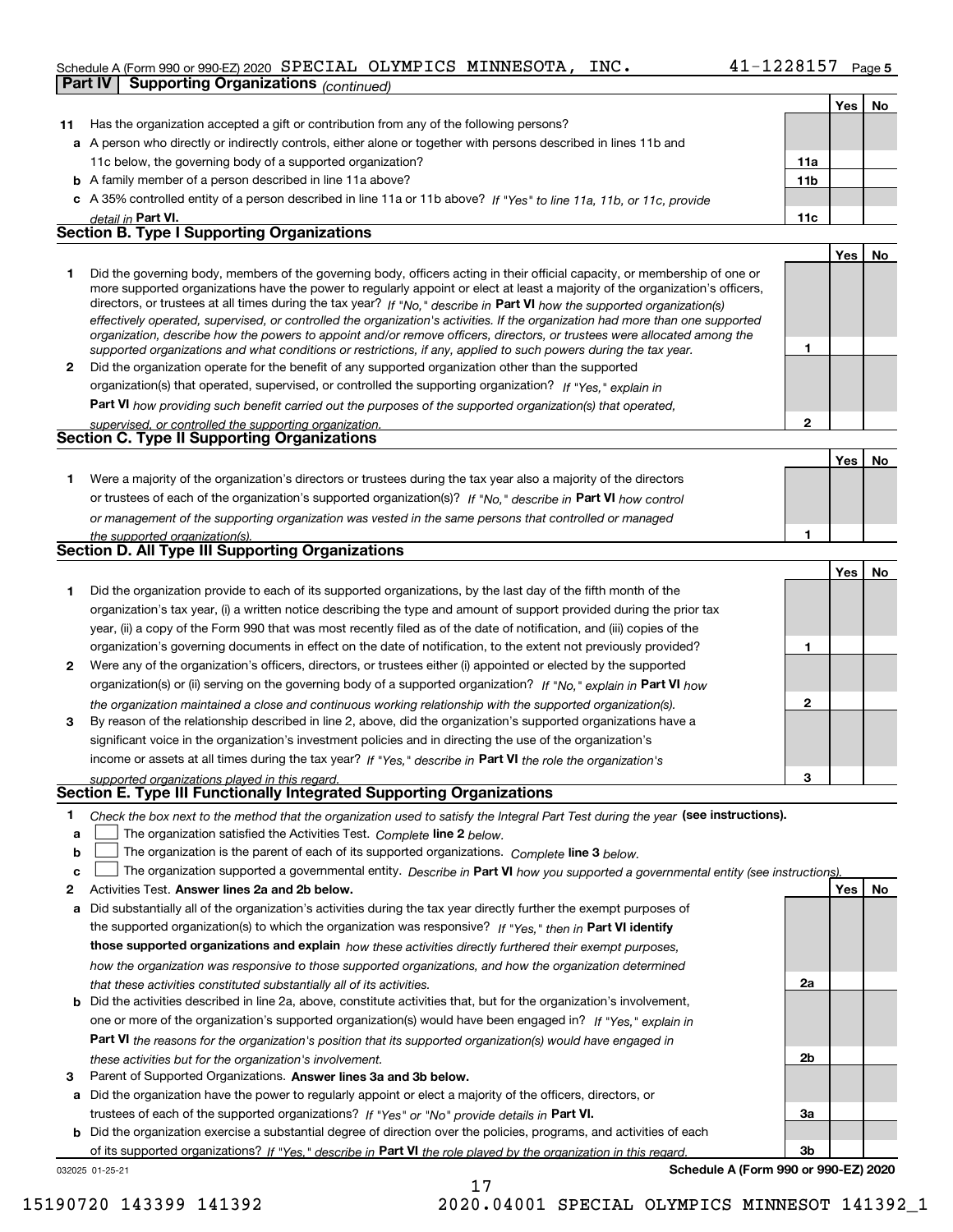| <b>Part V</b> | Schedule A (Form 990 or 990-EZ) 2020 SPECIAL OLYMPICS MINNESOTA, INC.<br>Type III Non-Functionally Integrated 509(a)(3) Supporting Organizations |                |                | $41 - 1228157$ Page 6          |
|---------------|--------------------------------------------------------------------------------------------------------------------------------------------------|----------------|----------------|--------------------------------|
|               |                                                                                                                                                  |                |                |                                |
| 1             | Check here if the organization satisfied the Integral Part Test as a qualifying trust on Nov. 20, 1970 (explain in Part VI). See instructions.   |                |                |                                |
|               | All other Type III non-functionally integrated supporting organizations must complete Sections A through E.                                      |                |                |                                |
|               | Section A - Adjusted Net Income                                                                                                                  |                | (A) Prior Year | (B) Current Year<br>(optional) |
| 1             | Net short-term capital gain                                                                                                                      | 1              |                |                                |
| 2             | Recoveries of prior-year distributions                                                                                                           | $\mathbf{2}$   |                |                                |
| 3             | Other gross income (see instructions)                                                                                                            | 3              |                |                                |
| 4             | Add lines 1 through 3.                                                                                                                           | 4              |                |                                |
| 5             | Depreciation and depletion                                                                                                                       | 5              |                |                                |
| 6             | Portion of operating expenses paid or incurred for production or                                                                                 |                |                |                                |
|               | collection of gross income or for management, conservation, or                                                                                   |                |                |                                |
|               | maintenance of property held for production of income (see instructions)                                                                         | 6              |                |                                |
| 7             | Other expenses (see instructions)                                                                                                                | $\overline{7}$ |                |                                |
| 8             | <b>Adjusted Net Income</b> (subtract lines 5, 6, and 7 from line 4)                                                                              | 8              |                |                                |
|               | <b>Section B - Minimum Asset Amount</b>                                                                                                          |                | (A) Prior Year | (B) Current Year<br>(optional) |
| 1.            | Aggregate fair market value of all non-exempt-use assets (see                                                                                    |                |                |                                |
|               | instructions for short tax year or assets held for part of year):                                                                                |                |                |                                |
|               | a Average monthly value of securities                                                                                                            | 1a             |                |                                |
|               | <b>b</b> Average monthly cash balances                                                                                                           | 1 <sub>b</sub> |                |                                |
|               | c Fair market value of other non-exempt-use assets                                                                                               | 1 <sub>c</sub> |                |                                |
|               | d Total (add lines 1a, 1b, and 1c)                                                                                                               | 1d             |                |                                |
|               | <b>e</b> Discount claimed for blockage or other factors                                                                                          |                |                |                                |
|               | (explain in detail in <b>Part VI</b> ):                                                                                                          |                |                |                                |
| 2             | Acquisition indebtedness applicable to non-exempt-use assets                                                                                     | $\mathbf{2}$   |                |                                |
| 3             | Subtract line 2 from line 1d.                                                                                                                    | 3              |                |                                |
| 4             | Cash deemed held for exempt use. Enter 0.015 of line 3 (for greater amount,                                                                      |                |                |                                |
|               | see instructions).                                                                                                                               | 4              |                |                                |
| 5             | Net value of non-exempt-use assets (subtract line 4 from line 3)                                                                                 | 5              |                |                                |
| 6             | Multiply line 5 by 0.035.                                                                                                                        | 6              |                |                                |
| 7             | Recoveries of prior-year distributions                                                                                                           | $\overline{7}$ |                |                                |
| 8             | Minimum Asset Amount (add line 7 to line 6)                                                                                                      | 8              |                |                                |
|               | <b>Section C - Distributable Amount</b>                                                                                                          |                |                | <b>Current Year</b>            |
| 1             | Adjusted net income for prior year (from Section A, line 8, column A)                                                                            | 1              |                |                                |
| $\mathbf{2}$  | Enter 0.85 of line 1.                                                                                                                            | $\mathbf{2}$   |                |                                |
| 3             | Minimum asset amount for prior year (from Section B, line 8, column A)                                                                           | 3              |                |                                |
| 4             | Enter greater of line 2 or line 3.                                                                                                               | 4              |                |                                |
| 5             | Income tax imposed in prior year                                                                                                                 | 5              |                |                                |
| 6             | <b>Distributable Amount.</b> Subtract line 5 from line 4, unless subject to                                                                      |                |                |                                |
|               | emergency temporary reduction (see instructions).                                                                                                | 6              |                |                                |
|               |                                                                                                                                                  |                |                |                                |

**7** Check here if the current year is the organization's first as a non-functionally integrated Type III supporting organization (see instructions).

**Schedule A (Form 990 or 990-EZ) 2020**

032026 01-25-21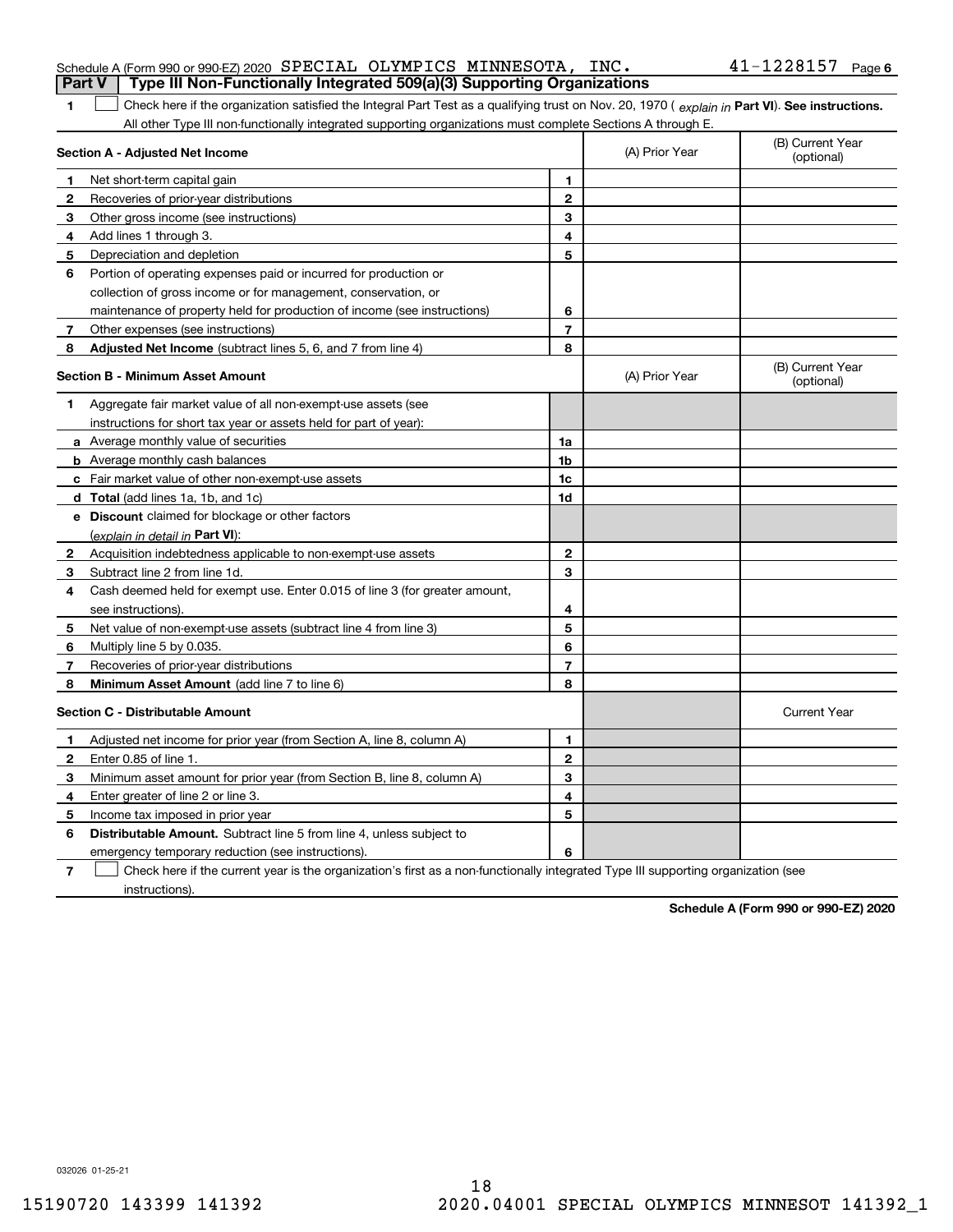### Schedule A (Form 990 or 990-EZ) 2020  ${\tt SPECIAL}$   ${\tt OLYMPICS}$   ${\tt MINRESOTA}$  ,  ${\tt INC.}$   ${\tt 41-1228157}$   ${\tt Page}$

|                | Type III Non-Functionally Integrated 509(a)(3) Supporting Organizations<br>Part V<br>(continued) |                                    |                                               |    |                                                  |
|----------------|--------------------------------------------------------------------------------------------------|------------------------------------|-----------------------------------------------|----|--------------------------------------------------|
|                | <b>Section D - Distributions</b>                                                                 |                                    |                                               |    | <b>Current Year</b>                              |
| 1              | Amounts paid to supported organizations to accomplish exempt purposes                            |                                    |                                               | 1  |                                                  |
| 2              | Amounts paid to perform activity that directly furthers exempt purposes of supported             |                                    |                                               |    |                                                  |
|                | organizations, in excess of income from activity                                                 |                                    |                                               | 2  |                                                  |
| 3              | Administrative expenses paid to accomplish exempt purposes of supported organizations            |                                    |                                               | 3  |                                                  |
| 4              | Amounts paid to acquire exempt-use assets                                                        |                                    |                                               | 4  |                                                  |
| 5              | Qualified set-aside amounts (prior IRS approval required - provide details in Part VI)           |                                    |                                               | 5  |                                                  |
| 6              | Other distributions ( <i>describe in</i> Part VI). See instructions.                             |                                    |                                               | 6  |                                                  |
| 7              | Total annual distributions. Add lines 1 through 6.                                               |                                    |                                               | 7  |                                                  |
| 8              | Distributions to attentive supported organizations to which the organization is responsive       |                                    |                                               |    |                                                  |
|                | (provide details in Part VI). See instructions.                                                  |                                    |                                               | 8  |                                                  |
| 9              | Distributable amount for 2020 from Section C, line 6                                             |                                    |                                               | 9  |                                                  |
| 10             | Line 8 amount divided by line 9 amount                                                           |                                    |                                               | 10 |                                                  |
|                | <b>Section E - Distribution Allocations</b> (see instructions)                                   | (i)<br><b>Excess Distributions</b> | (ii)<br><b>Underdistributions</b><br>Pre-2020 |    | (iii)<br><b>Distributable</b><br>Amount for 2020 |
| 1              | Distributable amount for 2020 from Section C, line 6                                             |                                    |                                               |    |                                                  |
| 2              | Underdistributions, if any, for years prior to 2020 (reason-                                     |                                    |                                               |    |                                                  |
|                | able cause required - explain in Part VI). See instructions.                                     |                                    |                                               |    |                                                  |
| 3              | Excess distributions carryover, if any, to 2020                                                  |                                    |                                               |    |                                                  |
|                | <b>a</b> From 2015                                                                               |                                    |                                               |    |                                                  |
|                | <b>b</b> From 2016                                                                               |                                    |                                               |    |                                                  |
|                | $c$ From 2017                                                                                    |                                    |                                               |    |                                                  |
|                | d From 2018                                                                                      |                                    |                                               |    |                                                  |
|                | e From 2019                                                                                      |                                    |                                               |    |                                                  |
|                | f Total of lines 3a through 3e                                                                   |                                    |                                               |    |                                                  |
|                | g Applied to underdistributions of prior years                                                   |                                    |                                               |    |                                                  |
|                | <b>h</b> Applied to 2020 distributable amount                                                    |                                    |                                               |    |                                                  |
|                | Carryover from 2015 not applied (see instructions)                                               |                                    |                                               |    |                                                  |
|                | Remainder. Subtract lines 3g, 3h, and 3i from line 3f.                                           |                                    |                                               |    |                                                  |
| 4              | Distributions for 2020 from Section D.                                                           |                                    |                                               |    |                                                  |
|                | line $7:$                                                                                        |                                    |                                               |    |                                                  |
|                | a Applied to underdistributions of prior years                                                   |                                    |                                               |    |                                                  |
|                | <b>b</b> Applied to 2020 distributable amount                                                    |                                    |                                               |    |                                                  |
|                | c Remainder. Subtract lines 4a and 4b from line 4.                                               |                                    |                                               |    |                                                  |
| 5              | Remaining underdistributions for years prior to 2020, if                                         |                                    |                                               |    |                                                  |
|                | any. Subtract lines 3g and 4a from line 2. For result greater                                    |                                    |                                               |    |                                                  |
|                | than zero, explain in Part VI. See instructions.                                                 |                                    |                                               |    |                                                  |
| 6              | Remaining underdistributions for 2020. Subtract lines 3h                                         |                                    |                                               |    |                                                  |
|                | and 4b from line 1. For result greater than zero, explain in                                     |                                    |                                               |    |                                                  |
|                | <b>Part VI.</b> See instructions.                                                                |                                    |                                               |    |                                                  |
| $\overline{7}$ | Excess distributions carryover to 2021. Add lines 3j                                             |                                    |                                               |    |                                                  |
|                | and 4c.                                                                                          |                                    |                                               |    |                                                  |
| 8              | Breakdown of line 7:                                                                             |                                    |                                               |    |                                                  |
|                | a Excess from 2016                                                                               |                                    |                                               |    |                                                  |
|                | <b>b</b> Excess from 2017                                                                        |                                    |                                               |    |                                                  |
|                | c Excess from 2018                                                                               |                                    |                                               |    |                                                  |
|                | d Excess from 2019                                                                               |                                    |                                               |    |                                                  |
|                | e Excess from 2020                                                                               |                                    |                                               |    |                                                  |

**Schedule A (Form 990 or 990-EZ) 2020**

032027 01-25-21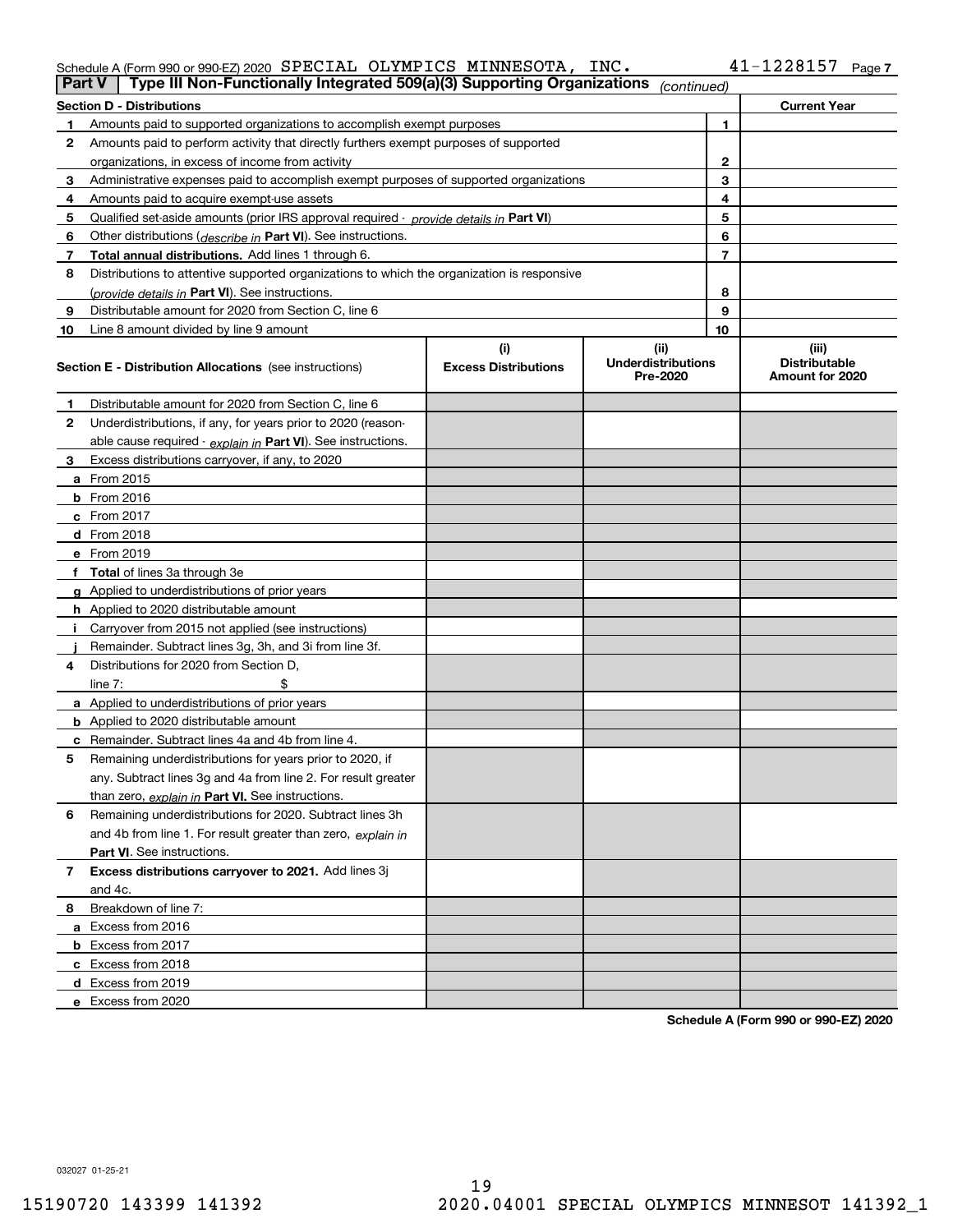|                 | Schedule A (Form 990 or 990-EZ) 2020 SPECIAL OLYMPICS MINNESOTA, INC.                                                                                  |  |    | $41 - 1228157$ Page 8                                                                                                                                                                                                                                                                                                                                                                                                             |  |
|-----------------|--------------------------------------------------------------------------------------------------------------------------------------------------------|--|----|-----------------------------------------------------------------------------------------------------------------------------------------------------------------------------------------------------------------------------------------------------------------------------------------------------------------------------------------------------------------------------------------------------------------------------------|--|
| <b>Part VI</b>  |                                                                                                                                                        |  |    | Supplemental Information. Provide the explanations required by Part II, line 10; Part II, line 17a or 17b; Part III, line 12;<br>Part IV, Section A, lines 1, 2, 3b, 3c, 4b, 4c, 5a, 6, 9a, 9b, 9c, 11a, 11b, and 11c; Part IV, Section B, lines 1 and 2; Part IV, Section C,<br>line 1; Part IV, Section D, lines 2 and 3; Part IV, Section E, lines 1c, 2a, 2b, 3a, and 3b; Part V, line 1; Part V, Section B, line 1e; Part V, |  |
|                 | Section D, lines 5, 6, and 8; and Part V, Section E, lines 2, 5, and 6. Also complete this part for any additional information.<br>(See instructions.) |  |    |                                                                                                                                                                                                                                                                                                                                                                                                                                   |  |
|                 |                                                                                                                                                        |  |    |                                                                                                                                                                                                                                                                                                                                                                                                                                   |  |
|                 |                                                                                                                                                        |  |    |                                                                                                                                                                                                                                                                                                                                                                                                                                   |  |
|                 |                                                                                                                                                        |  |    |                                                                                                                                                                                                                                                                                                                                                                                                                                   |  |
|                 |                                                                                                                                                        |  |    |                                                                                                                                                                                                                                                                                                                                                                                                                                   |  |
|                 |                                                                                                                                                        |  |    |                                                                                                                                                                                                                                                                                                                                                                                                                                   |  |
|                 |                                                                                                                                                        |  |    |                                                                                                                                                                                                                                                                                                                                                                                                                                   |  |
|                 |                                                                                                                                                        |  |    |                                                                                                                                                                                                                                                                                                                                                                                                                                   |  |
|                 |                                                                                                                                                        |  |    |                                                                                                                                                                                                                                                                                                                                                                                                                                   |  |
|                 |                                                                                                                                                        |  |    |                                                                                                                                                                                                                                                                                                                                                                                                                                   |  |
|                 |                                                                                                                                                        |  |    |                                                                                                                                                                                                                                                                                                                                                                                                                                   |  |
|                 |                                                                                                                                                        |  |    |                                                                                                                                                                                                                                                                                                                                                                                                                                   |  |
|                 |                                                                                                                                                        |  |    |                                                                                                                                                                                                                                                                                                                                                                                                                                   |  |
|                 |                                                                                                                                                        |  |    |                                                                                                                                                                                                                                                                                                                                                                                                                                   |  |
|                 |                                                                                                                                                        |  |    |                                                                                                                                                                                                                                                                                                                                                                                                                                   |  |
|                 |                                                                                                                                                        |  |    |                                                                                                                                                                                                                                                                                                                                                                                                                                   |  |
|                 |                                                                                                                                                        |  |    |                                                                                                                                                                                                                                                                                                                                                                                                                                   |  |
|                 |                                                                                                                                                        |  |    |                                                                                                                                                                                                                                                                                                                                                                                                                                   |  |
|                 |                                                                                                                                                        |  |    |                                                                                                                                                                                                                                                                                                                                                                                                                                   |  |
|                 |                                                                                                                                                        |  |    |                                                                                                                                                                                                                                                                                                                                                                                                                                   |  |
|                 |                                                                                                                                                        |  |    |                                                                                                                                                                                                                                                                                                                                                                                                                                   |  |
|                 |                                                                                                                                                        |  |    |                                                                                                                                                                                                                                                                                                                                                                                                                                   |  |
|                 |                                                                                                                                                        |  |    |                                                                                                                                                                                                                                                                                                                                                                                                                                   |  |
|                 |                                                                                                                                                        |  |    |                                                                                                                                                                                                                                                                                                                                                                                                                                   |  |
|                 |                                                                                                                                                        |  |    |                                                                                                                                                                                                                                                                                                                                                                                                                                   |  |
|                 |                                                                                                                                                        |  |    |                                                                                                                                                                                                                                                                                                                                                                                                                                   |  |
|                 |                                                                                                                                                        |  |    |                                                                                                                                                                                                                                                                                                                                                                                                                                   |  |
|                 |                                                                                                                                                        |  |    |                                                                                                                                                                                                                                                                                                                                                                                                                                   |  |
|                 |                                                                                                                                                        |  |    |                                                                                                                                                                                                                                                                                                                                                                                                                                   |  |
|                 |                                                                                                                                                        |  |    |                                                                                                                                                                                                                                                                                                                                                                                                                                   |  |
|                 |                                                                                                                                                        |  |    |                                                                                                                                                                                                                                                                                                                                                                                                                                   |  |
|                 |                                                                                                                                                        |  |    |                                                                                                                                                                                                                                                                                                                                                                                                                                   |  |
|                 |                                                                                                                                                        |  |    |                                                                                                                                                                                                                                                                                                                                                                                                                                   |  |
|                 |                                                                                                                                                        |  |    |                                                                                                                                                                                                                                                                                                                                                                                                                                   |  |
|                 |                                                                                                                                                        |  |    |                                                                                                                                                                                                                                                                                                                                                                                                                                   |  |
|                 |                                                                                                                                                        |  |    |                                                                                                                                                                                                                                                                                                                                                                                                                                   |  |
|                 |                                                                                                                                                        |  |    |                                                                                                                                                                                                                                                                                                                                                                                                                                   |  |
|                 |                                                                                                                                                        |  |    |                                                                                                                                                                                                                                                                                                                                                                                                                                   |  |
| 032028 01-25-21 |                                                                                                                                                        |  | 20 | Schedule A (Form 990 or 990-EZ) 2020                                                                                                                                                                                                                                                                                                                                                                                              |  |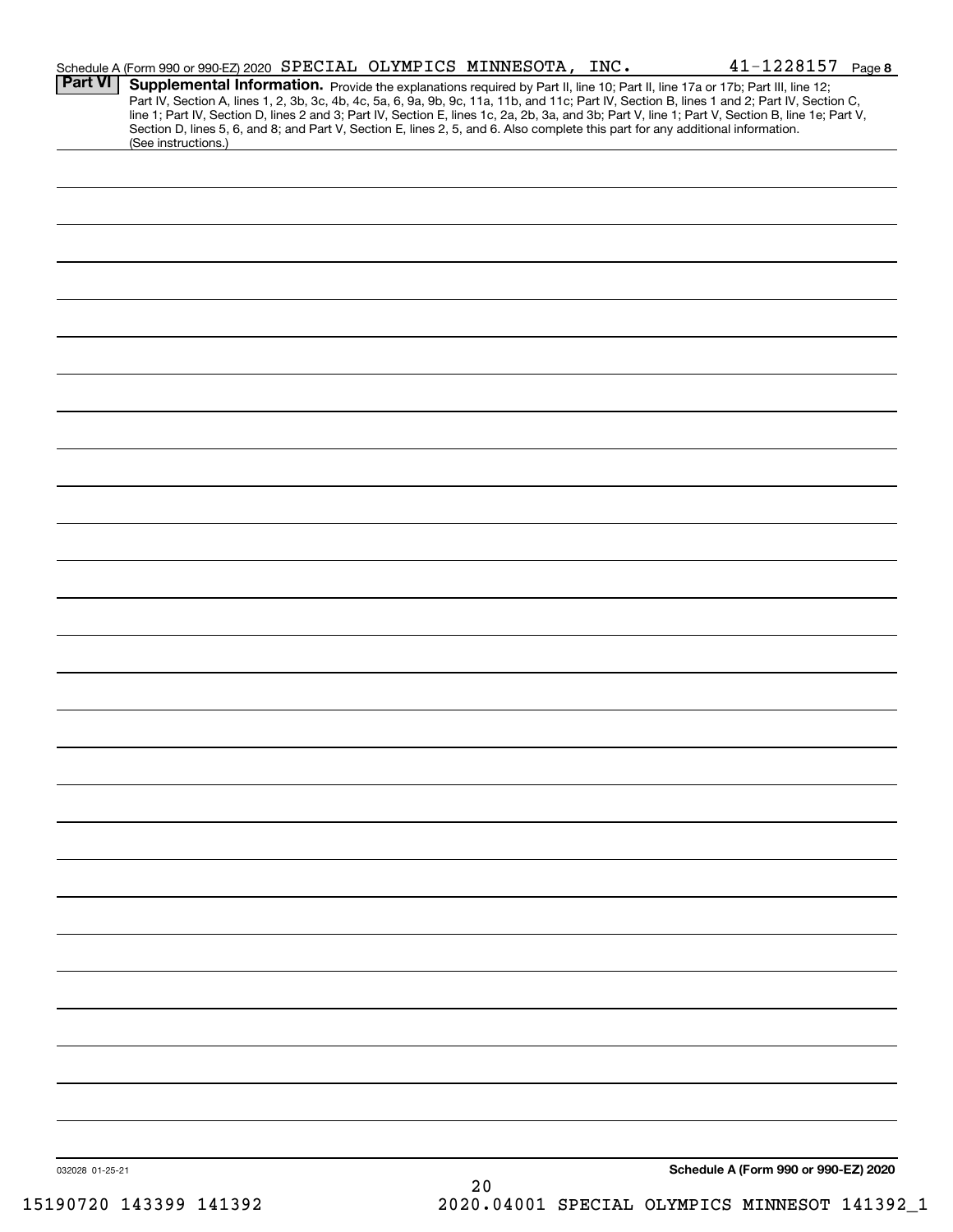Department of the Treasury Internal Revenue Service **(Form 990, 990-EZ, or 990-PF)**

Name of the organization

### \*\* PUBLIC DISCLOSURE COPY \*\*

# **Schedule B Schedule of Contributors**

**| Attach to Form 990, Form 990-EZ, or Form 990-PF. | Go to www.irs.gov/Form990 for the latest information.** OMB No. 1545-0047

**2020**

**Employer identification number**

|                                | SPECIAL OLYMPICS MINNESOTA,<br>INC.                                                                                                                                                                                                                                              | 41-1228157 |  |  |  |
|--------------------------------|----------------------------------------------------------------------------------------------------------------------------------------------------------------------------------------------------------------------------------------------------------------------------------|------------|--|--|--|
| Organization type (check one): |                                                                                                                                                                                                                                                                                  |            |  |  |  |
| Filers of:                     | Section:                                                                                                                                                                                                                                                                         |            |  |  |  |
| Form 990 or 990-EZ             | $ \mathbf{X} $ 501(c)( 3) (enter number) organization                                                                                                                                                                                                                            |            |  |  |  |
|                                | 4947(a)(1) nonexempt charitable trust not treated as a private foundation                                                                                                                                                                                                        |            |  |  |  |
|                                | 527 political organization                                                                                                                                                                                                                                                       |            |  |  |  |
| Form 990-PF                    | 501(c)(3) exempt private foundation                                                                                                                                                                                                                                              |            |  |  |  |
|                                | 4947(a)(1) nonexempt charitable trust treated as a private foundation                                                                                                                                                                                                            |            |  |  |  |
|                                | 501(c)(3) taxable private foundation                                                                                                                                                                                                                                             |            |  |  |  |
|                                |                                                                                                                                                                                                                                                                                  |            |  |  |  |
|                                | Check if your organization is covered by the General Rule or a Special Rule.                                                                                                                                                                                                     |            |  |  |  |
|                                | Note: Only a section 501(c)(7), (8), or (10) organization can check boxes for both the General Rule and a Special Rule. See instructions.                                                                                                                                        |            |  |  |  |
| <b>General Rule</b>            |                                                                                                                                                                                                                                                                                  |            |  |  |  |
|                                | For an organization filing Form 990, 990-EZ, or 990-PF that received, during the year, contributions totaling \$5,000 or more (in money or<br>property) from any one contributor. Complete Parts I and II. See instructions for determining a contributor's total contributions. |            |  |  |  |

**Special Rules**

| $\boxed{\textbf{X}}$ For an organization described in section 501(c)(3) filing Form 990 or 990-EZ that met the 33 1/3% support test of the regulations under |
|--------------------------------------------------------------------------------------------------------------------------------------------------------------|
| sections 509(a)(1) and 170(b)(1)(A)(vi), that checked Schedule A (Form 990 or 990-EZ), Part II, line 13, 16a, or 16b, and that received from                 |
| any one contributor, during the year, total contributions of the greater of (1) \$5,000; or (2) 2% of the amount on (i) Form 990, Part VIII, line 1h;        |
| or (ii) Form 990-EZ, line 1. Complete Parts I and II.                                                                                                        |

For an organization described in section 501(c)(7), (8), or (10) filing Form 990 or 990-EZ that received from any one contributor, during the year, total contributions of more than \$1,000 exclusively for religious, charitable, scientific, literary, or educational purposes, or for the prevention of cruelty to children or animals. Complete Parts I (entering "N/A" in column (b) instead of the contributor name and address), II, and III.  $\mathcal{L}^{\text{max}}$ 

purpose. Don't complete any of the parts unless the **General Rule** applies to this organization because it received *nonexclusively* year, contributions <sub>exclusively</sub> for religious, charitable, etc., purposes, but no such contributions totaled more than \$1,000. If this box is checked, enter here the total contributions that were received during the year for an  $\;$ exclusively religious, charitable, etc., For an organization described in section 501(c)(7), (8), or (10) filing Form 990 or 990-EZ that received from any one contributor, during the religious, charitable, etc., contributions totaling \$5,000 or more during the year  $\Box$ — $\Box$  =  $\Box$  $\mathcal{L}^{\text{max}}$ 

**Caution:**  An organization that isn't covered by the General Rule and/or the Special Rules doesn't file Schedule B (Form 990, 990-EZ, or 990-PF),  **must** but it answer "No" on Part IV, line 2, of its Form 990; or check the box on line H of its Form 990-EZ or on its Form 990-PF, Part I, line 2, to certify that it doesn't meet the filing requirements of Schedule B (Form 990, 990-EZ, or 990-PF).

**For Paperwork Reduction Act Notice, see the instructions for Form 990, 990-EZ, or 990-PF. Schedule B (Form 990, 990-EZ, or 990-PF) (2020)** LHA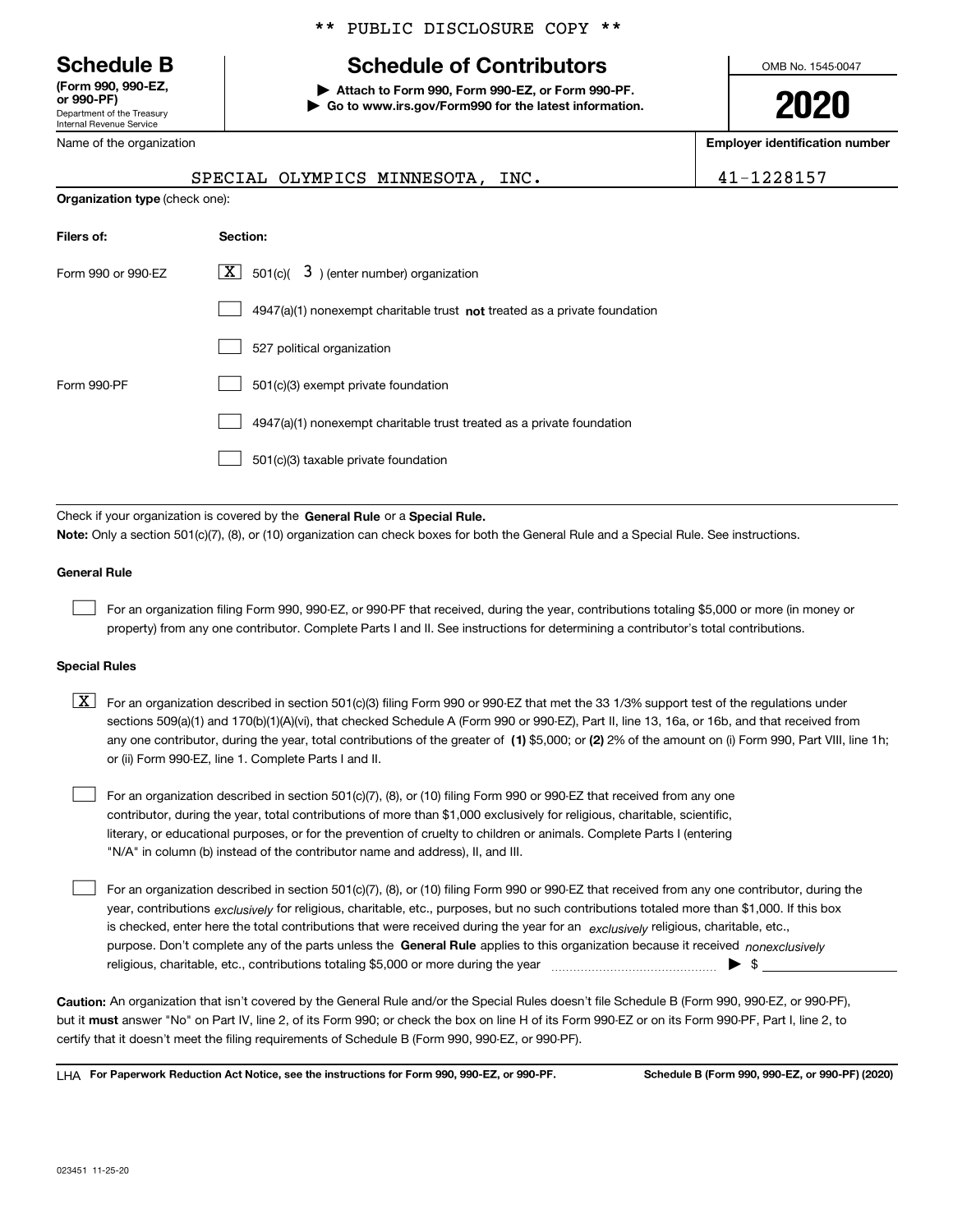**Employer identification number**

SPECIAL OLYMPICS MINNESOTA, INC. 41-1228157

Contributors (see instructions). Use duplicate copies of Part I if additional space is needed. Chedule B (Form 990, 990-EZ, or 990-PF) (2020)<br> **2PART AI COLYMPICS MINNESOTA, INC.**<br> **2PECIAL OLYMPICS MINNESOTA, INC.**<br> **2PECIAL Contributors** (see instructions). Use duplicate copies of Part I if additional space is nee

| (a)        | (b)                               | (c)                               | (d)                                                                                                         |
|------------|-----------------------------------|-----------------------------------|-------------------------------------------------------------------------------------------------------------|
| No.        | Name, address, and ZIP + 4        | <b>Total contributions</b>        | Type of contribution                                                                                        |
| 1          |                                   | 539,900.<br>$\$$                  | $\overline{\mathbf{x}}$<br>Person<br>Payroll<br>Noncash<br>(Complete Part II for<br>noncash contributions.) |
| (a)        | (b)                               | (c)                               | (d)                                                                                                         |
| No.        | Name, address, and ZIP + 4        | <b>Total contributions</b>        | Type of contribution                                                                                        |
| 2          |                                   | 835,100.<br>$$\mathbb{S}$$        | $\overline{\mathbf{x}}$<br>Person<br>Payroll<br>Noncash<br>(Complete Part II for<br>noncash contributions.) |
| (a)<br>No. | (b)<br>Name, address, and ZIP + 4 | (c)<br><b>Total contributions</b> | (d)<br>Type of contribution                                                                                 |
|            |                                   | \$                                | Person<br>Payroll<br>Noncash<br>(Complete Part II for<br>noncash contributions.)                            |
| (a)<br>No. | (b)<br>Name, address, and ZIP + 4 | (c)<br><b>Total contributions</b> | (d)<br>Type of contribution                                                                                 |
|            |                                   | \$                                | Person<br>Payroll<br>Noncash<br>(Complete Part II for<br>noncash contributions.)                            |
| (a)<br>No. | (b)<br>Name, address, and ZIP + 4 | (c)<br><b>Total contributions</b> | (d)<br>Type of contribution                                                                                 |
|            |                                   | \$                                | Person<br>Payroll<br>Noncash<br>(Complete Part II for<br>noncash contributions.)                            |
| (a)<br>No. | (b)<br>Name, address, and ZIP + 4 | (c)<br><b>Total contributions</b> | (d)<br>Type of contribution                                                                                 |
|            |                                   | \$                                | Person<br>Payroll<br>Noncash<br>(Complete Part II for<br>noncash contributions.)                            |

023452 11-25-20 **Schedule B (Form 990, 990-EZ, or 990-PF) (2020)**

15190720 143399 141392 2020.04001 SPECIAL OLYMPICS MINNESOT 141392\_1

22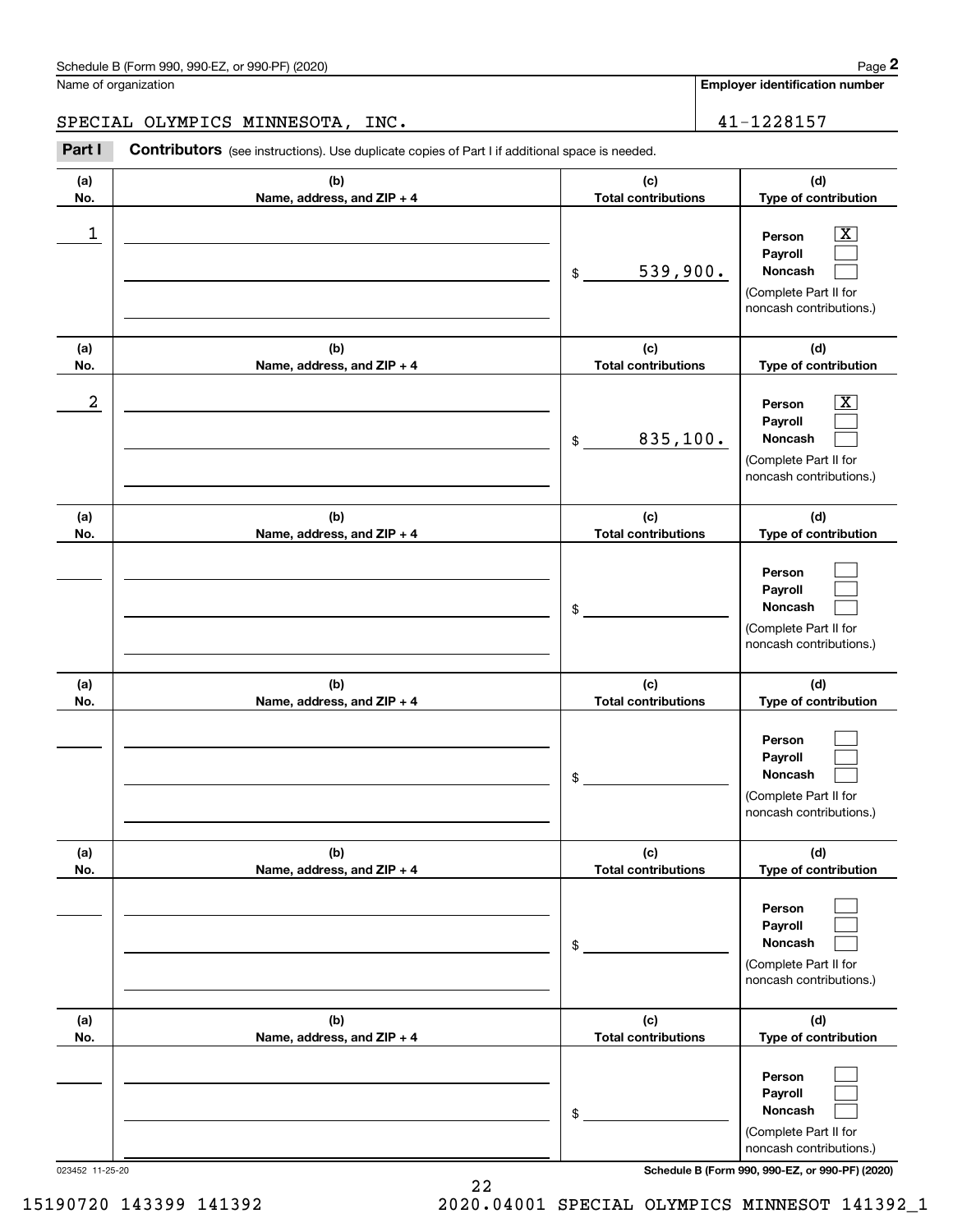Name of organization

**Employer identification number**

SPECIAL OLYMPICS MINNESOTA, INC. 41-1228157

Chedule B (Form 990, 990-EZ, or 990-PF) (2020)<br> **3PECIAL OLYMPICS MINNESOTA, INC.**<br> **3PECIAL OLYMPICS MINNESOTA, INC.**<br> **3PECIAL Noncash Property** (see instructions). Use duplicate copies of Part II if additional space is

| (a)<br>No.<br>from<br>Part I | (b)<br>Description of noncash property given | (c)<br>FMV (or estimate)<br>(See instructions.) | (d)<br>Date received                            |
|------------------------------|----------------------------------------------|-------------------------------------------------|-------------------------------------------------|
|                              |                                              | $\frac{1}{2}$                                   |                                                 |
| (a)<br>No.<br>from<br>Part I | (b)<br>Description of noncash property given | (c)<br>FMV (or estimate)<br>(See instructions.) | (d)<br>Date received                            |
|                              |                                              | $\frac{1}{2}$                                   |                                                 |
| (a)<br>No.<br>from<br>Part I | (b)<br>Description of noncash property given | (c)<br>FMV (or estimate)<br>(See instructions.) | (d)<br>Date received                            |
|                              |                                              | $\frac{1}{2}$                                   |                                                 |
| (a)<br>No.<br>from<br>Part I | (b)<br>Description of noncash property given | (c)<br>FMV (or estimate)<br>(See instructions.) | (d)<br>Date received                            |
|                              |                                              | $\mathsf{\$}$                                   |                                                 |
| (a)<br>No.<br>from<br>Part I | (b)<br>Description of noncash property given | (c)<br>FMV (or estimate)<br>(See instructions.) | (d)<br>Date received                            |
|                              |                                              | \$                                              |                                                 |
| (a)<br>No.<br>from<br>Part I | (b)<br>Description of noncash property given | (c)<br>FMV (or estimate)<br>(See instructions.) | (d)<br>Date received                            |
| 023453 11-25-20              |                                              | \$                                              | Schedule B (Form 990, 990-EZ, or 990-PF) (2020) |

23

15190720 143399 141392 2020.04001 SPECIAL OLYMPICS MINNESOT 141392\_1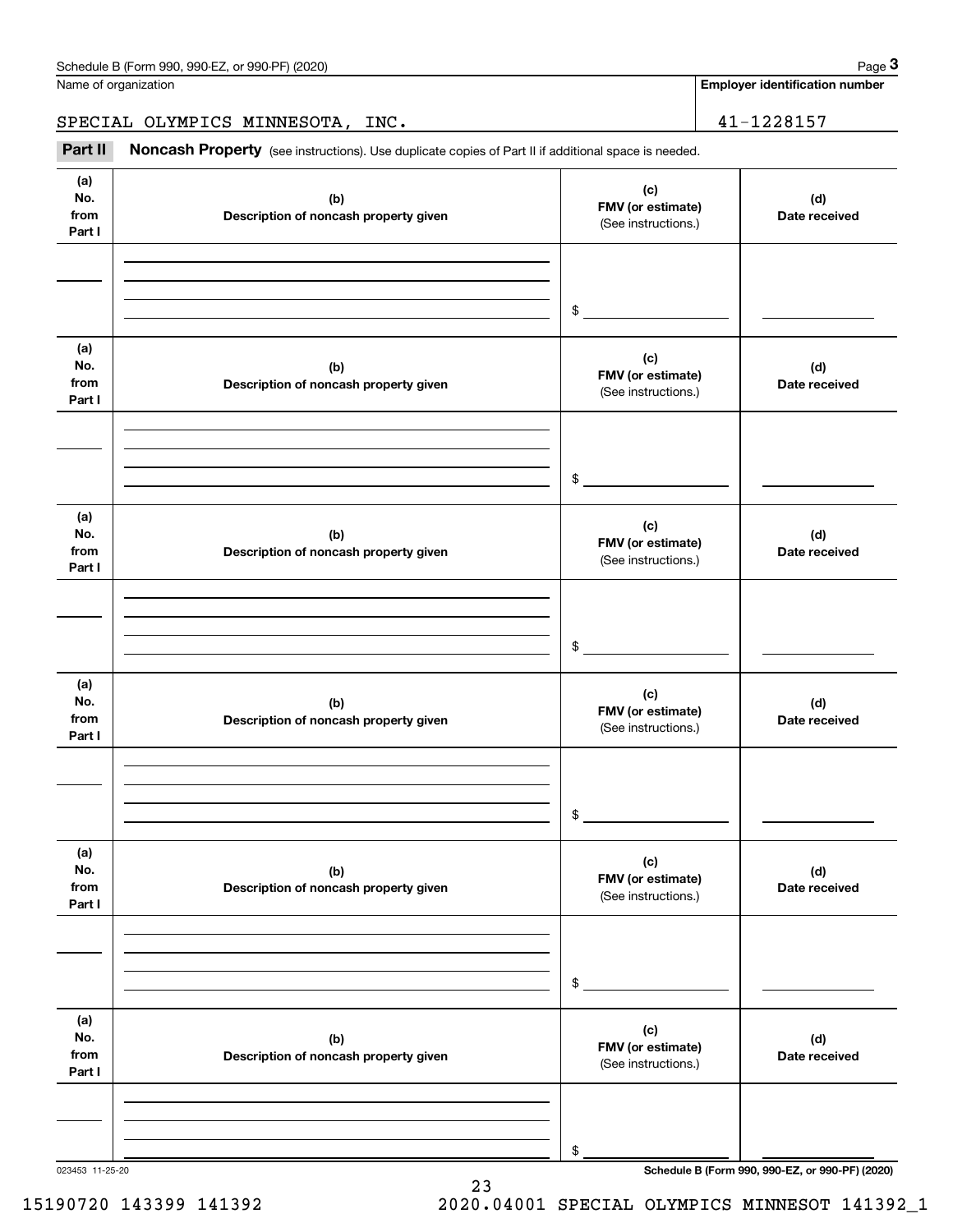| Schedule B (Form 990, 990-EZ, or 990-PF)<br>(2020)<br>Page |
|------------------------------------------------------------|
|------------------------------------------------------------|

|                           | Schedule B (Form 990, 990-EZ, or 990-PF) (2020)                                                                                                                                                                                                                                                 |                      |  | Page 4                                                                                                                                                         |  |
|---------------------------|-------------------------------------------------------------------------------------------------------------------------------------------------------------------------------------------------------------------------------------------------------------------------------------------------|----------------------|--|----------------------------------------------------------------------------------------------------------------------------------------------------------------|--|
| Name of organization      |                                                                                                                                                                                                                                                                                                 |                      |  | <b>Employer identification number</b>                                                                                                                          |  |
|                           | SPECIAL OLYMPICS MINNESOTA, INC.                                                                                                                                                                                                                                                                |                      |  | 41-1228157                                                                                                                                                     |  |
| Part III                  | from any one contributor. Complete columns (a) through (e) and the following line entry. For organizations<br>completing Part III, enter the total of exclusively religious, charitable, etc., contributions of \$1,000 or less for the year. (Enter this info. once.) $\blacktriangleright$ \$ |                      |  | Exclusively religious, charitable, etc., contributions to organizations described in section 501(c)(7), (8), or (10) that total more than \$1,000 for the year |  |
|                           | Use duplicate copies of Part III if additional space is needed.                                                                                                                                                                                                                                 |                      |  |                                                                                                                                                                |  |
| (a) No.<br>from<br>Part I | (b) Purpose of gift                                                                                                                                                                                                                                                                             | (c) Use of gift      |  | (d) Description of how gift is held                                                                                                                            |  |
|                           |                                                                                                                                                                                                                                                                                                 |                      |  |                                                                                                                                                                |  |
|                           |                                                                                                                                                                                                                                                                                                 |                      |  |                                                                                                                                                                |  |
|                           |                                                                                                                                                                                                                                                                                                 | (e) Transfer of gift |  |                                                                                                                                                                |  |
|                           | Transferee's name, address, and ZIP + 4                                                                                                                                                                                                                                                         |                      |  | Relationship of transferor to transferee                                                                                                                       |  |
|                           |                                                                                                                                                                                                                                                                                                 |                      |  |                                                                                                                                                                |  |
| (a) No.<br>from           | (b) Purpose of gift                                                                                                                                                                                                                                                                             | (c) Use of gift      |  | (d) Description of how gift is held                                                                                                                            |  |
| Part I                    |                                                                                                                                                                                                                                                                                                 |                      |  |                                                                                                                                                                |  |
|                           |                                                                                                                                                                                                                                                                                                 |                      |  |                                                                                                                                                                |  |
|                           | (e) Transfer of gift                                                                                                                                                                                                                                                                            |                      |  |                                                                                                                                                                |  |
|                           | Transferee's name, address, and ZIP + 4                                                                                                                                                                                                                                                         |                      |  | Relationship of transferor to transferee                                                                                                                       |  |
|                           |                                                                                                                                                                                                                                                                                                 |                      |  |                                                                                                                                                                |  |
|                           |                                                                                                                                                                                                                                                                                                 |                      |  |                                                                                                                                                                |  |
| (a) No.<br>from<br>Part I | (b) Purpose of gift                                                                                                                                                                                                                                                                             | (c) Use of gift      |  | (d) Description of how gift is held                                                                                                                            |  |
|                           |                                                                                                                                                                                                                                                                                                 |                      |  |                                                                                                                                                                |  |
|                           |                                                                                                                                                                                                                                                                                                 |                      |  |                                                                                                                                                                |  |
|                           | (e) Transfer of gift                                                                                                                                                                                                                                                                            |                      |  |                                                                                                                                                                |  |
|                           | Transferee's name, address, and ZIP + 4                                                                                                                                                                                                                                                         |                      |  | Relationship of transferor to transferee                                                                                                                       |  |
|                           |                                                                                                                                                                                                                                                                                                 |                      |  |                                                                                                                                                                |  |
| (a) No.                   |                                                                                                                                                                                                                                                                                                 |                      |  |                                                                                                                                                                |  |
| `from<br>Part I           | (b) Purpose of gift                                                                                                                                                                                                                                                                             | (c) Use of gift      |  | (d) Description of how gift is held                                                                                                                            |  |
|                           |                                                                                                                                                                                                                                                                                                 |                      |  |                                                                                                                                                                |  |
|                           |                                                                                                                                                                                                                                                                                                 | (e) Transfer of gift |  |                                                                                                                                                                |  |
|                           | Transferee's name, address, and $ZIP + 4$                                                                                                                                                                                                                                                       |                      |  | Relationship of transferor to transferee                                                                                                                       |  |
|                           |                                                                                                                                                                                                                                                                                                 |                      |  |                                                                                                                                                                |  |
|                           |                                                                                                                                                                                                                                                                                                 |                      |  |                                                                                                                                                                |  |

24

**Schedule B (Form 990, 990-EZ, or 990-PF) (2020)**

15190720 143399 141392 2020.04001 SPECIAL OLYMPICS MINNESOT 141392\_1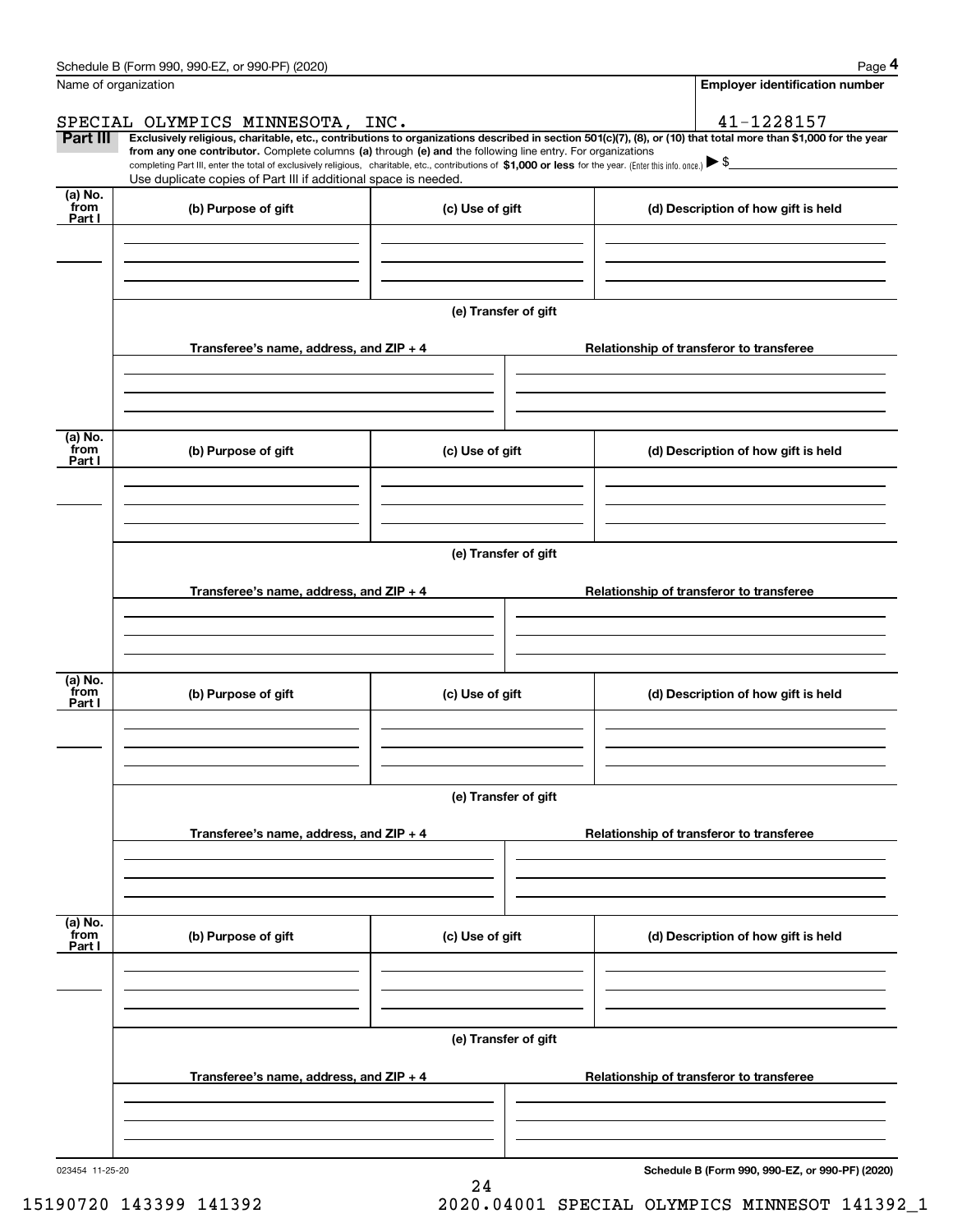| (Form 990) |  |
|------------|--|
|------------|--|

## **SCHEDULE D Supplemental Financial Statements**

(Form 990)<br>
Pepartment of the Treasury<br>
Department of the Treasury<br>
Department of the Treasury<br>
Department of the Treasury<br> **Co to www.irs.gov/Form990 for instructions and the latest information.**<br> **Co to www.irs.gov/Form9** 



Department of the Treasury Internal Revenue Service

|         | Name of the organization<br>SPECIAL OLYMPICS MINNESOTA, INC.                                                                                   |                         |                                                    |                          | <b>Employer identification number</b> | 41-1228157 |                                 |
|---------|------------------------------------------------------------------------------------------------------------------------------------------------|-------------------------|----------------------------------------------------|--------------------------|---------------------------------------|------------|---------------------------------|
| Part I  | Organizations Maintaining Donor Advised Funds or Other Similar Funds or Accounts. Complete if the                                              |                         |                                                    |                          |                                       |            |                                 |
|         |                                                                                                                                                |                         |                                                    |                          |                                       |            |                                 |
|         | organization answered "Yes" on Form 990, Part IV, line 6.                                                                                      | (a) Donor advised funds |                                                    |                          | (b) Funds and other accounts          |            |                                 |
|         |                                                                                                                                                |                         |                                                    |                          |                                       |            |                                 |
| 1       |                                                                                                                                                |                         |                                                    |                          |                                       |            |                                 |
| 2       | Aggregate value of contributions to (during year)                                                                                              |                         |                                                    |                          |                                       |            |                                 |
| з       | Aggregate value of grants from (during year)                                                                                                   |                         |                                                    |                          |                                       |            |                                 |
| 4       |                                                                                                                                                |                         |                                                    |                          |                                       |            |                                 |
| 5       | Did the organization inform all donors and donor advisors in writing that the assets held in donor advised funds                               |                         |                                                    |                          |                                       |            |                                 |
|         |                                                                                                                                                |                         |                                                    |                          |                                       | Yes        | No                              |
| 6       | Did the organization inform all grantees, donors, and donor advisors in writing that grant funds can be used only                              |                         |                                                    |                          |                                       |            |                                 |
|         | for charitable purposes and not for the benefit of the donor or donor advisor, or for any other purpose conferring                             |                         |                                                    |                          |                                       |            |                                 |
|         | impermissible private benefit?                                                                                                                 |                         |                                                    |                          |                                       | Yes        | No                              |
| Part II | Conservation Easements. Complete if the organization answered "Yes" on Form 990, Part IV, line 7.                                              |                         |                                                    |                          |                                       |            |                                 |
| 1       | Purpose(s) of conservation easements held by the organization (check all that apply).                                                          |                         |                                                    |                          |                                       |            |                                 |
|         | Preservation of land for public use (for example, recreation or education)                                                                     |                         | Preservation of a historically important land area |                          |                                       |            |                                 |
|         | Protection of natural habitat                                                                                                                  |                         | Preservation of a certified historic structure     |                          |                                       |            |                                 |
|         | Preservation of open space                                                                                                                     |                         |                                                    |                          |                                       |            |                                 |
| 2       | Complete lines 2a through 2d if the organization held a qualified conservation contribution in the form of a conservation easement on the last |                         |                                                    |                          |                                       |            |                                 |
|         | day of the tax year.                                                                                                                           |                         |                                                    |                          |                                       |            | Held at the End of the Tax Year |
| а       |                                                                                                                                                |                         |                                                    | 2a                       |                                       |            |                                 |
| b       | Total acreage restricted by conservation easements                                                                                             |                         |                                                    | 2b                       |                                       |            |                                 |
|         |                                                                                                                                                |                         |                                                    | 2c                       |                                       |            |                                 |
| d       | Number of conservation easements included in (c) acquired after 7/25/06, and not on a historic structure                                       |                         |                                                    |                          |                                       |            |                                 |
|         |                                                                                                                                                |                         |                                                    | 2d                       |                                       |            |                                 |
| 3       | Number of conservation easements modified, transferred, released, extinguished, or terminated by the organization during the tax               |                         |                                                    |                          |                                       |            |                                 |
|         | year                                                                                                                                           |                         |                                                    |                          |                                       |            |                                 |
| 4       | Number of states where property subject to conservation easement is located >                                                                  |                         |                                                    |                          |                                       |            |                                 |
| 5       | Does the organization have a written policy regarding the periodic monitoring, inspection, handling of                                         |                         |                                                    |                          |                                       |            |                                 |
|         | violations, and enforcement of the conservation easements it holds?                                                                            |                         |                                                    |                          |                                       | Yes        | <b>No</b>                       |
| 6       | Staff and volunteer hours devoted to monitoring, inspecting, handling of violations, and enforcing conservation easements during the year      |                         |                                                    |                          |                                       |            |                                 |
|         |                                                                                                                                                |                         |                                                    |                          |                                       |            |                                 |
| 7       | Amount of expenses incurred in monitoring, inspecting, handling of violations, and enforcing conservation easements during the year            |                         |                                                    |                          |                                       |            |                                 |
|         | $\blacktriangleright$ \$                                                                                                                       |                         |                                                    |                          |                                       |            |                                 |
| 8       | Does each conservation easement reported on line 2(d) above satisfy the requirements of section 170(h)(4)(B)(i)                                |                         |                                                    |                          |                                       |            |                                 |
|         |                                                                                                                                                |                         |                                                    |                          |                                       | Yes        | No                              |
|         | In Part XIII, describe how the organization reports conservation easements in its revenue and expense statement and                            |                         |                                                    |                          |                                       |            |                                 |
|         | balance sheet, and include, if applicable, the text of the footnote to the organization's financial statements that describes the              |                         |                                                    |                          |                                       |            |                                 |
|         | organization's accounting for conservation easements.                                                                                          |                         |                                                    |                          |                                       |            |                                 |
|         | Organizations Maintaining Collections of Art, Historical Treasures, or Other Similar Assets.<br>Part III                                       |                         |                                                    |                          |                                       |            |                                 |
|         | Complete if the organization answered "Yes" on Form 990, Part IV, line 8.                                                                      |                         |                                                    |                          |                                       |            |                                 |
|         | 1a If the organization elected, as permitted under FASB ASC 958, not to report in its revenue statement and balance sheet works                |                         |                                                    |                          |                                       |            |                                 |
|         | of art, historical treasures, or other similar assets held for public exhibition, education, or research in furtherance of public              |                         |                                                    |                          |                                       |            |                                 |
|         | service, provide in Part XIII the text of the footnote to its financial statements that describes these items.                                 |                         |                                                    |                          |                                       |            |                                 |
| b       | If the organization elected, as permitted under FASB ASC 958, to report in its revenue statement and balance sheet works of                    |                         |                                                    |                          |                                       |            |                                 |
|         | art, historical treasures, or other similar assets held for public exhibition, education, or research in furtherance of public service,        |                         |                                                    |                          |                                       |            |                                 |
|         | provide the following amounts relating to these items:                                                                                         |                         |                                                    |                          |                                       |            |                                 |
|         | (i)                                                                                                                                            |                         |                                                    |                          | $\mathbb{S}$ .                        |            |                                 |
|         | (ii) Assets included in Form 990, Part X                                                                                                       |                         |                                                    | $\blacktriangleright$ \$ |                                       |            |                                 |
| 2       | If the organization received or held works of art, historical treasures, or other similar assets for financial gain, provide                   |                         |                                                    |                          |                                       |            |                                 |
|         | the following amounts required to be reported under FASB ASC 958 relating to these items:                                                      |                         |                                                    |                          |                                       |            |                                 |
| a       |                                                                                                                                                |                         |                                                    |                          | -\$                                   |            |                                 |
|         | <b>b</b> Assets included in Form 990, Part X                                                                                                   |                         |                                                    | $\blacktriangleright$ s  |                                       |            |                                 |
|         | LHA For Paperwork Reduction Act Notice, see the Instructions for Form 990.                                                                     |                         |                                                    |                          | Schedule D (Form 990) 2020            |            |                                 |
|         | 032051 12-01-20                                                                                                                                |                         |                                                    |                          |                                       |            |                                 |
|         |                                                                                                                                                | 25                      |                                                    |                          |                                       |            |                                 |

| 15190720 143399 141392 |  | 2020.04001 SPECIAL OLYMPICS MINNESOT 141392 1 |  |  |  |
|------------------------|--|-----------------------------------------------|--|--|--|
|                        |  |                                               |  |  |  |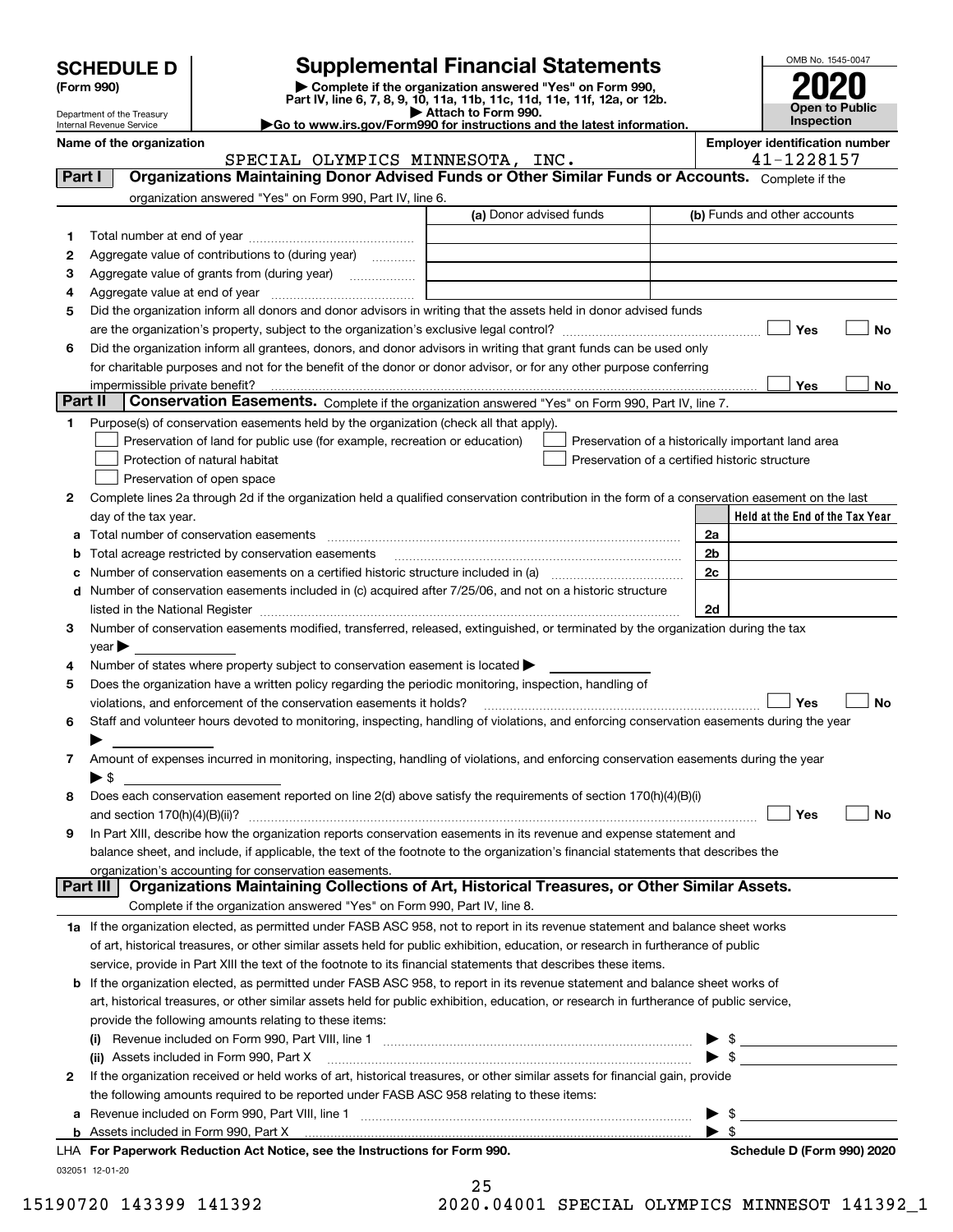|        | Schedule D (Form 990) 2020                                                                                                                                                                                                     | SPECIAL OLYMPICS MINNESOTA, INC. |   |                |                                                                                                                                                                                                                               |                 |   | $41 - 1228157$  | Page 2              |
|--------|--------------------------------------------------------------------------------------------------------------------------------------------------------------------------------------------------------------------------------|----------------------------------|---|----------------|-------------------------------------------------------------------------------------------------------------------------------------------------------------------------------------------------------------------------------|-----------------|---|-----------------|---------------------|
|        | Part III<br>Organizations Maintaining Collections of Art, Historical Treasures, or Other Similar Assets (continued)                                                                                                            |                                  |   |                |                                                                                                                                                                                                                               |                 |   |                 |                     |
| 3      | Using the organization's acquisition, accession, and other records, check any of the following that make significant use of its                                                                                                |                                  |   |                |                                                                                                                                                                                                                               |                 |   |                 |                     |
|        | collection items (check all that apply):                                                                                                                                                                                       |                                  |   |                |                                                                                                                                                                                                                               |                 |   |                 |                     |
| a      | Public exhibition                                                                                                                                                                                                              |                                  |   |                | Loan or exchange program                                                                                                                                                                                                      |                 |   |                 |                     |
| b      | Scholarly research                                                                                                                                                                                                             |                                  |   |                | Other and the contract of the contract of the contract of the contract of the contract of the contract of the contract of the contract of the contract of the contract of the contract of the contract of the contract of the |                 |   |                 |                     |
| с      | Preservation for future generations                                                                                                                                                                                            |                                  |   |                |                                                                                                                                                                                                                               |                 |   |                 |                     |
| 4      | Provide a description of the organization's collections and explain how they further the organization's exempt purpose in Part XIII.                                                                                           |                                  |   |                |                                                                                                                                                                                                                               |                 |   |                 |                     |
| 5      | During the year, did the organization solicit or receive donations of art, historical treasures, or other similar assets                                                                                                       |                                  |   |                |                                                                                                                                                                                                                               |                 |   |                 |                     |
|        | to be sold to raise funds rather than to be maintained as part of the organization's collection?                                                                                                                               |                                  |   |                |                                                                                                                                                                                                                               |                 |   | Yes             | No                  |
|        | Escrow and Custodial Arrangements. Complete if the organization answered "Yes" on Form 990, Part IV, line 9, or<br><b>Part IV</b><br>reported an amount on Form 990, Part X, line 21.                                          |                                  |   |                |                                                                                                                                                                                                                               |                 |   |                 |                     |
|        |                                                                                                                                                                                                                                |                                  |   |                |                                                                                                                                                                                                                               |                 |   |                 |                     |
|        | 1a Is the organization an agent, trustee, custodian or other intermediary for contributions or other assets not included                                                                                                       |                                  |   |                |                                                                                                                                                                                                                               |                 |   | Yes             | No                  |
|        | on Form 990, Part X? [11] matter contracts and contracts and contracts are contracted as a form 990, Part X?<br><b>b</b> If "Yes," explain the arrangement in Part XIII and complete the following table:                      |                                  |   |                |                                                                                                                                                                                                                               |                 |   |                 |                     |
|        |                                                                                                                                                                                                                                |                                  |   |                |                                                                                                                                                                                                                               |                 |   | Amount          |                     |
| c      | Beginning balance <u>www.marent.com married was contracted</u> and the contracted and the contracted and the contracted                                                                                                        |                                  |   |                |                                                                                                                                                                                                                               | 1c              |   |                 |                     |
|        |                                                                                                                                                                                                                                |                                  |   |                |                                                                                                                                                                                                                               | 1d              |   |                 |                     |
|        | e Distributions during the year manufactured and continuum and contained and the year manufactured and contained and the year manufactured and contained and contained and contained and contained and contained and contained |                                  |   |                |                                                                                                                                                                                                                               | 1e              |   |                 |                     |
|        |                                                                                                                                                                                                                                |                                  |   |                |                                                                                                                                                                                                                               | 1f              |   |                 |                     |
|        | 2a Did the organization include an amount on Form 990, Part X, line 21, for escrow or custodial account liability?                                                                                                             |                                  |   |                |                                                                                                                                                                                                                               | .               |   | Yes             | No                  |
|        | <b>b</b> If "Yes," explain the arrangement in Part XIII. Check here if the explanation has been provided on Part XIII                                                                                                          |                                  |   |                |                                                                                                                                                                                                                               |                 |   |                 |                     |
| Part V | Endowment Funds. Complete if the organization answered "Yes" on Form 990, Part IV, line 10.                                                                                                                                    |                                  |   |                |                                                                                                                                                                                                                               |                 |   |                 |                     |
|        |                                                                                                                                                                                                                                | (a) Current year                 |   | (b) Prior year | (c) Two years back $\vert$ (d) Three years back $\vert$                                                                                                                                                                       |                 |   |                 | (e) Four years back |
|        | 1a Beginning of year balance                                                                                                                                                                                                   |                                  |   |                |                                                                                                                                                                                                                               |                 |   |                 |                     |
| b      |                                                                                                                                                                                                                                |                                  |   |                |                                                                                                                                                                                                                               |                 |   |                 |                     |
|        | Net investment earnings, gains, and losses                                                                                                                                                                                     |                                  |   |                |                                                                                                                                                                                                                               |                 |   |                 |                     |
|        |                                                                                                                                                                                                                                |                                  |   |                |                                                                                                                                                                                                                               |                 |   |                 |                     |
|        | e Other expenditures for facilities                                                                                                                                                                                            |                                  |   |                |                                                                                                                                                                                                                               |                 |   |                 |                     |
|        |                                                                                                                                                                                                                                |                                  |   |                |                                                                                                                                                                                                                               |                 |   |                 |                     |
|        | f Administrative expenses                                                                                                                                                                                                      |                                  |   |                |                                                                                                                                                                                                                               |                 |   |                 |                     |
| g      | End of year balance <i>manually contained</i>                                                                                                                                                                                  |                                  |   |                |                                                                                                                                                                                                                               |                 |   |                 |                     |
| 2      | Provide the estimated percentage of the current year end balance (line 1g, column (a)) held as:                                                                                                                                |                                  |   |                |                                                                                                                                                                                                                               |                 |   |                 |                     |
| а      | Board designated or quasi-endowment >                                                                                                                                                                                          |                                  | % |                |                                                                                                                                                                                                                               |                 |   |                 |                     |
| b      | Permanent endowment >                                                                                                                                                                                                          | %                                |   |                |                                                                                                                                                                                                                               |                 |   |                 |                     |
|        | <b>c</b> Term endowment $\blacktriangleright$                                                                                                                                                                                  | %                                |   |                |                                                                                                                                                                                                                               |                 |   |                 |                     |
|        | The percentages on lines 2a, 2b, and 2c should equal 100%.                                                                                                                                                                     |                                  |   |                |                                                                                                                                                                                                                               |                 |   |                 |                     |
|        | 3a Are there endowment funds not in the possession of the organization that are held and administered for the organization                                                                                                     |                                  |   |                |                                                                                                                                                                                                                               |                 |   |                 | Yes                 |
|        | by:<br>(i)                                                                                                                                                                                                                     |                                  |   |                |                                                                                                                                                                                                                               |                 |   |                 | No                  |
|        |                                                                                                                                                                                                                                |                                  |   |                |                                                                                                                                                                                                                               |                 |   | 3a(i)<br>3a(ii) |                     |
|        |                                                                                                                                                                                                                                |                                  |   |                |                                                                                                                                                                                                                               |                 |   | 3b              |                     |
|        | Describe in Part XIII the intended uses of the organization's endowment funds.                                                                                                                                                 |                                  |   |                |                                                                                                                                                                                                                               |                 |   |                 |                     |
|        | Land, Buildings, and Equipment.<br>Part VI                                                                                                                                                                                     |                                  |   |                |                                                                                                                                                                                                                               |                 |   |                 |                     |
|        | Complete if the organization answered "Yes" on Form 990, Part IV, line 11a. See Form 990, Part X, line 10.                                                                                                                     |                                  |   |                |                                                                                                                                                                                                                               |                 |   |                 |                     |
|        | Description of property                                                                                                                                                                                                        | (a) Cost or other                |   |                | (b) Cost or other                                                                                                                                                                                                             | (c) Accumulated |   | (d) Book value  |                     |
|        |                                                                                                                                                                                                                                | basis (investment)               |   |                | basis (other)                                                                                                                                                                                                                 | depreciation    |   |                 |                     |
|        |                                                                                                                                                                                                                                |                                  |   |                |                                                                                                                                                                                                                               |                 |   |                 |                     |
| b      |                                                                                                                                                                                                                                |                                  |   |                |                                                                                                                                                                                                                               |                 |   |                 |                     |
|        |                                                                                                                                                                                                                                |                                  |   |                | 911,031.                                                                                                                                                                                                                      | 280,316.        |   |                 | 630,715.            |
|        |                                                                                                                                                                                                                                |                                  |   |                | 1,304,720.                                                                                                                                                                                                                    | 942,734.        |   |                 | 361,986.            |
|        |                                                                                                                                                                                                                                |                                  |   |                |                                                                                                                                                                                                                               |                 |   |                 |                     |
|        |                                                                                                                                                                                                                                |                                  |   |                |                                                                                                                                                                                                                               |                 | ▶ |                 | 992,701.            |

**Schedule D (Form 990) 2020**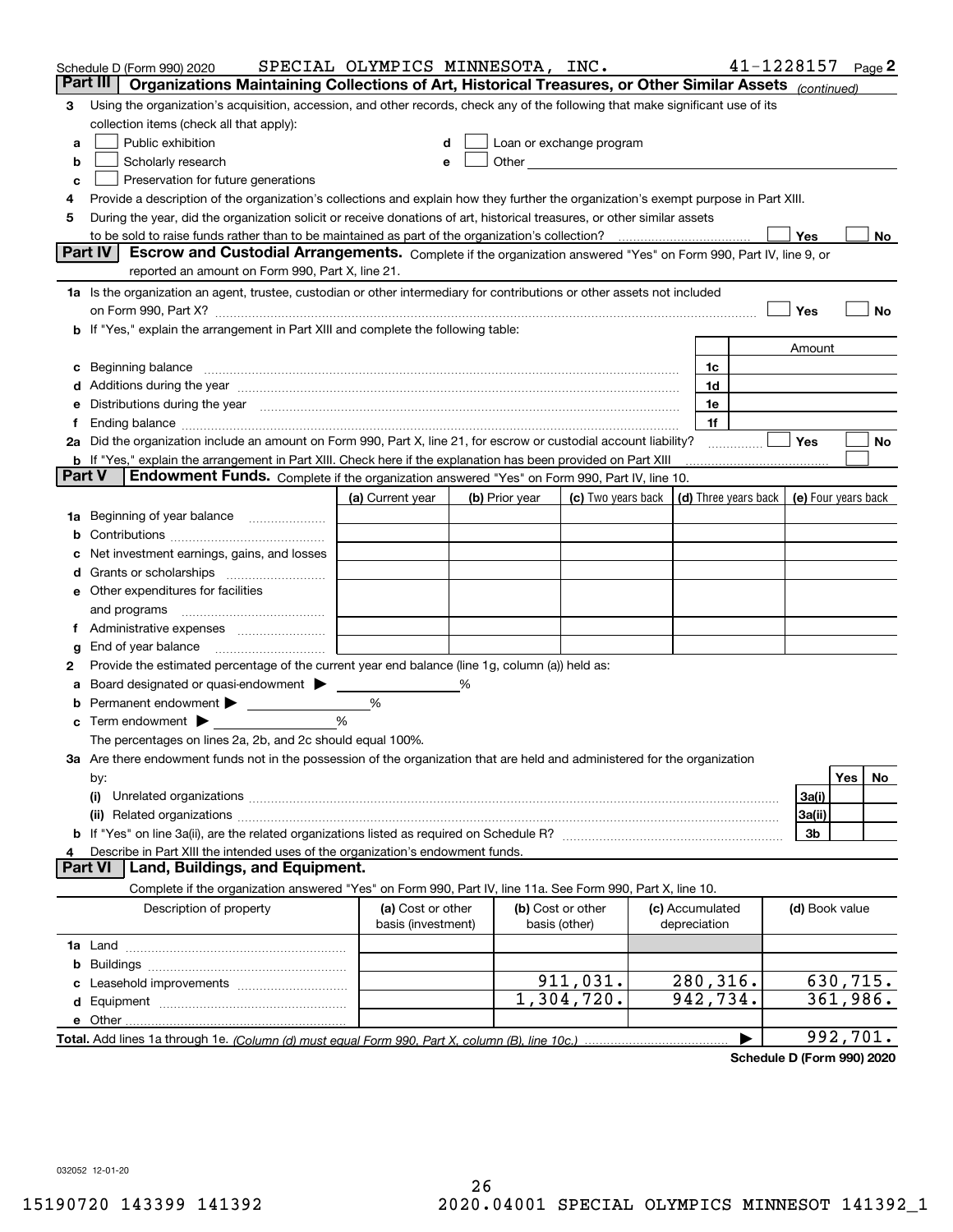| Complete if the organization answered "Yes" on Form 990, Part IV, line 11b. See Form 990, Part X, line 12.                                                                                                                |                 |                                                           |                |
|---------------------------------------------------------------------------------------------------------------------------------------------------------------------------------------------------------------------------|-----------------|-----------------------------------------------------------|----------------|
| (a) Description of security or category (including name of security)                                                                                                                                                      | (b) Book value  | (c) Method of valuation: Cost or end-of-year market value |                |
| (1) Financial derivatives                                                                                                                                                                                                 |                 |                                                           |                |
|                                                                                                                                                                                                                           |                 |                                                           |                |
| (3) Other                                                                                                                                                                                                                 |                 |                                                           |                |
| (A)                                                                                                                                                                                                                       |                 |                                                           |                |
| (B)                                                                                                                                                                                                                       |                 |                                                           |                |
| (C)                                                                                                                                                                                                                       |                 |                                                           |                |
| (D)                                                                                                                                                                                                                       |                 |                                                           |                |
| (E)                                                                                                                                                                                                                       |                 |                                                           |                |
| (F)                                                                                                                                                                                                                       |                 |                                                           |                |
| (G)                                                                                                                                                                                                                       |                 |                                                           |                |
| (H)                                                                                                                                                                                                                       |                 |                                                           |                |
| Total. (Col. (b) must equal Form 990, Part X, col. (B) line 12.)                                                                                                                                                          |                 |                                                           |                |
| Part VIII Investments - Program Related.                                                                                                                                                                                  |                 |                                                           |                |
| Complete if the organization answered "Yes" on Form 990, Part IV, line 11c. See Form 990, Part X, line 13.                                                                                                                |                 |                                                           |                |
| (a) Description of investment                                                                                                                                                                                             | (b) Book value  | (c) Method of valuation: Cost or end-of-year market value |                |
| (1)                                                                                                                                                                                                                       |                 |                                                           |                |
| (2)                                                                                                                                                                                                                       |                 |                                                           |                |
| (3)                                                                                                                                                                                                                       |                 |                                                           |                |
| (4)                                                                                                                                                                                                                       |                 |                                                           |                |
| (5)                                                                                                                                                                                                                       |                 |                                                           |                |
|                                                                                                                                                                                                                           |                 |                                                           |                |
| (6)                                                                                                                                                                                                                       |                 |                                                           |                |
| (7)                                                                                                                                                                                                                       |                 |                                                           |                |
| (8)                                                                                                                                                                                                                       |                 |                                                           |                |
| (9)                                                                                                                                                                                                                       |                 |                                                           |                |
| Total. (Col. (b) must equal Form 990, Part X, col. (B) line 13.)<br><b>Other Assets.</b><br>Part IX                                                                                                                       |                 |                                                           |                |
|                                                                                                                                                                                                                           |                 |                                                           |                |
| Complete if the organization answered "Yes" on Form 990, Part IV, line 11d. See Form 990, Part X, line 15.                                                                                                                |                 |                                                           |                |
|                                                                                                                                                                                                                           | (a) Description |                                                           | (b) Book value |
| (1)                                                                                                                                                                                                                       |                 |                                                           |                |
| (2)                                                                                                                                                                                                                       |                 |                                                           |                |
| (3)                                                                                                                                                                                                                       |                 |                                                           |                |
| (4)                                                                                                                                                                                                                       |                 |                                                           |                |
| (5)                                                                                                                                                                                                                       |                 |                                                           |                |
| (6)                                                                                                                                                                                                                       |                 |                                                           |                |
| (7)                                                                                                                                                                                                                       |                 |                                                           |                |
| (8)                                                                                                                                                                                                                       |                 |                                                           |                |
| (9)                                                                                                                                                                                                                       |                 |                                                           |                |
|                                                                                                                                                                                                                           |                 |                                                           |                |
| <b>Other Liabilities.</b><br>Part X                                                                                                                                                                                       |                 |                                                           |                |
| Complete if the organization answered "Yes" on Form 990, Part IV, line 11e or 11f. See Form 990, Part X, line 25.                                                                                                         |                 |                                                           |                |
| (a) Description of liability<br>1.                                                                                                                                                                                        |                 |                                                           | (b) Book value |
| (1) Federal income taxes                                                                                                                                                                                                  |                 |                                                           |                |
| DEFERRED LEASE INCENTIVES<br>(2)                                                                                                                                                                                          |                 |                                                           | 408,874.       |
| DEFERRED RENT<br>(3)                                                                                                                                                                                                      |                 |                                                           | 331,144.       |
| (4)                                                                                                                                                                                                                       |                 |                                                           |                |
| (5)                                                                                                                                                                                                                       |                 |                                                           |                |
| (6)                                                                                                                                                                                                                       |                 |                                                           |                |
| (7)                                                                                                                                                                                                                       |                 |                                                           |                |
| (8)                                                                                                                                                                                                                       |                 |                                                           |                |
| (9)                                                                                                                                                                                                                       |                 |                                                           |                |
|                                                                                                                                                                                                                           |                 |                                                           | 740,018.       |
| Total. (Column (b) must equal Form 990. Part X, col. (B) line 25.)<br>2 Lighility for uncertain tax positions. In Part XIII, provide the text of the footpote to the organization's financial statements that reports the |                 |                                                           |                |

Liability for uncertain tax positions. In Part XIII, provide the text of the footnote to the organization's financial statements that reports the

**Schedule D (Form 990) 2020**

032053 12-01-20

Complete if the organization answered "Yes" on Form 990, Part IV, line 11b. See Form 990, Part X, line 12.

| OUTIQUE IT CHING OF QUITE CONTROLLED TO SHILL ON THE COUNTRIES. OCC. I OITH JUD, I GIT A, THIN TE.           |                |                                                           |
|--------------------------------------------------------------------------------------------------------------|----------------|-----------------------------------------------------------|
| (a) Description of security or category (including name of security)                                         | (b) Book value | (c) Method of valuation: Cost or end-of-year market value |
| (1) Financial derivatives                                                                                    |                |                                                           |
| (2) Closely held equity interests                                                                            |                |                                                           |
| $(3)$ Other                                                                                                  |                |                                                           |
| (A)                                                                                                          |                |                                                           |
| (B)                                                                                                          |                |                                                           |
| (C)                                                                                                          |                |                                                           |
| (D)                                                                                                          |                |                                                           |
| (E)                                                                                                          |                |                                                           |
| (F)                                                                                                          |                |                                                           |
| (G)                                                                                                          |                |                                                           |
| (H)                                                                                                          |                |                                                           |
| $\tau$ . L. L. (O. L. (L.), assessing a set $\Gamma$ cases 000, $\Gamma$ and $V$ and $\Gamma$ (D) than 40 ). |                |                                                           |

| (a) Description of investment                                          | <b>(D)</b> DOOK Value | <b>C)</b> Metrica of Valuation. Cost of end-or-year market value |
|------------------------------------------------------------------------|-----------------------|------------------------------------------------------------------|
| (1)                                                                    |                       |                                                                  |
| (2)                                                                    |                       |                                                                  |
| $\frac{1}{2}$                                                          |                       |                                                                  |
| (4)                                                                    |                       |                                                                  |
| $\frac{1}{1}$                                                          |                       |                                                                  |
| (6)                                                                    |                       |                                                                  |
| (7)                                                                    |                       |                                                                  |
| (8)                                                                    |                       |                                                                  |
| (9)                                                                    |                       |                                                                  |
| <b>Total</b> $(Ch)$ (b) must equal Form 990, Part X, col. (B) line 13) |                       |                                                                  |

**2.**

organization's liability for uncertain tax positions under FASB ASC 740. Check here if the text of the footnote has been provided in Part XIII.  $\boxed{\text{X}}$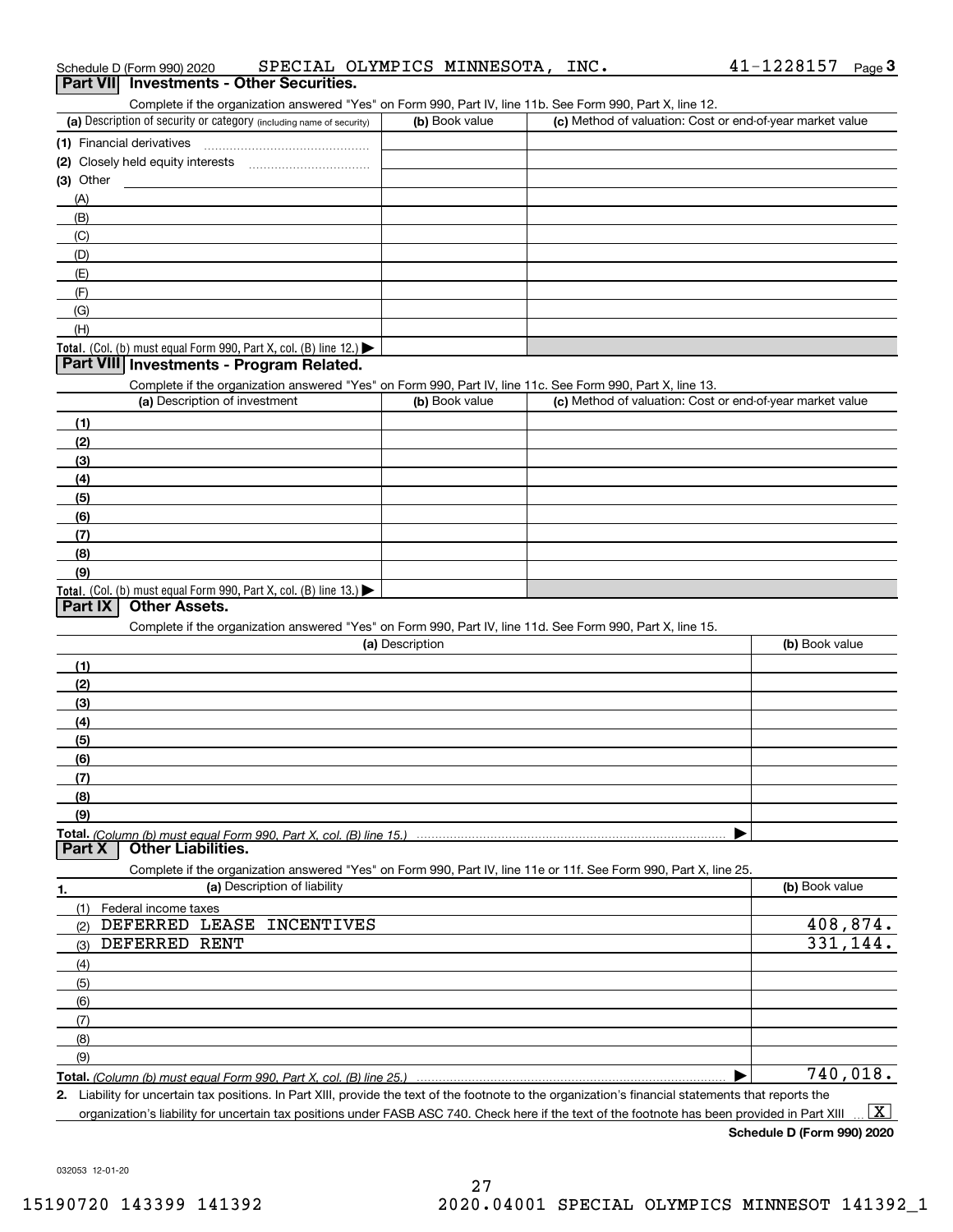|   | SPECIAL OLYMPICS MINNESOTA, INC.<br>Schedule D (Form 990) 2020                                                                                                                                                                      |                |                 |                | 41-1228157<br>Page $4$ |  |
|---|-------------------------------------------------------------------------------------------------------------------------------------------------------------------------------------------------------------------------------------|----------------|-----------------|----------------|------------------------|--|
|   | Reconciliation of Revenue per Audited Financial Statements With Revenue per Return.<br><b>Part XI</b>                                                                                                                               |                |                 |                |                        |  |
|   | Complete if the organization answered "Yes" on Form 990, Part IV, line 12a.                                                                                                                                                         |                |                 |                |                        |  |
| 1 | Total revenue, gains, and other support per audited financial statements                                                                                                                                                            |                |                 | $\blacksquare$ | 8, 194, 515.           |  |
| 2 | Amounts included on line 1 but not on Form 990, Part VIII, line 12:                                                                                                                                                                 |                |                 |                |                        |  |
| a | Net unrealized gains (losses) on investments [11] matter contracts and the unrealized gains (losses) on investments                                                                                                                 | 2a             | 326, 429.       |                |                        |  |
| b |                                                                                                                                                                                                                                     | 2 <sub>b</sub> | 80,457.         |                |                        |  |
|   |                                                                                                                                                                                                                                     | 2c             |                 |                |                        |  |
| d |                                                                                                                                                                                                                                     | 2d             | $-16,679.$      |                |                        |  |
| е | Add lines 2a through 2d                                                                                                                                                                                                             |                |                 | <b>2e</b>      | 390, 207.              |  |
| 3 |                                                                                                                                                                                                                                     |                |                 | $\mathbf{3}$   | 7,804,308.             |  |
| 4 | Amounts included on Form 990, Part VIII, line 12, but not on line 1:                                                                                                                                                                |                |                 |                |                        |  |
| a |                                                                                                                                                                                                                                     | 4a             |                 |                |                        |  |
|   |                                                                                                                                                                                                                                     | 4 <sub>h</sub> | $-809,081.$     |                |                        |  |
|   | c Add lines 4a and 4b                                                                                                                                                                                                               |                |                 | 4с             | $-809,081.$            |  |
| 5 |                                                                                                                                                                                                                                     |                | $5\phantom{.0}$ | 6,995,227.     |                        |  |
|   | Part XII   Reconciliation of Expenses per Audited Financial Statements With Expenses per Return.                                                                                                                                    |                |                 |                |                        |  |
|   | Complete if the organization answered "Yes" on Form 990, Part IV, line 12a.                                                                                                                                                         |                |                 |                |                        |  |
| 1 | Total expenses and losses per audited financial statements                                                                                                                                                                          |                |                 | $\mathbf{1}$   | 6, 356, 379.           |  |
| 2 | Amounts included on line 1 but not on Form 990, Part IX, line 25:                                                                                                                                                                   |                |                 |                |                        |  |
| a |                                                                                                                                                                                                                                     | 2a             | 80,457.         |                |                        |  |
| b | Prior year adjustments material contracts and all prior year adjustments and continuum contracts and the contracts of                                                                                                               | 2 <sub>b</sub> |                 |                |                        |  |
|   | Other losses                                                                                                                                                                                                                        | 2 <sub>c</sub> |                 |                |                        |  |
| d |                                                                                                                                                                                                                                     | 2d             | 809,081.        |                |                        |  |
|   | e Add lines 2a through 2d <b>contract and all anomination</b> and all and all anomalism and all anomalism and all anomalism and all anomalism and all anomalism and all anomalism and all anomalism and all anomalism and all anoma |                |                 | 2e             | <u>889,538.</u>        |  |
| 3 |                                                                                                                                                                                                                                     |                |                 | $\mathbf{3}$   | 5,466,841.             |  |
| 4 | Amounts included on Form 990, Part IX, line 25, but not on line 1:                                                                                                                                                                  |                |                 |                |                        |  |
| a |                                                                                                                                                                                                                                     | 4a             | 16,679.         |                |                        |  |
| b | Other (Describe in Part XIII.)                                                                                                                                                                                                      | 4 <sub>b</sub> |                 |                |                        |  |
|   | c Add lines 4a and 4b                                                                                                                                                                                                               |                |                 | 4c             | 16,679.                |  |
| 5 |                                                                                                                                                                                                                                     |                |                 | 5              | 5,483,520.             |  |
|   | Part XIII Supplemental Information.                                                                                                                                                                                                 |                |                 |                |                        |  |
|   |                                                                                                                                                                                                                                     |                |                 |                |                        |  |

Provide the descriptions required for Part II, lines 3, 5, and 9; Part III, lines 1a and 4; Part IV, lines 1b and 2b; Part V, line 4; Part X, line 2; Part XI, lines 2d and 4b; and Part XII, lines 2d and 4b. Also complete this part to provide any additional information.

### PART X, LINE 2:

|                                           |  |  |  |  |  |  |  |  |  |  |                                                                   | THE ORGANIZATION REVIEWS AND ASSESSES ITS TAX POSITIONS TAKEN OR EXPECTED |  |
|-------------------------------------------|--|--|--|--|--|--|--|--|--|--|-------------------------------------------------------------------|---------------------------------------------------------------------------|--|
|                                           |  |  |  |  |  |  |  |  |  |  |                                                                   | TO BE TAKEN IN TAX RETURNS. BASED ON THIS ASSESSMENT THE ORGANIZATION     |  |
|                                           |  |  |  |  |  |  |  |  |  |  |                                                                   | DETERMINES WHETHER IT IS MORE LIKELY THAN NOT THAT THE POSITION WOULD BE  |  |
|                                           |  |  |  |  |  |  |  |  |  |  | SUSTAINED UPON EXAMINATION BY TAX AUTHORITIES. THE ORGANIZATION'S |                                                                           |  |
|                                           |  |  |  |  |  |  |  |  |  |  |                                                                   | ASSESSMENT HAS NOT IDENTIFIED ANY SIGNIFICANT POSITIONS THAT IT BELIEVES  |  |
| WOULD NOT BE SUSTAINED UNDER EXAMINATION. |  |  |  |  |  |  |  |  |  |  |                                                                   |                                                                           |  |
|                                           |  |  |  |  |  |  |  |  |  |  |                                                                   |                                                                           |  |
|                                           |  |  |  |  |  |  |  |  |  |  |                                                                   |                                                                           |  |

THE ORGANIZATION HAS IDENTIFIED ITS TAX STATUS AS A TAX EXEMPT ENTITY AS

IT'S ONLY SIGNIFICANT TAX POSITION AND HAS DETERMINED THAT SUCH TAX

POSITION DOES NOT RESULT IN AN UNCERTAINTY REQUIRING RECOGNITION. THE

#### ORGANIZATION IS NOT CURRENTLY UNDER EXAMINATION BY ANY TAXING

032054 12-01-20

**Schedule D (Form 990) 2020**

28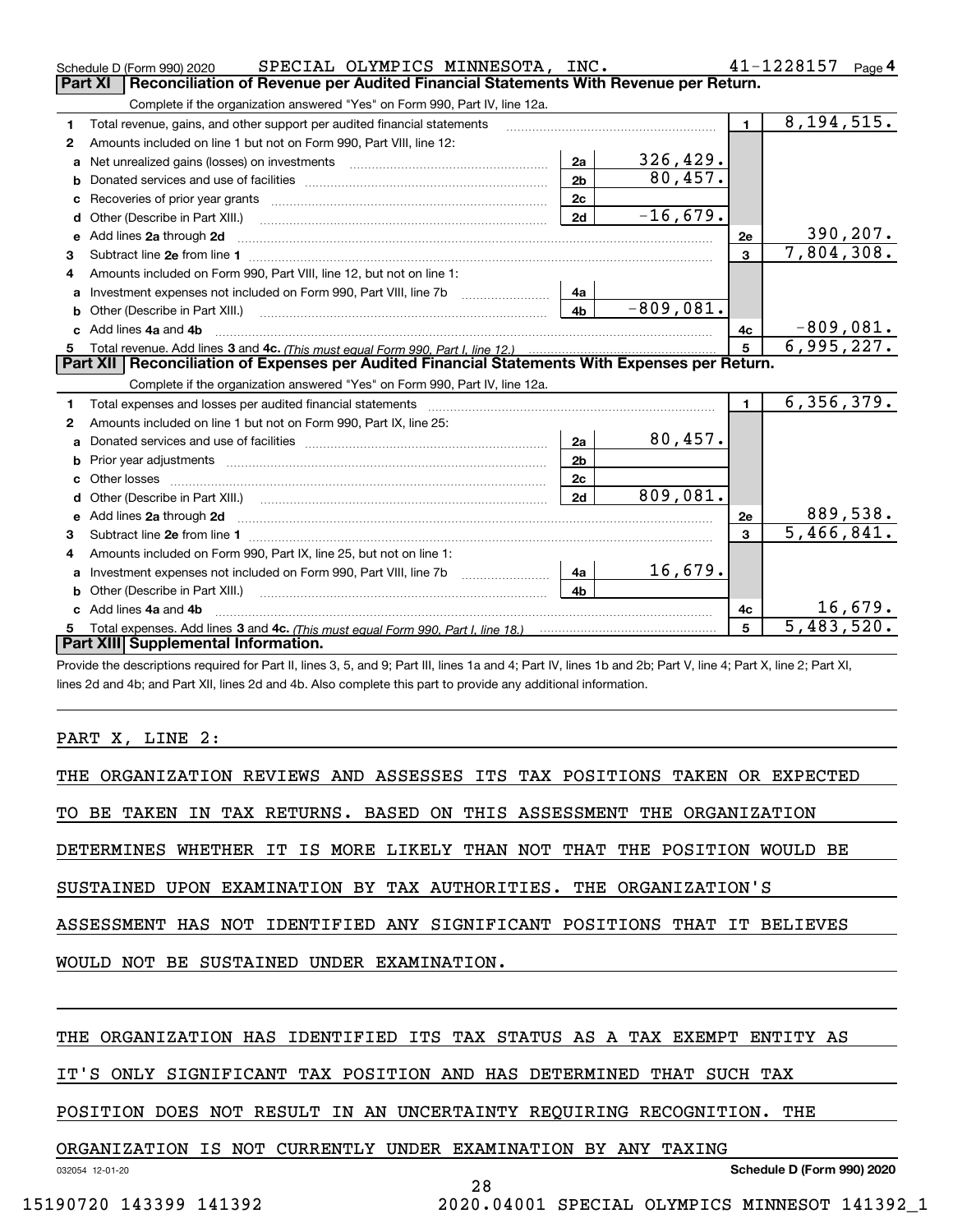| SPECIAL OLYMPICS MINNESOTA, INC.<br>Schedule D (Form 990) 2020                                                  | $41 - 1228157$ Page 5 |
|-----------------------------------------------------------------------------------------------------------------|-----------------------|
| <b>Part XIII Supplemental Information</b> (continued)                                                           |                       |
| JURISDICTION.                                                                                                   |                       |
|                                                                                                                 |                       |
| PART XI, LINE 2D - OTHER ADJUSTMENTS:                                                                           |                       |
|                                                                                                                 |                       |
| INVESTMENT MANAGEMENT FEES                                                                                      | $-16,679.$            |
|                                                                                                                 |                       |
| PART XI, LINE 4B - OTHER ADJUSTMENTS:                                                                           |                       |
| GAMING DIRECT EXPENSE                                                                                           | $-18,656.$            |
| COST OF GOODS SOLD                                                                                              | $-13,837.$            |
| SPECIAL EVENTS DIRECT EXPENSE                                                                                   | $-776,588.$           |
| TOTAL TO SCHEDULE D, PART XI, LINE 4B                                                                           | $-809,081.$           |
|                                                                                                                 |                       |
|                                                                                                                 |                       |
| PART XII, LINE 2D - OTHER ADJUSTMENTS:                                                                          |                       |
| SPECIAL EVENTS DIRECT EXPENSE                                                                                   | 776,588.              |
| GAMING DIRECT EXPENSE                                                                                           | 18,656.               |
| COST OF GOODS SOLD<br>the control of the control of the control of the control of the control of the control of | 13,837.               |
| TOTAL TO SCHEDULE D, PART XII, LINE 2D                                                                          | 809,081.              |
|                                                                                                                 |                       |
|                                                                                                                 |                       |
|                                                                                                                 |                       |
|                                                                                                                 |                       |
|                                                                                                                 |                       |
|                                                                                                                 |                       |
|                                                                                                                 |                       |
|                                                                                                                 |                       |
|                                                                                                                 |                       |
|                                                                                                                 |                       |
|                                                                                                                 |                       |
|                                                                                                                 |                       |
|                                                                                                                 |                       |
|                                                                                                                 |                       |

**Schedule D (Form 990) 2020**

032055 12-01-20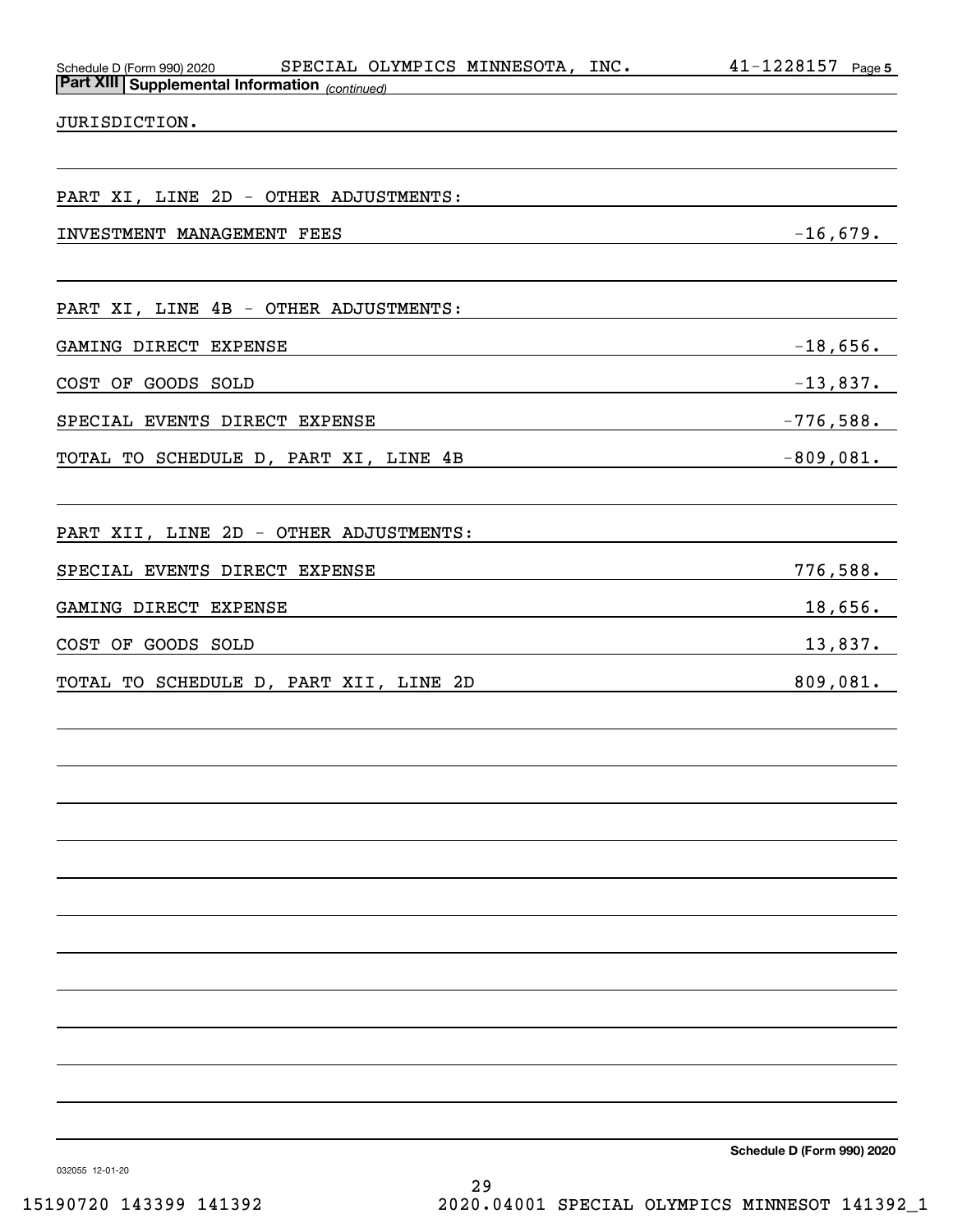| <b>SCHEDULE G</b>                                                                                                                                                                                                                                                                                                                                                                                                                                                                  | <b>Supplemental Information Regarding Fundraising or Gaming Activities</b> |                                  | OMB No. 1545-0047                         |     |                                                                            |                                                                                                                                                                                           |  |                                                                            |                                                         |
|------------------------------------------------------------------------------------------------------------------------------------------------------------------------------------------------------------------------------------------------------------------------------------------------------------------------------------------------------------------------------------------------------------------------------------------------------------------------------------|----------------------------------------------------------------------------|----------------------------------|-------------------------------------------|-----|----------------------------------------------------------------------------|-------------------------------------------------------------------------------------------------------------------------------------------------------------------------------------------|--|----------------------------------------------------------------------------|---------------------------------------------------------|
| (Form 990 or 990-EZ)                                                                                                                                                                                                                                                                                                                                                                                                                                                               |                                                                            |                                  |                                           |     |                                                                            | Complete if the organization answered "Yes" on Form 990, Part IV, line 17, 18, or 19, or if the<br>organization entered more than \$15,000 on Form 990-EZ, line 6a.                       |  |                                                                            | 2020                                                    |
|                                                                                                                                                                                                                                                                                                                                                                                                                                                                                    |                                                                            |                                  | Attach to Form 990 or Form 990-EZ.        |     |                                                                            |                                                                                                                                                                                           |  |                                                                            | <b>Open to Public</b>                                   |
| Department of the Treasury<br>Internal Revenue Service                                                                                                                                                                                                                                                                                                                                                                                                                             |                                                                            |                                  |                                           |     |                                                                            | Go to www.irs.gov/Form990 for instructions and the latest information.                                                                                                                    |  |                                                                            | Inspection                                              |
| Name of the organization                                                                                                                                                                                                                                                                                                                                                                                                                                                           |                                                                            | SPECIAL OLYMPICS MINNESOTA, INC. |                                           |     |                                                                            |                                                                                                                                                                                           |  | 41-1228157                                                                 | <b>Employer identification number</b>                   |
| Part I                                                                                                                                                                                                                                                                                                                                                                                                                                                                             |                                                                            |                                  |                                           |     |                                                                            | Fundraising Activities. Complete if the organization answered "Yes" on Form 990, Part IV, line 17. Form 990-EZ filers are not                                                             |  |                                                                            |                                                         |
|                                                                                                                                                                                                                                                                                                                                                                                                                                                                                    | required to complete this part.                                            |                                  |                                           |     |                                                                            |                                                                                                                                                                                           |  |                                                                            |                                                         |
| 1 Indicate whether the organization raised funds through any of the following activities. Check all that apply.<br>Mail solicitations<br>a<br>b<br>Phone solicitations<br>c<br>In-person solicitations<br>d<br>2 a Did the organization have a written or oral agreement with any individual (including officers, directors, trustees, or<br>b If "Yes," list the 10 highest paid individuals or entities (fundraisers) pursuant to agreements under which the fundraiser is to be | Internet and email solicitations                                           |                                  | e<br>f<br>Special fundraising events<br>g |     |                                                                            | Solicitation of non-government grants<br>Solicitation of government grants<br>key employees listed in Form 990, Part VII) or entity in connection with professional fundraising services? |  | Yes                                                                        | No                                                      |
| compensated at least \$5,000 by the organization.                                                                                                                                                                                                                                                                                                                                                                                                                                  |                                                                            |                                  |                                           |     |                                                                            |                                                                                                                                                                                           |  |                                                                            |                                                         |
| (i) Name and address of individual<br>or entity (fundraiser)                                                                                                                                                                                                                                                                                                                                                                                                                       |                                                                            | (ii) Activity                    |                                           |     | (iii) Did<br>fundraiser<br>have custody<br>or control of<br>contributions? | (iv) Gross receipts<br>from activity                                                                                                                                                      |  | (v) Amount paid<br>to (or retained by)<br>fundraiser<br>listed in col. (i) | (vi) Amount paid<br>to (or retained by)<br>organization |
|                                                                                                                                                                                                                                                                                                                                                                                                                                                                                    |                                                                            |                                  |                                           | Yes | No                                                                         |                                                                                                                                                                                           |  |                                                                            |                                                         |
|                                                                                                                                                                                                                                                                                                                                                                                                                                                                                    |                                                                            |                                  |                                           |     |                                                                            |                                                                                                                                                                                           |  |                                                                            |                                                         |
|                                                                                                                                                                                                                                                                                                                                                                                                                                                                                    |                                                                            |                                  |                                           |     |                                                                            |                                                                                                                                                                                           |  |                                                                            |                                                         |
|                                                                                                                                                                                                                                                                                                                                                                                                                                                                                    |                                                                            |                                  |                                           |     |                                                                            |                                                                                                                                                                                           |  |                                                                            |                                                         |
|                                                                                                                                                                                                                                                                                                                                                                                                                                                                                    |                                                                            |                                  |                                           |     |                                                                            |                                                                                                                                                                                           |  |                                                                            |                                                         |
|                                                                                                                                                                                                                                                                                                                                                                                                                                                                                    |                                                                            |                                  |                                           |     |                                                                            |                                                                                                                                                                                           |  |                                                                            |                                                         |
|                                                                                                                                                                                                                                                                                                                                                                                                                                                                                    |                                                                            |                                  |                                           |     |                                                                            |                                                                                                                                                                                           |  |                                                                            |                                                         |
|                                                                                                                                                                                                                                                                                                                                                                                                                                                                                    |                                                                            |                                  |                                           |     |                                                                            |                                                                                                                                                                                           |  |                                                                            |                                                         |
|                                                                                                                                                                                                                                                                                                                                                                                                                                                                                    |                                                                            |                                  |                                           |     |                                                                            |                                                                                                                                                                                           |  |                                                                            |                                                         |
|                                                                                                                                                                                                                                                                                                                                                                                                                                                                                    |                                                                            |                                  |                                           |     |                                                                            |                                                                                                                                                                                           |  |                                                                            |                                                         |
|                                                                                                                                                                                                                                                                                                                                                                                                                                                                                    |                                                                            |                                  |                                           |     |                                                                            |                                                                                                                                                                                           |  |                                                                            |                                                         |
|                                                                                                                                                                                                                                                                                                                                                                                                                                                                                    |                                                                            |                                  |                                           |     |                                                                            |                                                                                                                                                                                           |  |                                                                            |                                                         |
|                                                                                                                                                                                                                                                                                                                                                                                                                                                                                    |                                                                            |                                  |                                           |     |                                                                            |                                                                                                                                                                                           |  |                                                                            |                                                         |
|                                                                                                                                                                                                                                                                                                                                                                                                                                                                                    |                                                                            |                                  |                                           |     |                                                                            |                                                                                                                                                                                           |  |                                                                            |                                                         |
| Total                                                                                                                                                                                                                                                                                                                                                                                                                                                                              |                                                                            |                                  |                                           |     |                                                                            |                                                                                                                                                                                           |  |                                                                            |                                                         |
| 3 List all states in which the organization is registered or licensed to solicit contributions or has been notified it is exempt from registration<br>or licensing.                                                                                                                                                                                                                                                                                                                |                                                                            |                                  |                                           |     |                                                                            |                                                                                                                                                                                           |  |                                                                            |                                                         |
|                                                                                                                                                                                                                                                                                                                                                                                                                                                                                    |                                                                            |                                  |                                           |     |                                                                            |                                                                                                                                                                                           |  |                                                                            |                                                         |
|                                                                                                                                                                                                                                                                                                                                                                                                                                                                                    |                                                                            |                                  |                                           |     |                                                                            |                                                                                                                                                                                           |  |                                                                            |                                                         |
|                                                                                                                                                                                                                                                                                                                                                                                                                                                                                    |                                                                            |                                  |                                           |     |                                                                            |                                                                                                                                                                                           |  |                                                                            |                                                         |
|                                                                                                                                                                                                                                                                                                                                                                                                                                                                                    |                                                                            |                                  |                                           |     |                                                                            |                                                                                                                                                                                           |  |                                                                            |                                                         |
|                                                                                                                                                                                                                                                                                                                                                                                                                                                                                    |                                                                            |                                  |                                           |     |                                                                            |                                                                                                                                                                                           |  |                                                                            |                                                         |
|                                                                                                                                                                                                                                                                                                                                                                                                                                                                                    |                                                                            |                                  |                                           |     |                                                                            |                                                                                                                                                                                           |  |                                                                            |                                                         |
|                                                                                                                                                                                                                                                                                                                                                                                                                                                                                    |                                                                            |                                  |                                           |     |                                                                            |                                                                                                                                                                                           |  |                                                                            |                                                         |
|                                                                                                                                                                                                                                                                                                                                                                                                                                                                                    |                                                                            |                                  |                                           |     |                                                                            |                                                                                                                                                                                           |  |                                                                            |                                                         |
| LHA For Paperwork Reduction Act Notice, see the Instructions for Form 990 or 990-EZ.                                                                                                                                                                                                                                                                                                                                                                                               |                                                                            |                                  |                                           |     |                                                                            |                                                                                                                                                                                           |  |                                                                            | Schedule G (Form 990 or 990-EZ) 2020                    |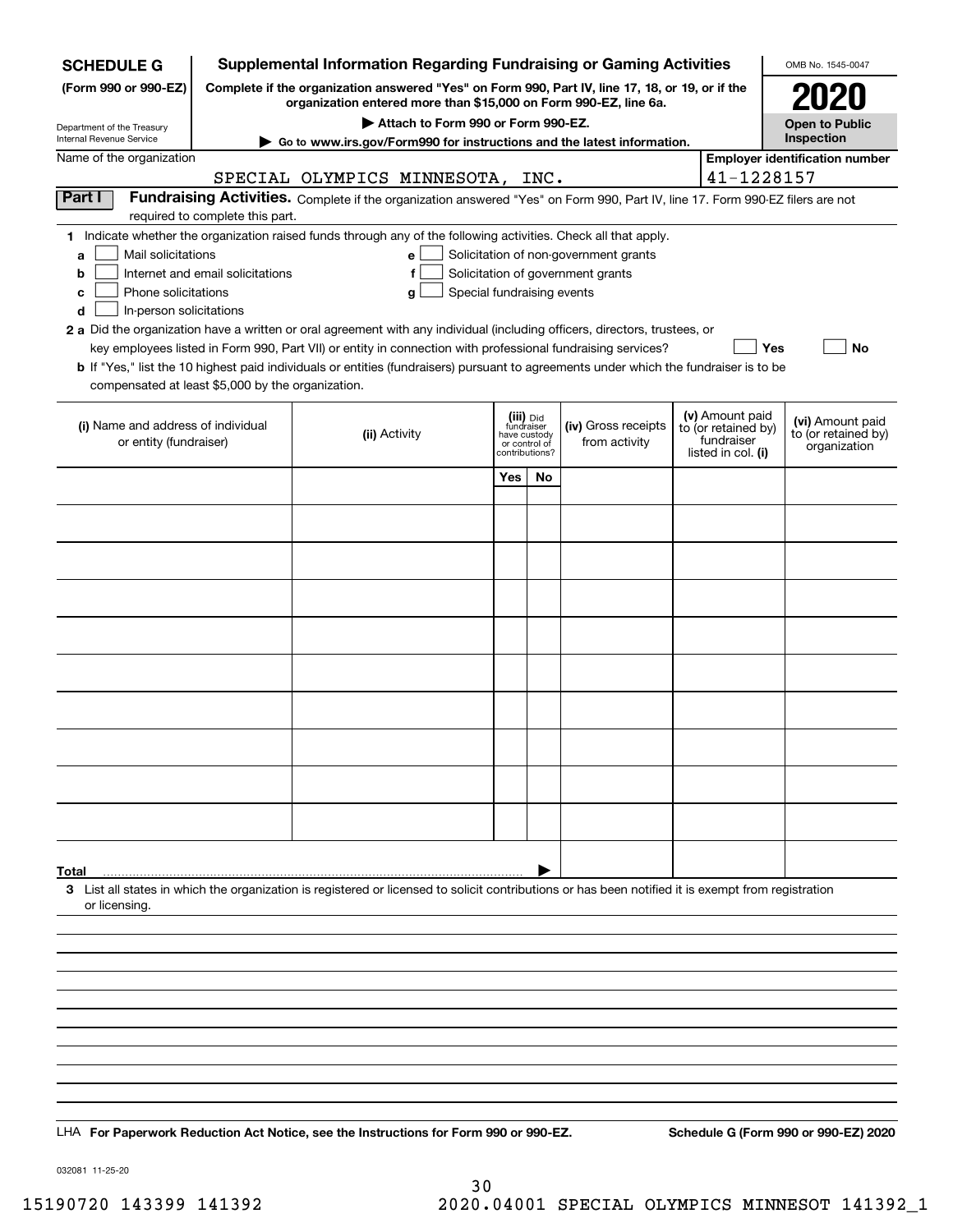of fundraising event contributions and gross income on Form 990-EZ, lines 1 and 6b. List events with gross receipts greater than \$5,000.

|                        |          |                                                                                                          | (a) Event $#1$   | $(b)$ Event #2          | (c) Other events | (d) Total events                     |
|------------------------|----------|----------------------------------------------------------------------------------------------------------|------------------|-------------------------|------------------|--------------------------------------|
|                        |          |                                                                                                          |                  | <b>NORTHLAND</b>        |                  | (add col. (a) through                |
|                        |          |                                                                                                          | POLAR PLUNGE 300 |                         | 160              | col. (c)                             |
|                        |          |                                                                                                          | (event type)     | (event type)            | (total number)   |                                      |
|                        |          |                                                                                                          |                  |                         |                  |                                      |
| Revenue                | 1.       |                                                                                                          | 4,258,029.       | 105,381.                | 344, 194.        | 4,707,604.                           |
|                        |          |                                                                                                          |                  |                         |                  |                                      |
|                        |          |                                                                                                          | 3,797,893.       | 47,600.                 | 318, 516.        | <u>4,164,009.</u>                    |
|                        |          |                                                                                                          |                  |                         |                  |                                      |
|                        |          |                                                                                                          | 460,136.         | 57,781.                 | 25,678.          | 543,595.                             |
|                        |          | 3 Gross income (line 1 minus line 2)                                                                     |                  |                         |                  |                                      |
|                        |          |                                                                                                          |                  |                         |                  |                                      |
|                        |          |                                                                                                          |                  |                         |                  |                                      |
|                        |          |                                                                                                          |                  |                         |                  |                                      |
| Direct Expenses        | 5        |                                                                                                          |                  |                         |                  |                                      |
|                        |          |                                                                                                          |                  |                         |                  |                                      |
|                        | 6        |                                                                                                          | 505, 336.        | 17,911.                 | 35,506.          | 558,753.                             |
|                        |          |                                                                                                          |                  |                         |                  |                                      |
|                        | 7        | Food and beverages                                                                                       | 18,797.          | 5, 574.                 | 4,673.           | 29,044.                              |
|                        |          |                                                                                                          |                  |                         |                  |                                      |
|                        | 8.       |                                                                                                          |                  |                         |                  |                                      |
|                        | 9        |                                                                                                          | 173, 106.        | 15,685.                 |                  | 188,791.                             |
|                        | 10       | Direct expense summary. Add lines 4 through 9 in column (d)                                              |                  |                         |                  | 776,588.                             |
|                        |          | 11 Net income summary. Subtract line 10 from line 3, column (d)                                          |                  |                         |                  | $-232,993.$                          |
|                        | Part III | Gaming. Complete if the organization answered "Yes" on Form 990, Part IV, line 19, or reported more than |                  |                         |                  |                                      |
|                        |          | \$15,000 on Form 990-EZ, line 6a.                                                                        |                  |                         |                  |                                      |
|                        |          |                                                                                                          | (a) Bingo        | (b) Pull tabs/instant   | (c) Other gaming | (d) Total gaming (add                |
|                        |          |                                                                                                          |                  | bingo/progressive bingo |                  | $ col. (a)$ through col. $(c)$       |
| Revenue                |          |                                                                                                          |                  |                         |                  |                                      |
|                        |          |                                                                                                          |                  |                         | 63,778.          | 63,778.                              |
|                        |          |                                                                                                          |                  |                         |                  |                                      |
|                        |          |                                                                                                          |                  |                         | 17,281.          | 17,281.                              |
|                        |          |                                                                                                          |                  |                         |                  |                                      |
|                        | 3        |                                                                                                          |                  |                         | 1,600.           | 1,600.                               |
| <b>Direct Expenses</b> |          |                                                                                                          |                  |                         |                  |                                      |
|                        | 4        |                                                                                                          |                  |                         | 1,375.           | 1,375.                               |
|                        |          |                                                                                                          |                  |                         |                  |                                      |
|                        |          |                                                                                                          |                  |                         |                  |                                      |
|                        |          |                                                                                                          | Yes<br>%         | Yes                     | % $X$ Yes90.00 % |                                      |
|                        | 6        | Volunteer labor                                                                                          | No               | No                      | No               |                                      |
|                        |          |                                                                                                          |                  |                         |                  |                                      |
|                        | 7        | Direct expense summary. Add lines 2 through 5 in column (d)                                              |                  |                         |                  | <u>20,256.</u>                       |
|                        |          |                                                                                                          |                  |                         |                  |                                      |
|                        | 8        |                                                                                                          |                  |                         |                  | 43,522.                              |
|                        |          |                                                                                                          |                  |                         |                  |                                      |
| 9                      |          | Enter the state(s) in which the organization conducts gaming activities: $\overline{MN}$                 |                  |                         |                  |                                      |
|                        |          | a Is the organization licensed to conduct gaming activities in each of these states?                     |                  |                         |                  | $\boxed{\text{X}}$ No<br>Yes         |
|                        |          | b If "No," explain: THE ORGANIZATION OBTAINS PERMITS FOR SPECIFIC EVENTS FROM THE                        |                  |                         |                  |                                      |
|                        |          | STATE OF MN.                                                                                             |                  |                         |                  |                                      |
|                        |          |                                                                                                          |                  |                         |                  |                                      |
|                        |          |                                                                                                          |                  |                         |                  | $\boxed{\text{X}}$ No<br>Yes         |
|                        |          | <b>b</b> If "Yes," explain:                                                                              |                  |                         |                  |                                      |
|                        |          |                                                                                                          |                  |                         |                  |                                      |
|                        |          |                                                                                                          |                  |                         |                  |                                      |
|                        |          |                                                                                                          |                  |                         |                  |                                      |
|                        |          | 032082 11-25-20                                                                                          |                  |                         |                  | Schedule G (Form 990 or 990-EZ) 2020 |

**Schedule G (Form 990 or 990-EZ) 2020**

**2**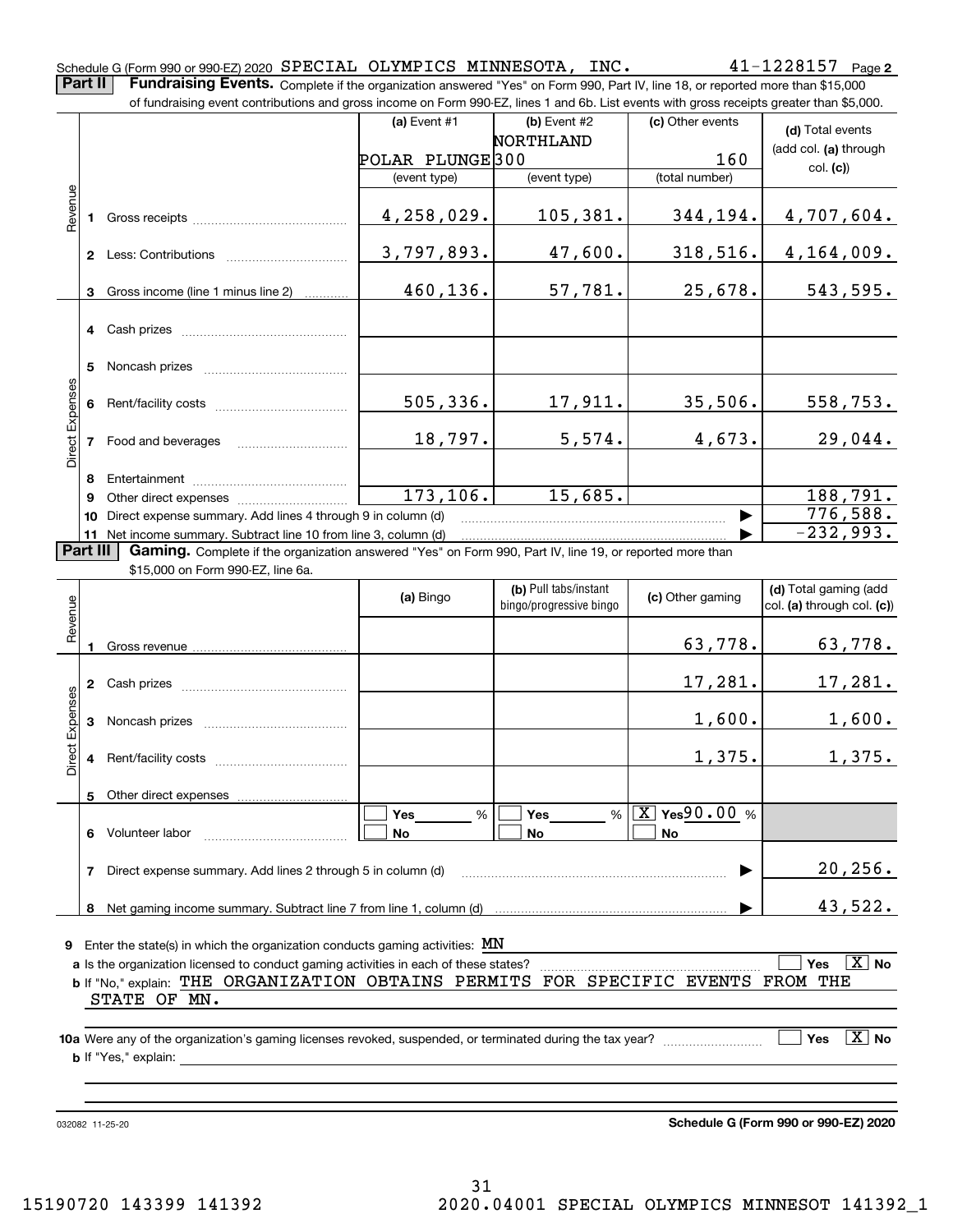| 41-1228157<br>Schedule G (Form 990 or 990-EZ) 2020 SPECIAL OLYMPICS MINNESOTA, INC.                                                                                                                                                                          |                 |                               | Page 3                |    |
|--------------------------------------------------------------------------------------------------------------------------------------------------------------------------------------------------------------------------------------------------------------|-----------------|-------------------------------|-----------------------|----|
|                                                                                                                                                                                                                                                              |                 | $\boxed{\text{X}}$ Yes        |                       | No |
| 12 Is the organization a grantor, beneficiary or trustee of a trust, or a member of a partnership or other entity formed                                                                                                                                     |                 |                               |                       |    |
|                                                                                                                                                                                                                                                              |                 | Yes                           | $\boxed{\text{X}}$ No |    |
| 13 Indicate the percentage of gaming activity conducted in:                                                                                                                                                                                                  |                 |                               |                       |    |
|                                                                                                                                                                                                                                                              |                 | $13a \mid 10.00 %$            |                       |    |
| <b>b</b> An outside facility <i>www.communically.communically.communically.communically.communically.communically.communically.communically.communically.communically.communically.communically.communically.communically.communicall</i>                    | 13 <sub>b</sub> |                               | 90.00%                |    |
| 14 Enter the name and address of the person who prepares the organization's gaming/special events books and records:                                                                                                                                         |                 |                               |                       |    |
| Name > MELISSA HOLMES                                                                                                                                                                                                                                        |                 |                               |                       |    |
| Address $\triangleright$ 900 2ND AVE S, SUITE 300 - MINNEAPOLIS, MN 55402                                                                                                                                                                                    |                 |                               |                       |    |
|                                                                                                                                                                                                                                                              |                 |                               |                       |    |
|                                                                                                                                                                                                                                                              |                 |                               |                       |    |
|                                                                                                                                                                                                                                                              |                 |                               |                       |    |
| c If "Yes," enter name and address of the third party:                                                                                                                                                                                                       |                 |                               |                       |    |
| <u> 1989 - Johann Barbara, martin amerikan basal dan berasal dan berasal dalam basal dan berasal dan berasal dan</u><br>Name $\blacktriangleright$                                                                                                           |                 |                               |                       |    |
|                                                                                                                                                                                                                                                              |                 |                               |                       |    |
| <b>16</b> Gaming manager information:                                                                                                                                                                                                                        |                 |                               |                       |    |
|                                                                                                                                                                                                                                                              |                 |                               |                       |    |
| $Name$ WILLIAM FISH                                                                                                                                                                                                                                          |                 |                               |                       |    |
|                                                                                                                                                                                                                                                              |                 |                               |                       |    |
| Description of services provided ▶ SUPERVISION OF RAFFLE ACTIVITY, PERMITS, AND REVENUE                                                                                                                                                                      |                 |                               |                       |    |
|                                                                                                                                                                                                                                                              |                 |                               |                       |    |
|                                                                                                                                                                                                                                                              |                 |                               |                       |    |
| $X$ Employee<br>Director/officer<br>Independent contractor                                                                                                                                                                                                   |                 |                               |                       |    |
| <b>17</b> Mandatory distributions:                                                                                                                                                                                                                           |                 |                               |                       |    |
| <b>a</b> Is the organization required under state law to make charitable distributions from the gaming proceeds to                                                                                                                                           |                 |                               |                       |    |
| retain the state gaming license?                                                                                                                                                                                                                             |                 | $\sqrt{Y}$ Yes $\boxed{X}$ No |                       |    |
| <b>b</b> Enter the amount of distributions required under state law to be distributed to other exempt organizations or spent in the                                                                                                                          |                 |                               |                       |    |
| organization's own exempt activities during the tax year $\triangleright$ \$                                                                                                                                                                                 |                 |                               |                       |    |
| <b>Part IV</b><br>Supplemental Information. Provide the explanations required by Part I, line 2b, columns (iii) and (v); and Part III, lines 9, 9b, 10b,<br>15b, 15c, 16, and 17b, as applicable. Also provide any additional information. See instructions. |                 |                               |                       |    |
|                                                                                                                                                                                                                                                              |                 |                               |                       |    |
|                                                                                                                                                                                                                                                              |                 |                               |                       |    |
|                                                                                                                                                                                                                                                              |                 |                               |                       |    |
|                                                                                                                                                                                                                                                              |                 |                               |                       |    |
|                                                                                                                                                                                                                                                              |                 |                               |                       |    |
|                                                                                                                                                                                                                                                              |                 |                               |                       |    |
|                                                                                                                                                                                                                                                              |                 |                               |                       |    |
|                                                                                                                                                                                                                                                              |                 |                               |                       |    |
|                                                                                                                                                                                                                                                              |                 |                               |                       |    |
|                                                                                                                                                                                                                                                              |                 |                               |                       |    |
| Schedule G (Form 990 or 990-EZ) 2020<br>032083 11-25-20<br>32                                                                                                                                                                                                |                 |                               |                       |    |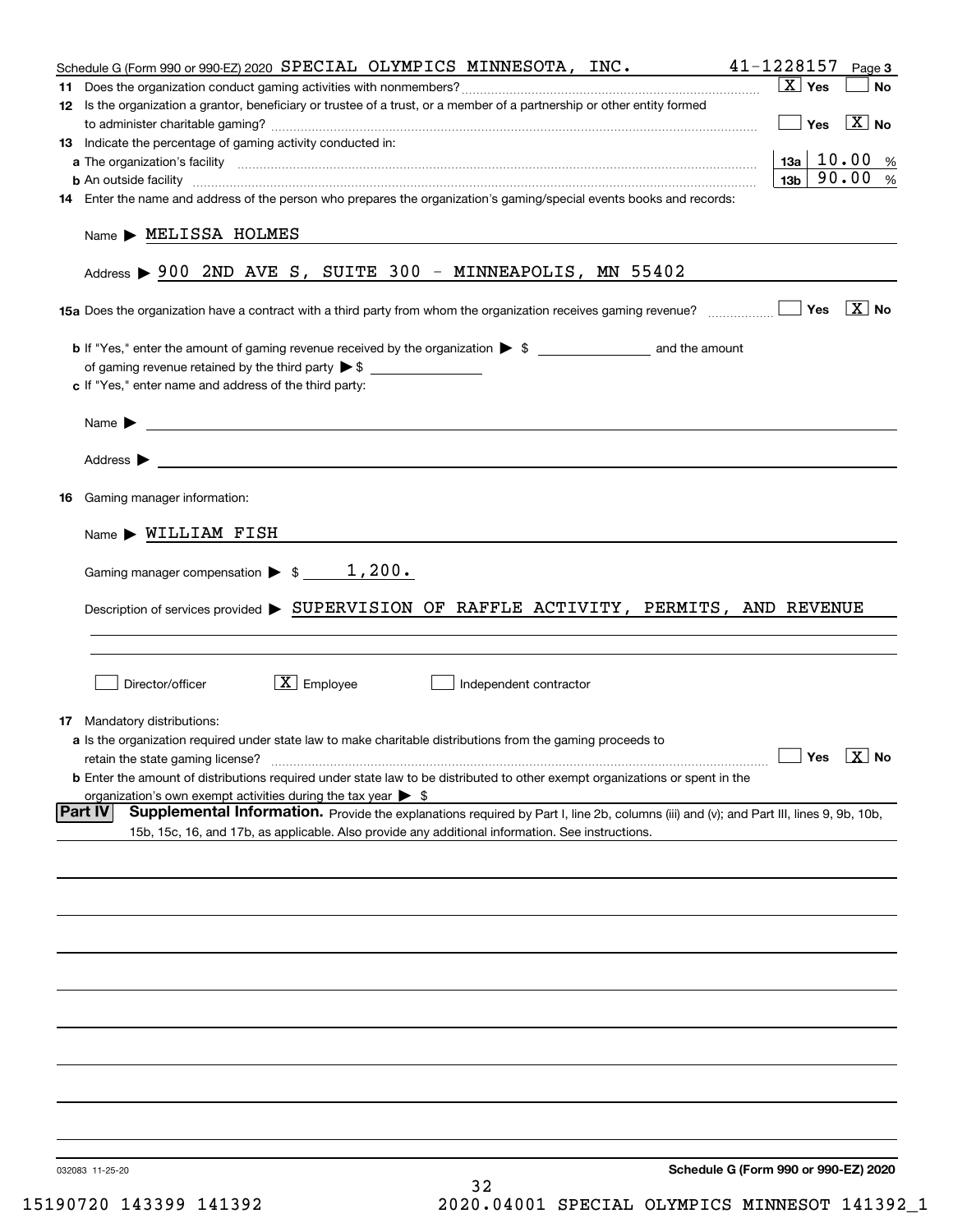| Schedule G (Form 990 or 990-EZ)                       |  | SPECIAL OLYMPICS MINNESOTA, | INC. | 41-1228157 | Page 4 |
|-------------------------------------------------------|--|-----------------------------|------|------------|--------|
| <b>Part IV   Supplemental Information</b> (continued) |  |                             |      |            |        |

| <b>Part IV</b> Supplemental Information (continued) |  |                                 |  |
|-----------------------------------------------------|--|---------------------------------|--|
|                                                     |  |                                 |  |
|                                                     |  |                                 |  |
|                                                     |  |                                 |  |
|                                                     |  |                                 |  |
|                                                     |  |                                 |  |
|                                                     |  |                                 |  |
|                                                     |  |                                 |  |
|                                                     |  |                                 |  |
|                                                     |  |                                 |  |
|                                                     |  |                                 |  |
|                                                     |  |                                 |  |
|                                                     |  |                                 |  |
|                                                     |  |                                 |  |
|                                                     |  |                                 |  |
|                                                     |  |                                 |  |
|                                                     |  |                                 |  |
|                                                     |  |                                 |  |
|                                                     |  |                                 |  |
|                                                     |  |                                 |  |
|                                                     |  |                                 |  |
|                                                     |  |                                 |  |
|                                                     |  |                                 |  |
|                                                     |  |                                 |  |
|                                                     |  |                                 |  |
|                                                     |  |                                 |  |
|                                                     |  |                                 |  |
|                                                     |  |                                 |  |
|                                                     |  |                                 |  |
|                                                     |  |                                 |  |
|                                                     |  |                                 |  |
|                                                     |  |                                 |  |
|                                                     |  |                                 |  |
|                                                     |  |                                 |  |
|                                                     |  | Schedule G (Form 990 or 990-EZ) |  |

032084 04-01-20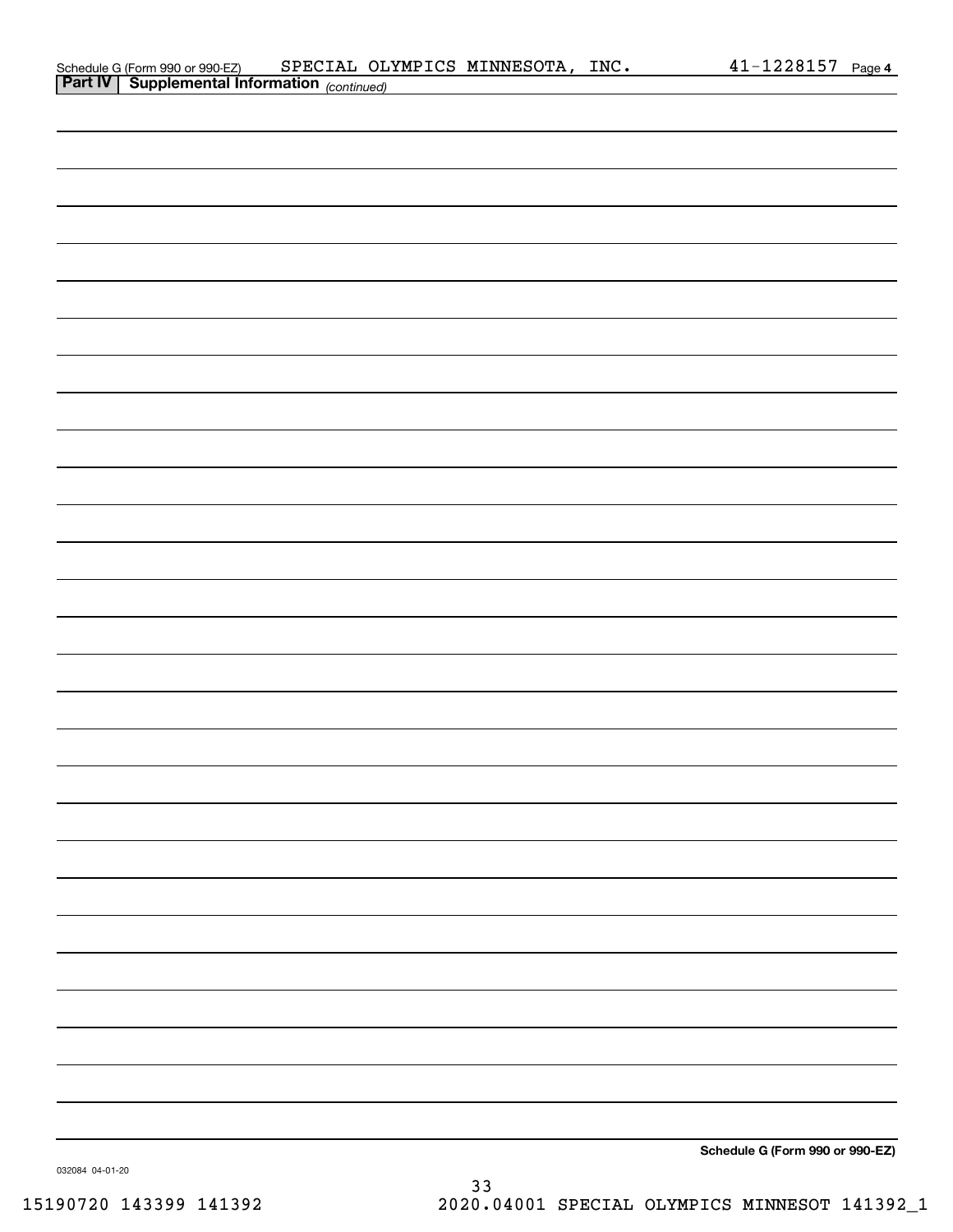|    | <b>SCHEDULE J</b>                                                                                                      | <b>Compensation Information</b>                                                                                                  |                                       | OMB No. 1545-0047     |     |                         |  |
|----|------------------------------------------------------------------------------------------------------------------------|----------------------------------------------------------------------------------------------------------------------------------|---------------------------------------|-----------------------|-----|-------------------------|--|
|    | (Form 990)                                                                                                             | For certain Officers, Directors, Trustees, Key Employees, and Highest                                                            |                                       |                       |     |                         |  |
|    |                                                                                                                        | <b>Compensated Employees</b>                                                                                                     |                                       |                       |     |                         |  |
|    |                                                                                                                        | Complete if the organization answered "Yes" on Form 990, Part IV, line 23.<br>Attach to Form 990.                                |                                       | <b>Open to Public</b> |     |                         |  |
|    | Department of the Treasury<br>Internal Revenue Service                                                                 | Go to www.irs.gov/Form990 for instructions and the latest information.                                                           |                                       | Inspection            |     |                         |  |
|    | Name of the organization                                                                                               |                                                                                                                                  | <b>Employer identification number</b> |                       |     |                         |  |
|    |                                                                                                                        | SPECIAL OLYMPICS MINNESOTA, INC.                                                                                                 |                                       | 41-1228157            |     |                         |  |
|    | Part I                                                                                                                 | <b>Questions Regarding Compensation</b>                                                                                          |                                       |                       |     |                         |  |
|    |                                                                                                                        |                                                                                                                                  |                                       |                       | Yes | No                      |  |
|    |                                                                                                                        | <b>1a</b> Check the appropriate box(es) if the organization provided any of the following to or for a person listed on Form 990, |                                       |                       |     |                         |  |
|    |                                                                                                                        | Part VII, Section A, line 1a. Complete Part III to provide any relevant information regarding these items.                       |                                       |                       |     |                         |  |
|    | First-class or charter travel                                                                                          | Housing allowance or residence for personal use                                                                                  |                                       |                       |     |                         |  |
|    | Travel for companions                                                                                                  | Payments for business use of personal residence                                                                                  |                                       |                       |     |                         |  |
|    |                                                                                                                        | Tax indemnification and gross-up payments<br>Health or social club dues or initiation fees                                       |                                       |                       |     |                         |  |
|    |                                                                                                                        | Discretionary spending account<br>Personal services (such as maid, chauffeur, chef)                                              |                                       |                       |     |                         |  |
|    |                                                                                                                        |                                                                                                                                  |                                       |                       |     |                         |  |
|    | <b>b</b> If any of the boxes on line 1a are checked, did the organization follow a written policy regarding payment or |                                                                                                                                  |                                       |                       |     |                         |  |
|    |                                                                                                                        | reimbursement or provision of all of the expenses described above? If "No," complete Part III to explain                         |                                       | 1b                    |     |                         |  |
| 2  | Did the organization require substantiation prior to reimbursing or allowing expenses incurred by all directors,       |                                                                                                                                  |                                       |                       |     |                         |  |
|    |                                                                                                                        |                                                                                                                                  |                                       | $\mathbf{2}$          |     |                         |  |
|    |                                                                                                                        |                                                                                                                                  |                                       |                       |     |                         |  |
| з  |                                                                                                                        | Indicate which, if any, of the following the organization used to establish the compensation of the organization's               |                                       |                       |     |                         |  |
|    |                                                                                                                        | CEO/Executive Director. Check all that apply. Do not check any boxes for methods used by a related organization to               |                                       |                       |     |                         |  |
|    |                                                                                                                        | establish compensation of the CEO/Executive Director, but explain in Part III.                                                   |                                       |                       |     |                         |  |
|    | $X$ Compensation committee                                                                                             | Written employment contract                                                                                                      |                                       |                       |     |                         |  |
|    |                                                                                                                        | Compensation survey or study<br>Independent compensation consultant                                                              |                                       |                       |     |                         |  |
|    | $ \mathbf{X} $ Form 990 of other organizations                                                                         | Approval by the board or compensation committee                                                                                  |                                       |                       |     |                         |  |
|    |                                                                                                                        |                                                                                                                                  |                                       |                       |     |                         |  |
|    | organization or a related organization:                                                                                | During the year, did any person listed on Form 990, Part VII, Section A, line 1a, with respect to the filing                     |                                       |                       |     |                         |  |
| а  |                                                                                                                        | Receive a severance payment or change-of-control payment?                                                                        |                                       | 4a                    |     | x                       |  |
|    |                                                                                                                        | Participate in or receive payment from a supplemental nonqualified retirement plan?                                              |                                       | 4b                    |     | $\overline{\textbf{X}}$ |  |
|    |                                                                                                                        | c Participate in or receive payment from an equity-based compensation arrangement?                                               |                                       | 4c                    |     | $\overline{\mathbf{x}}$ |  |
|    |                                                                                                                        | If "Yes" to any of lines 4a-c, list the persons and provide the applicable amounts for each item in Part III.                    |                                       |                       |     |                         |  |
|    |                                                                                                                        |                                                                                                                                  |                                       |                       |     |                         |  |
|    |                                                                                                                        | Only section 501(c)(3), 501(c)(4), and 501(c)(29) organizations must complete lines 5-9.                                         |                                       |                       |     |                         |  |
| 5  |                                                                                                                        | For persons listed on Form 990, Part VII, Section A, line 1a, did the organization pay or accrue any compensation                |                                       |                       |     |                         |  |
|    | contingent on the revenues of:                                                                                         |                                                                                                                                  |                                       |                       |     |                         |  |
|    |                                                                                                                        |                                                                                                                                  |                                       | 5a                    |     | x                       |  |
|    |                                                                                                                        |                                                                                                                                  |                                       | 5b                    |     | $\overline{\mathbf{x}}$ |  |
|    |                                                                                                                        | If "Yes" on line 5a or 5b, describe in Part III.                                                                                 |                                       |                       |     |                         |  |
|    |                                                                                                                        | 6 For persons listed on Form 990, Part VII, Section A, line 1a, did the organization pay or accrue any compensation              |                                       |                       |     |                         |  |
|    | contingent on the net earnings of:                                                                                     |                                                                                                                                  |                                       |                       |     |                         |  |
|    |                                                                                                                        |                                                                                                                                  |                                       | 6a                    |     | х                       |  |
|    |                                                                                                                        |                                                                                                                                  |                                       | 6b                    |     | $\overline{\mathbf{x}}$ |  |
|    |                                                                                                                        | If "Yes" on line 6a or 6b, describe in Part III.                                                                                 |                                       |                       |     |                         |  |
| 7  |                                                                                                                        | For persons listed on Form 990, Part VII, Section A, line 1a, did the organization provide any nonfixed payments                 |                                       |                       |     |                         |  |
|    |                                                                                                                        |                                                                                                                                  |                                       | 7                     |     | x                       |  |
| 8  |                                                                                                                        | Were any amounts reported on Form 990, Part VII, paid or accrued pursuant to a contract that was subject to the                  |                                       |                       |     |                         |  |
|    |                                                                                                                        |                                                                                                                                  |                                       | 8                     |     | х                       |  |
| 9. |                                                                                                                        | If "Yes" on line 8, did the organization also follow the rebuttable presumption procedure described in                           |                                       |                       |     |                         |  |
|    |                                                                                                                        | wwark Deduction Act Notice, and the Instructions for Form 000                                                                    |                                       | 9                     |     |                         |  |

LHA For Paperwork Reduction Act Notice, see the Instructions for Form 990. Schedule J (Form 990) 2020

032111 12-07-20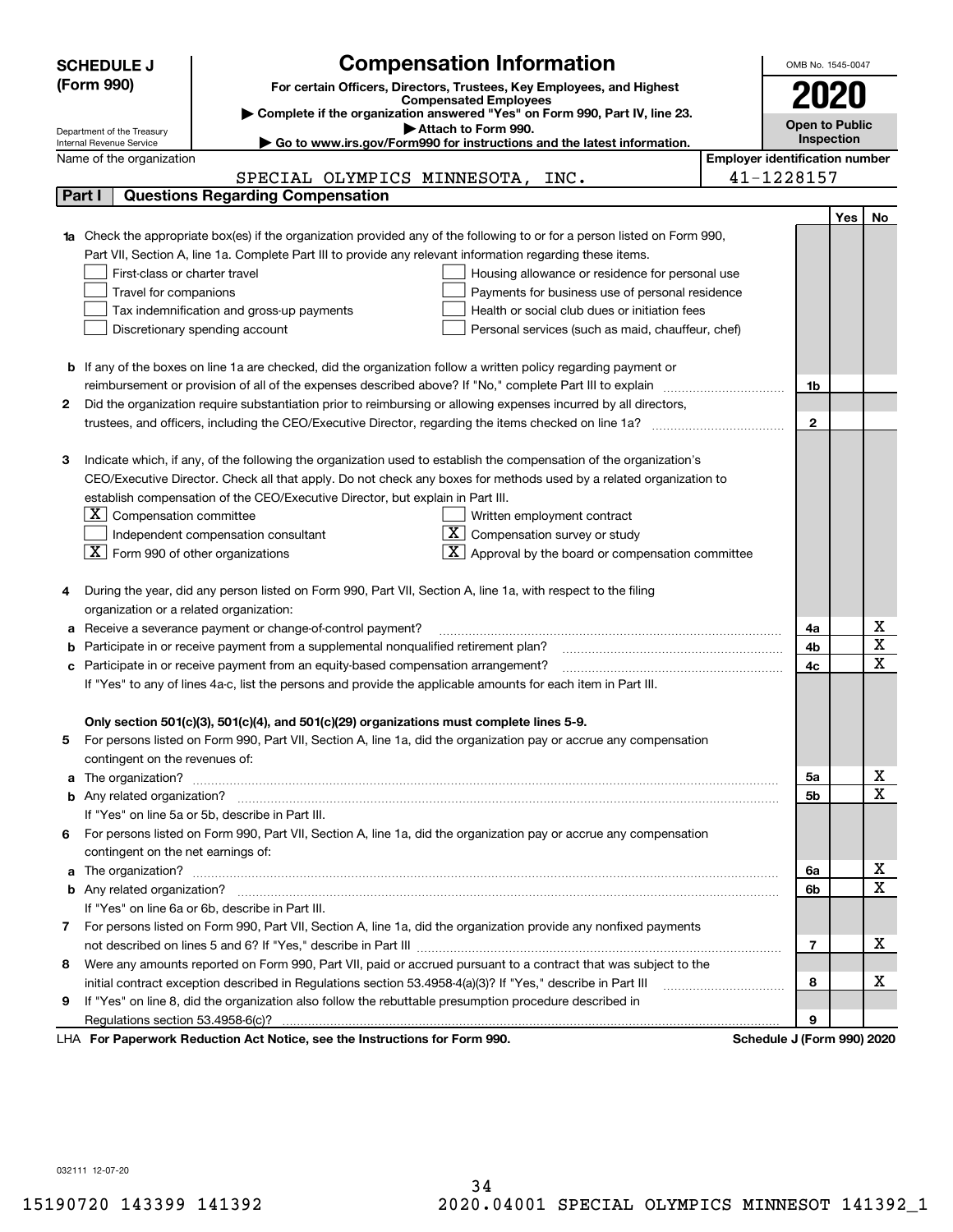| <b>SCHEDULE L</b>                                                                                             |                   | <b>Transactions With Interested Persons</b>                                                                                        |                                                                        |                           |  |                                                       |                 |                                |                      |            |                                       | OMB No. 1545-0047     |            |                                      |
|---------------------------------------------------------------------------------------------------------------|-------------------|------------------------------------------------------------------------------------------------------------------------------------|------------------------------------------------------------------------|---------------------------|--|-------------------------------------------------------|-----------------|--------------------------------|----------------------|------------|---------------------------------------|-----------------------|------------|--------------------------------------|
| (Form 990 or 990-EZ)                                                                                          |                   | Complete if the organization answered "Yes" on Form 990, Part IV, line 25a, 25b, 26, 27, 28a,                                      |                                                                        |                           |  | 28b, or 28c, or Form 990-EZ, Part V, line 38a or 40b. |                 |                                |                      |            |                                       |                       |            |                                      |
| Department of the Treasury                                                                                    |                   |                                                                                                                                    |                                                                        |                           |  | Attach to Form 990 or Form 990-EZ.                    |                 |                                |                      |            |                                       | <b>Open To Public</b> |            |                                      |
| <b>Internal Revenue Service</b>                                                                               |                   |                                                                                                                                    | Go to www.irs.gov/Form990 for instructions and the latest information. |                           |  |                                                       |                 |                                |                      | Inspection |                                       |                       |            |                                      |
| Name of the organization                                                                                      |                   |                                                                                                                                    |                                                                        |                           |  |                                                       |                 |                                |                      |            | <b>Employer identification number</b> |                       |            |                                      |
|                                                                                                               |                   | SPECIAL OLYMPICS MINNESOTA, INC.                                                                                                   |                                                                        |                           |  |                                                       |                 |                                |                      |            | 41-1228157                            |                       |            |                                      |
| Part I                                                                                                        |                   | Excess Benefit Transactions (section 501(c)(3), section 501(c)(4), and section 501(c)(29) organizations only).                     |                                                                        |                           |  |                                                       |                 |                                |                      |            |                                       |                       |            |                                      |
|                                                                                                               |                   | Complete if the organization answered "Yes" on Form 990, Part IV, line 25a or 25b, or Form 990-EZ, Part V, line 40b.               |                                                                        |                           |  |                                                       |                 |                                |                      |            |                                       |                       |            |                                      |
| 1<br>(a) Name of disqualified person                                                                          |                   | (b) Relationship between disqualified<br>person and organization                                                                   |                                                                        |                           |  |                                                       |                 | (c) Description of transaction |                      |            |                                       |                       |            | (d) Corrected?                       |
|                                                                                                               |                   |                                                                                                                                    |                                                                        |                           |  |                                                       |                 |                                |                      |            |                                       |                       | Yes        | <b>No</b>                            |
|                                                                                                               |                   |                                                                                                                                    |                                                                        |                           |  |                                                       |                 |                                |                      |            |                                       |                       |            |                                      |
|                                                                                                               |                   |                                                                                                                                    |                                                                        |                           |  |                                                       |                 |                                |                      |            |                                       |                       |            |                                      |
|                                                                                                               |                   |                                                                                                                                    |                                                                        |                           |  |                                                       |                 |                                |                      |            |                                       |                       |            |                                      |
|                                                                                                               |                   |                                                                                                                                    |                                                                        |                           |  |                                                       |                 |                                |                      |            |                                       |                       |            |                                      |
|                                                                                                               |                   |                                                                                                                                    |                                                                        |                           |  |                                                       |                 |                                |                      |            |                                       |                       |            |                                      |
| 2 Enter the amount of tax incurred by the organization managers or disqualified persons during the year under |                   |                                                                                                                                    |                                                                        |                           |  |                                                       |                 |                                |                      |            |                                       |                       |            |                                      |
| section 4958                                                                                                  |                   |                                                                                                                                    |                                                                        |                           |  |                                                       |                 |                                |                      |            | $\frac{1}{2}$                         |                       |            |                                      |
| 3 Enter the amount of tax, if any, on line 2, above, reimbursed by the organization                           |                   |                                                                                                                                    |                                                                        |                           |  |                                                       |                 |                                |                      |            | $\blacktriangleright$ \$              |                       |            |                                      |
|                                                                                                               |                   | Loans to and/or From Interested Persons.                                                                                           |                                                                        |                           |  |                                                       |                 |                                |                      |            |                                       |                       |            |                                      |
| Part II                                                                                                       |                   |                                                                                                                                    |                                                                        |                           |  |                                                       |                 |                                |                      |            |                                       |                       |            |                                      |
|                                                                                                               |                   | Complete if the organization answered "Yes" on Form 990-EZ, Part V, line 38a or Form 990, Part IV, line 26; or if the organization |                                                                        |                           |  |                                                       |                 |                                |                      |            |                                       |                       |            |                                      |
| (a) Name of                                                                                                   | (b) Relationship  | reported an amount on Form 990, Part X, line 5, 6, or 22.<br>(c) Purpose                                                           |                                                                        | (d) Loan to or            |  | (e) Original                                          |                 |                                |                      |            | (h) Approved                          |                       |            | (i) Written                          |
| interested person                                                                                             | with organization | of loan                                                                                                                            |                                                                        | from the<br>organization? |  | principal amount                                      | (f) Balance due |                                | $(g)$ In<br>default? |            | by board or<br>committee?             |                       | agreement? |                                      |
|                                                                                                               |                   |                                                                                                                                    |                                                                        | To From                   |  |                                                       |                 |                                | Yes                  | No         | Yes $ $                               | No.                   | Yes $ $    | No                                   |
|                                                                                                               |                   |                                                                                                                                    |                                                                        |                           |  |                                                       |                 |                                |                      |            |                                       |                       |            |                                      |
|                                                                                                               |                   |                                                                                                                                    |                                                                        |                           |  |                                                       |                 |                                |                      |            |                                       |                       |            |                                      |
|                                                                                                               |                   |                                                                                                                                    |                                                                        |                           |  |                                                       |                 |                                |                      |            |                                       |                       |            |                                      |
|                                                                                                               |                   |                                                                                                                                    |                                                                        |                           |  |                                                       |                 |                                |                      |            |                                       |                       |            |                                      |
|                                                                                                               |                   |                                                                                                                                    |                                                                        |                           |  |                                                       |                 |                                |                      |            |                                       |                       |            |                                      |
|                                                                                                               |                   |                                                                                                                                    |                                                                        |                           |  |                                                       |                 |                                |                      |            |                                       |                       |            |                                      |
|                                                                                                               |                   |                                                                                                                                    |                                                                        |                           |  |                                                       |                 |                                |                      |            |                                       |                       |            |                                      |
|                                                                                                               |                   |                                                                                                                                    |                                                                        |                           |  |                                                       |                 |                                |                      |            |                                       |                       |            |                                      |
|                                                                                                               |                   |                                                                                                                                    |                                                                        |                           |  |                                                       |                 |                                |                      |            |                                       |                       |            |                                      |
|                                                                                                               |                   |                                                                                                                                    |                                                                        |                           |  |                                                       |                 |                                |                      |            |                                       |                       |            |                                      |
| Total<br>Part II                                                                                              |                   | <b>Grants or Assistance Benefiting Interested Persons.</b>                                                                         |                                                                        |                           |  | - \$                                                  |                 |                                |                      |            |                                       |                       |            |                                      |
|                                                                                                               |                   | Complete if the organization answered "Yes" on Form 990, Part IV, line 27.                                                         |                                                                        |                           |  |                                                       |                 |                                |                      |            |                                       |                       |            |                                      |
| (a) Name of interested person                                                                                 |                   | (b) Relationship between                                                                                                           |                                                                        |                           |  | (c) Amount of                                         |                 | (d) Type of                    |                      |            |                                       | (e) Purpose of        |            |                                      |
|                                                                                                               |                   | interested person and                                                                                                              |                                                                        |                           |  | assistance                                            |                 | assistance                     |                      |            |                                       | assistance            |            |                                      |
|                                                                                                               |                   | the organization                                                                                                                   |                                                                        |                           |  |                                                       |                 |                                |                      |            |                                       |                       |            |                                      |
|                                                                                                               |                   |                                                                                                                                    |                                                                        |                           |  |                                                       |                 |                                |                      |            |                                       |                       |            |                                      |
|                                                                                                               |                   |                                                                                                                                    |                                                                        |                           |  |                                                       |                 |                                |                      |            |                                       |                       |            |                                      |
|                                                                                                               |                   |                                                                                                                                    |                                                                        |                           |  |                                                       |                 |                                |                      |            |                                       |                       |            |                                      |
|                                                                                                               |                   |                                                                                                                                    |                                                                        |                           |  |                                                       |                 |                                |                      |            |                                       |                       |            |                                      |
|                                                                                                               |                   |                                                                                                                                    |                                                                        |                           |  |                                                       |                 |                                |                      |            |                                       |                       |            |                                      |
|                                                                                                               |                   |                                                                                                                                    |                                                                        |                           |  |                                                       |                 |                                |                      |            |                                       |                       |            |                                      |
|                                                                                                               |                   |                                                                                                                                    |                                                                        |                           |  |                                                       |                 |                                |                      |            |                                       |                       |            |                                      |
|                                                                                                               |                   |                                                                                                                                    |                                                                        |                           |  |                                                       |                 |                                |                      |            |                                       |                       |            |                                      |
|                                                                                                               |                   |                                                                                                                                    |                                                                        |                           |  |                                                       |                 |                                |                      |            |                                       |                       |            |                                      |
|                                                                                                               |                   |                                                                                                                                    |                                                                        |                           |  |                                                       |                 |                                |                      |            |                                       |                       |            |                                      |
| LHA For Paperwork Reduction Act Notice, see the Instructions for Form 990 or 990-EZ.                          |                   |                                                                                                                                    |                                                                        |                           |  |                                                       |                 |                                |                      |            |                                       |                       |            | Schedule L (Form 990 or 990-EZ) 2020 |

032131 12-09-20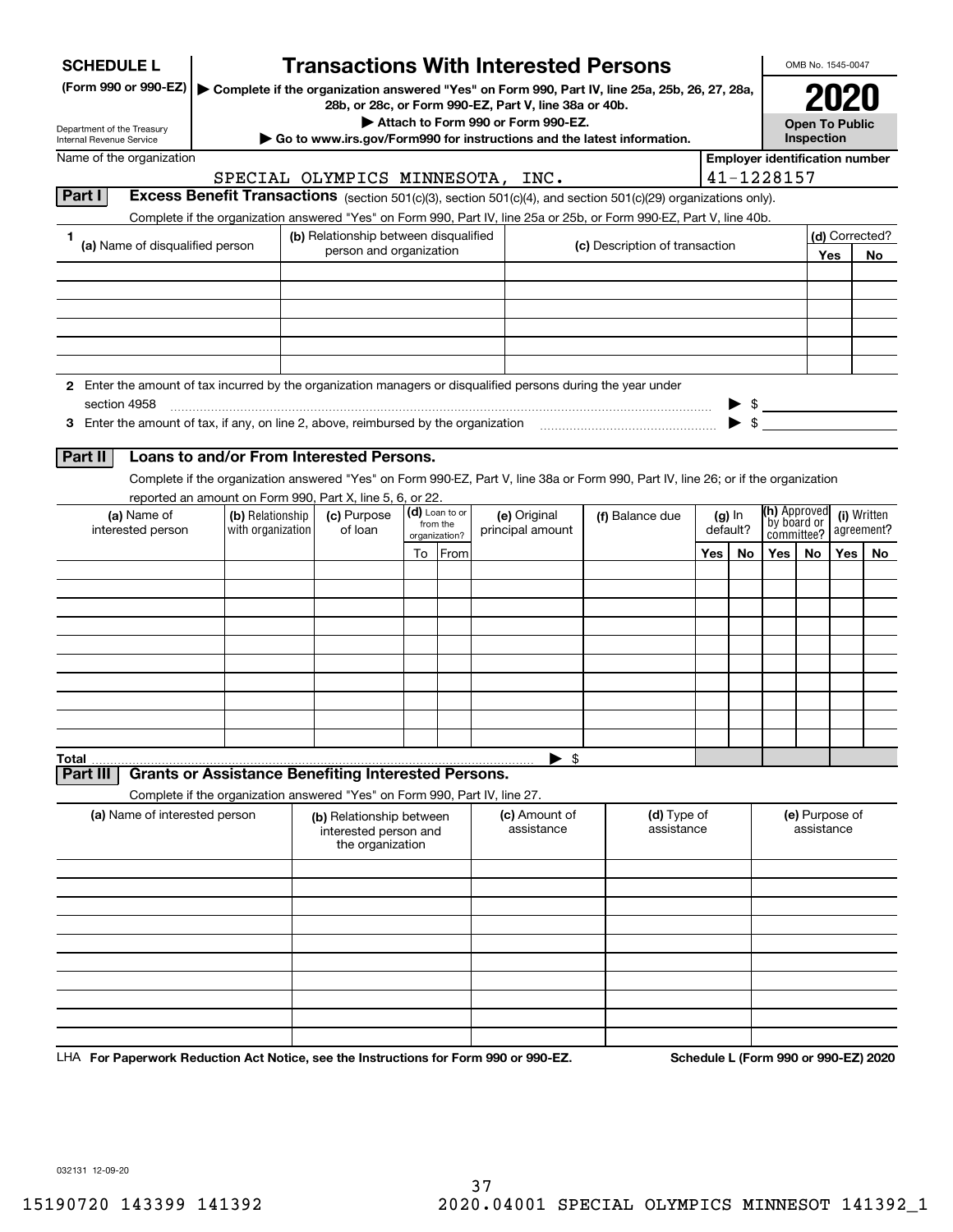#### **SCHEDULE M (Form 990)**

# **Noncash Contributions**

OMB No. 1545-0047

**Open to Public Inspection**

| Department of the Treasury |
|----------------------------|
| Internal Revenue Service   |

**Complete if the organizations answered "Yes" on Form 990, Part IV, lines 29 or 30.** <sup>J</sup>**2020**

**Attach to Form 990.** J

 **Go to www.irs.gov/Form990 for instructions and the latest information.** J

| Name of the organization |  |
|--------------------------|--|
|--------------------------|--|

**Employer identification number** 41-1228157

#### **Part I Types of Prope** SPECIAL OLYMPICS MINNESOTA, INC.

| . a. | ι γρασινικι τη σρατιγ                                                                                                                      |                               |                                      |                                                                                                      |                                                              |            |     |    |
|------|--------------------------------------------------------------------------------------------------------------------------------------------|-------------------------------|--------------------------------------|------------------------------------------------------------------------------------------------------|--------------------------------------------------------------|------------|-----|----|
|      |                                                                                                                                            | (a)<br>Check if<br>applicable | (b)<br>Number of<br>contributions or | (c)<br>Noncash contribution<br>amounts reported on<br>items contributed Form 990, Part VIII, line 1q | (d)<br>Method of determining<br>noncash contribution amounts |            |     |    |
| 1.   |                                                                                                                                            |                               |                                      |                                                                                                      |                                                              |            |     |    |
| 2    |                                                                                                                                            |                               |                                      |                                                                                                      |                                                              |            |     |    |
| 3    |                                                                                                                                            |                               |                                      |                                                                                                      |                                                              |            |     |    |
| 4    |                                                                                                                                            |                               |                                      |                                                                                                      |                                                              |            |     |    |
| 5    | Clothing and household goods                                                                                                               | $\overline{\mathbf{x}}$       |                                      |                                                                                                      | 1,780. COMPARABLE ASSET                                      |            |     |    |
| 6    |                                                                                                                                            |                               |                                      |                                                                                                      |                                                              |            |     |    |
| 7    |                                                                                                                                            |                               |                                      |                                                                                                      |                                                              |            |     |    |
| 8    | Intellectual property                                                                                                                      |                               |                                      |                                                                                                      |                                                              |            |     |    |
| 9    | Securities - Publicly traded                                                                                                               |                               |                                      |                                                                                                      |                                                              |            |     |    |
| 10   | Securities - Closely held stock                                                                                                            |                               |                                      |                                                                                                      |                                                              |            |     |    |
| 11   | Securities - Partnership, LLC, or                                                                                                          |                               |                                      |                                                                                                      |                                                              |            |     |    |
|      | trust interests                                                                                                                            |                               |                                      |                                                                                                      |                                                              |            |     |    |
| 12   |                                                                                                                                            |                               |                                      |                                                                                                      |                                                              |            |     |    |
| 13   | Qualified conservation contribution -                                                                                                      |                               |                                      |                                                                                                      |                                                              |            |     |    |
|      | Historic structures                                                                                                                        |                               |                                      |                                                                                                      |                                                              |            |     |    |
| 14   | Qualified conservation contribution - Other                                                                                                |                               |                                      |                                                                                                      |                                                              |            |     |    |
| 15   | Real estate - Residential                                                                                                                  |                               |                                      |                                                                                                      |                                                              |            |     |    |
| 16   | Real estate - Commercial                                                                                                                   |                               |                                      |                                                                                                      |                                                              |            |     |    |
| 17   |                                                                                                                                            |                               |                                      |                                                                                                      |                                                              |            |     |    |
| 18   |                                                                                                                                            |                               |                                      |                                                                                                      |                                                              |            |     |    |
| 19   |                                                                                                                                            |                               |                                      |                                                                                                      |                                                              |            |     |    |
| 20   | Drugs and medical supplies                                                                                                                 |                               |                                      |                                                                                                      |                                                              |            |     |    |
| 21   | Taxidermy                                                                                                                                  |                               |                                      |                                                                                                      |                                                              |            |     |    |
| 22   |                                                                                                                                            |                               |                                      |                                                                                                      |                                                              |            |     |    |
| 23   |                                                                                                                                            |                               |                                      |                                                                                                      |                                                              |            |     |    |
| 24   |                                                                                                                                            |                               |                                      |                                                                                                      |                                                              |            |     |    |
| 25   | (SNOWMOBILE<br>Other $\blacktriangleright$                                                                                                 | X                             | 1                                    |                                                                                                      | 11,799. COMPARABLE ASSET                                     |            |     |    |
| 26   | (GOODS/SUPPLIE)<br>Other $\blacktriangleright$                                                                                             | $\overline{\mathbf{x}}$       | 4                                    |                                                                                                      | 3,486. COMPARABLE ASSET                                      |            |     |    |
| 27   | (RAFFLE PRIZES)<br>Other $\blacktriangleright$                                                                                             | $\overline{\mathbf{x}}$       | $\overline{2}$                       |                                                                                                      | 3,060.COMPARABLE ASSET                                       |            |     |    |
| 28   | (FISHING/LODGI<br>Other $\blacktriangleright$                                                                                              | $\overline{\mathbf{x}}$       | $\overline{2}$                       |                                                                                                      | 1,600. COMPARABLE ASSET                                      |            |     |    |
| 29   | Number of Forms 8283 received by the organization during the tax year for contributions                                                    |                               |                                      |                                                                                                      |                                                              |            |     |    |
|      | for which the organization completed Form 8283, Part V, Donee Acknowledgement                                                              |                               |                                      | 29<br>.                                                                                              |                                                              |            | 0   |    |
|      |                                                                                                                                            |                               |                                      |                                                                                                      |                                                              |            | Yes | No |
|      | 30a During the year, did the organization receive by contribution any property reported in Part I, lines 1 through 28, that it             |                               |                                      |                                                                                                      |                                                              |            |     |    |
|      | must hold for at least three years from the date of the initial contribution, and which isn't required to be used for                      |                               |                                      |                                                                                                      |                                                              |            |     |    |
|      |                                                                                                                                            |                               |                                      |                                                                                                      |                                                              | <b>30a</b> |     | х  |
| b    | If "Yes," describe the arrangement in Part II.                                                                                             |                               |                                      |                                                                                                      |                                                              |            |     |    |
| 31   | Does the organization have a gift acceptance policy that requires the review of any nonstandard contributions?                             |                               |                                      |                                                                                                      |                                                              | 31         |     | X  |
|      | <b>32a</b> Does the organization hire or use third parties or related organizations to solicit, process, or sell noncash<br>contributions? |                               |                                      |                                                                                                      |                                                              | 32a        | х   |    |
|      | <b>b</b> If "Yes," describe in Part II.                                                                                                    |                               |                                      |                                                                                                      |                                                              |            |     |    |
|      | والمترامية المراجع والمتوسط وبروانها                                                                                                       |                               |                                      | st an americation and was (a) face a temporal monocular face colaigh and was (a) in place level      |                                                              |            |     |    |

**33**If the organization didn't report an amount in column (c) for a type of property for which column (a) is checked, describe in Part II.

**For Paperwork Reduction Act Notice, see the Instructions for Form 990. Schedule M (Form 990) 2020** LHA

032141 11-23-20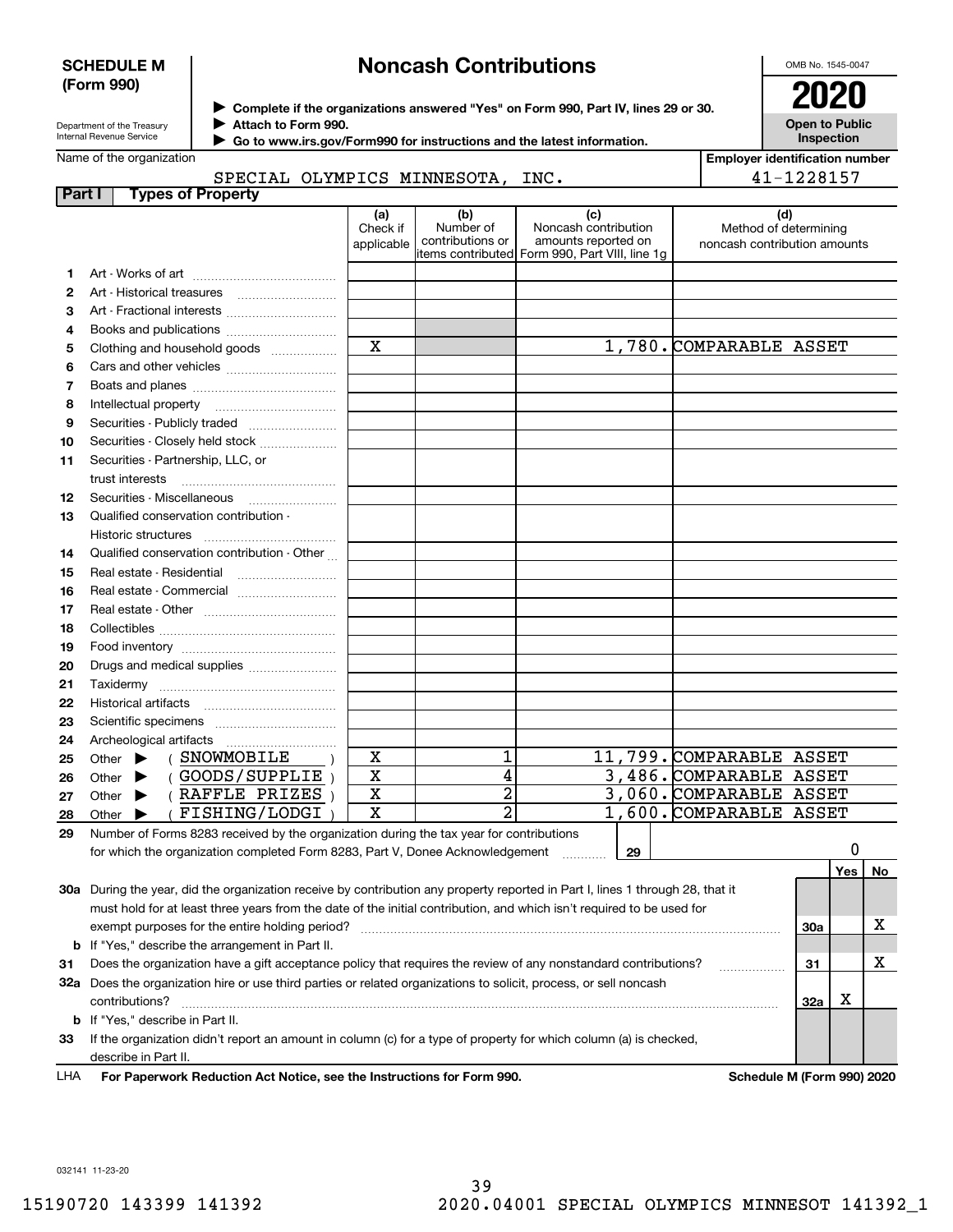Schedule M (Form 990) 2020  ${\tt SPECIAL}$   ${\tt OLYMPICS}$   ${\tt MINNESOTA}$  ,  ${\tt INC.}$   ${\tt 41-1228157}$   ${\tt Page}$ 

Part II | Supplemental Information. Provide the information required by Part I, lines 30b, 32b, and 33, and whether the organization is reporting in Part I, column (b), the number of contributions, the number of items received, or a combination of both. Also complete this part for any additional information.

#### PART I, OTHER TYPES OF PROPERTY:

GIFT CARDS

(A) CHECK IF APPLICABLE = X

(B) NUMBER OF CONTRIBUTIONS = 1

(C) REVENUE REPORTED ON FORM 990, PART VIII \$ 400.

(D) METHOD OF DETERMINING REVENUE: CASH VALUE

SCHEDULE M, PART I, COLUMN (B):

PART I, COLUMN B REPORTS THE NUMBER OF CONTRIBUTIONS

SCHEDULE M, LINE 32B:

SPECIAL OLYMPICS MINNESOTA ACCEPTS CAR DONATIONS AND USES A 3RD PARTY

AGENT TO ACCEPT, PROCESS, AND SELL MOTOR VEHICLES ON OUR BEHALF.

**Schedule M (Form 990) 2020**

032142 11-23-20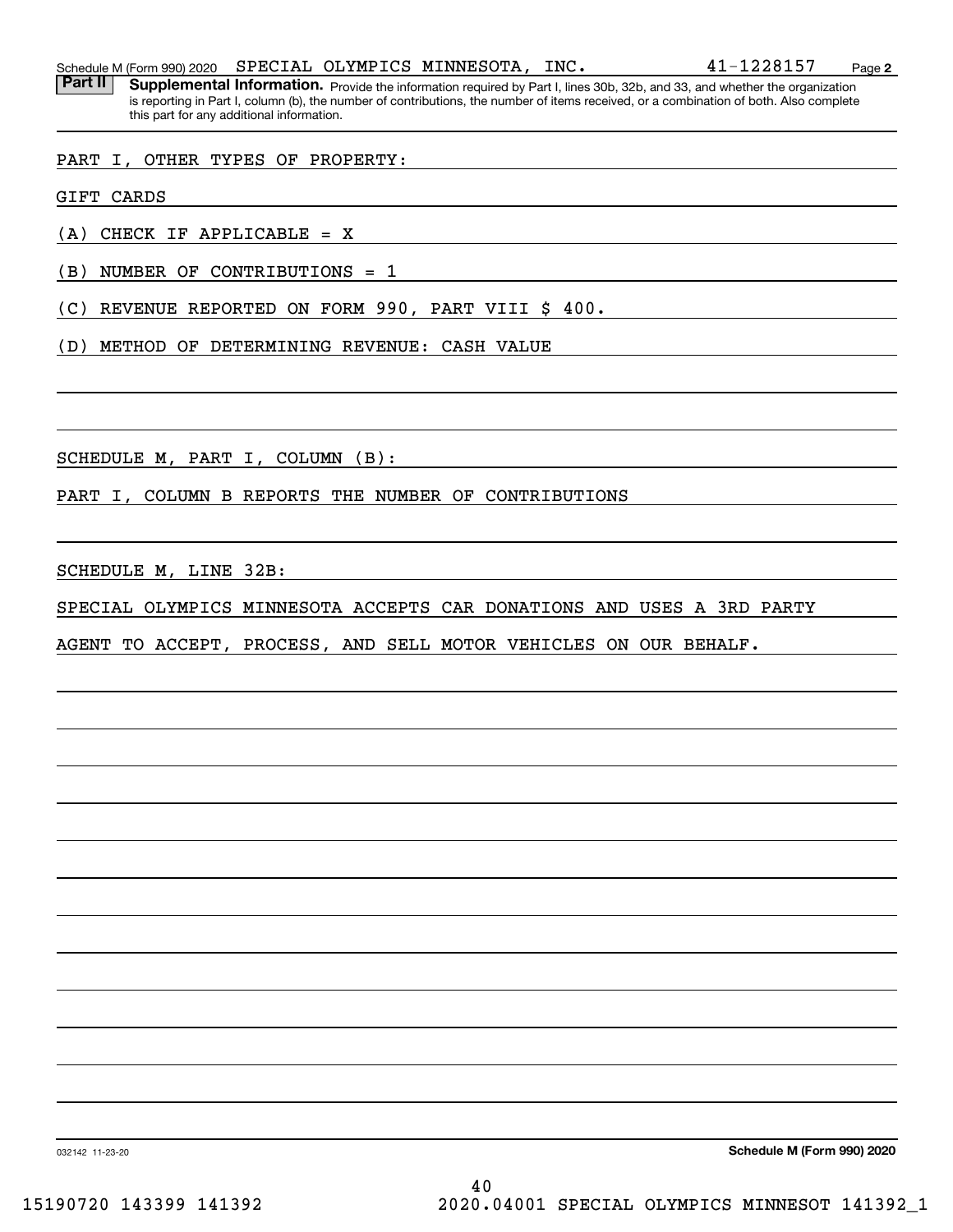**(Form 990 or 990-EZ)**

Department of the Treasury Internal Revenue Service Name of the organization

## **SCHEDULE O Supplemental Information to Form 990 or 990-EZ**

**Complete to provide information for responses to specific questions on Form 990 or 990-EZ or to provide any additional information. | Attach to Form 990 or 990-EZ. | Go to www.irs.gov/Form990 for the latest information.**



**Employer identification number** SPECIAL OLYMPICS MINNESOTA, INC. 41-1228157

FORM 990, PART III, LINE 4A

SPORTS AND TRAINING:

DUE TO THE PANDEMIC, 2020 LOOKED DIFFERENT THAN PREVIOUS YEARS THE

SWIFT SPREAD AND DEVASTATING IMPACT OF COVID-19 CAUGHT MANY

ORGANIZATIONS OFF GUARD. IN THE PAST, THE MOST DISRUPTIVE ISSUE SPECIAL

OLYMPICS MINNESOTA (SOMN) HAD TO RESPOND TO AND DEVELOP CONTINGENCY

PLANS AROUND WAS BAD WEATHER. IN THE PANDEMIC REALITY, SOMN HAD TO

REIMAGINE THE DELIVERY OF OUR ENTIRE PROGRAM OFFERING.

THE PANDEMIC MAY HAVE STOPPED SOMN FROM HOLDING TRADITIONAL IN PERSON

TRAININGS, EVENTS AND COMPETITIONS, HOWEVER THE ORGANIZATION WAS ABLE

TO PIVOT TO VIRTUAL PROGRAM DELIVERY, WHICH ALLOWED FOR A MAINTAINED

CONNECTION WITH OUR ATHLETES, UNIFIED PARTNERS, COACHES, FAMILIES, AND

VOLUNTEERS THROUGHOUT 2020. SOMN ACHIEVED A MYRIAD OF NEW VIRTUAL

PROGRAM OFFERINGS:

VIRTUAL ACTIVITIES:

RETURN TO PLAY (SPORTS TRAINING): 2019 - N/A; 2020 - 263

VIRTUAL ATHLETE LEADERSHIP: 2019 - N/A; 2020 - 168

VIRTUAL COMPETITIONS: 2019 - N/A; 2020 - 1,205

VIRTUAL YOUNG ATHLETES: 2019 - N/A; 2020 - 22

VIRTUAL HEALTH & FITNESS: 2019 - N/A; 2020 - 144

VIRTUAL SOTOGETHER: 2019 - N/A; 2020 - 1,759

VIRTUAL UNIFIED CHAMPION SCHOOLS: 2019 - N/A; 2020 -1,563

41

TOTAL UNIQUE VIRTUAL: 2019 - N/A; 2020 - 4,417

TOTAL VIRTUAL EXPERIENCES: 2019 - N/A; 2020 - 9,587

032211 11-20-20 LHA For Paperwork Reduction Act Notice, see the Instructions for Form 990 or 990-EZ. Schedule O (Form 990 or 990-EZ) 2020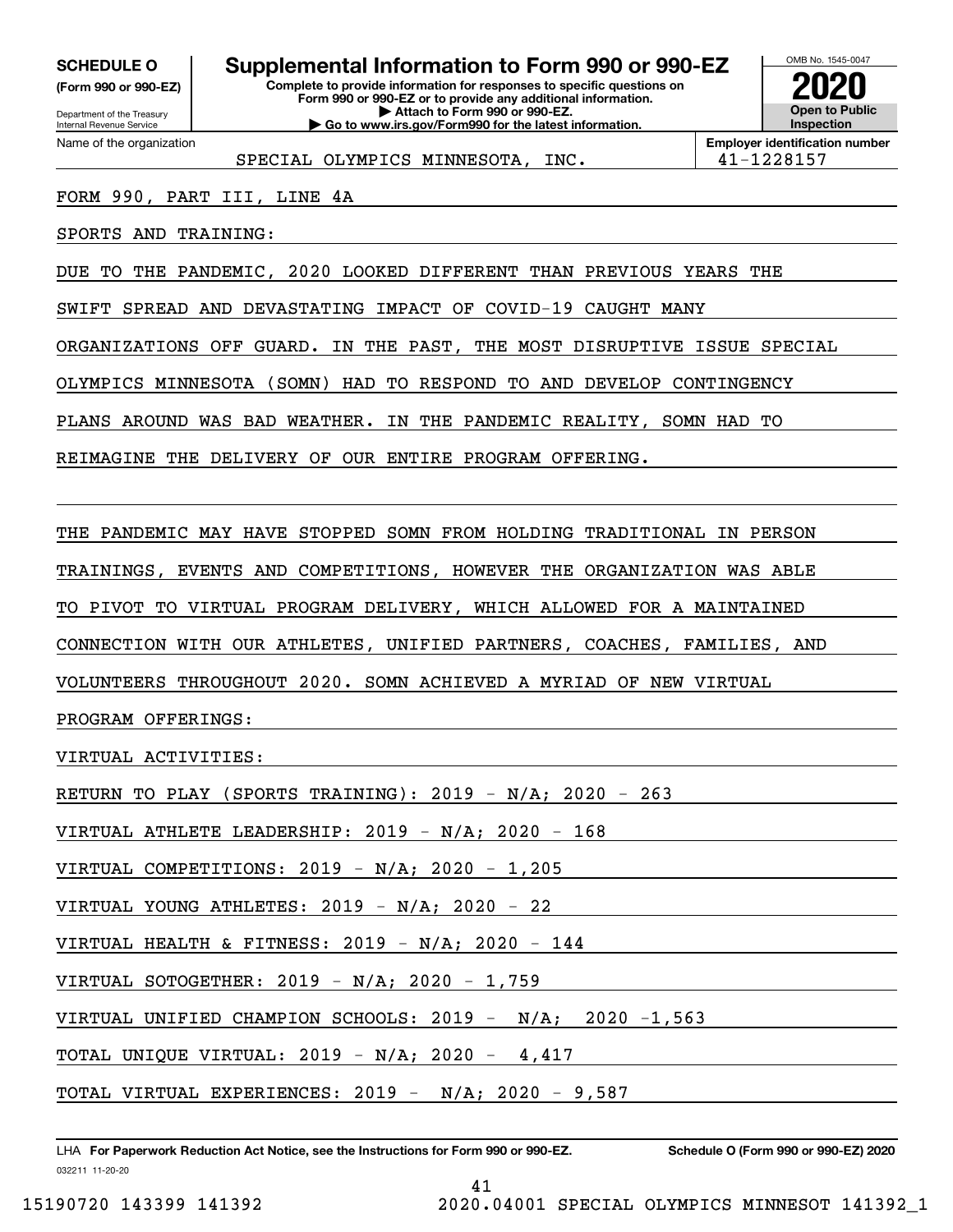| Schedule O (Form 990 or 990-EZ) 2020                                             | Page 2                                              |
|----------------------------------------------------------------------------------|-----------------------------------------------------|
| Name of the organization<br>SPECIAL OLYMPICS MINNESOTA,<br>INC.                  | <b>Employer identification number</b><br>41-1228157 |
| HISTORICALLY, IN-PERSON TEAM ACTIVITIES ARE THE BACKBONE OF                      | SOMN, BUT                                           |
| TO STAY CONNECTED TO KEY STAKEHOLDERS, SOMN<br>THE CRITICAL NEED<br>OUT<br>OF    |                                                     |
| WORKED DILIGENTLY TO DEVELOP AND DELIVER ENRICHING ENGAGEMENT                    |                                                     |
| <b>OPPORTUNITIES</b><br>THROUGH VIRTUAL PROGRAMMING FOCUSED ON PHYSICAL FITNESS, |                                                     |
| INDIVIDUAL LEADERSHIP GROWTH, AND CONNECTION AS A<br>MENTAL WELLNESS,            |                                                     |
| "SOMN COMMUNITY"<br>DURING THIS TIME. AS A RESULT OF VIRTUAL PROGRAMMING,        |                                                     |
| SAW A UNIQUE<br>INCREASE OF NEW PARTICIPATION FOR THOSE INDIVIDUALS<br>SOMN      |                                                     |
| FACED BARRIERS THAT IMPACTED<br>THE ATHLETES TO PARTICIPATE SUCH AS<br>WHO       |                                                     |
| THE ATHLETES CAN'T GET TO<br>RURAL AREAS WHERE<br>THE                            | COMPETITIONS. DESPITE                               |
| PRESENT CHALLENGES, SOMN REMAINS STEADFASTLY COMMITTED TO OUR GOAL OF            |                                                     |
| HELPING ATHLETES ACHIEVE HAPPIER, HEALTHIER LIVES, AND ARE EXCITED               | THAT                                                |
| OUR IN-PERSON PROGRAMMING CAN GRADUALLY RESUME IN ACCORDANCE WITH STATE          |                                                     |
| FEDERAL HEALTH REGULATIONS.<br>AND                                               |                                                     |

ATHLETES ARE HIGHLY COMPETITIVE AND TRAIN USING EXTENSIVELY CODIFIED RULES AND REGULATIONS. DUE TO A WIDE RANGE OF ABILITIES, ATHLETES ARE DIVISIONED INTO CATEGORIES OF SIMILAR SKILL LEVEL AND ARE PROVIDED WITH ADDITIONAL OPPORTUNITIES TO PARTICIPATE. ATHLETES WHO MAY NOT BE READY OR ABLE TO COMPETE IN FULL SPORTS COMPETITIONS PARTICIPATE IN SKILLS-BASED COMPETITIONS WHICH BREAK SPORTS DOWN INTO BASIC COMPONENTS.

FORM 990, PART III, LINE 4B

HEALTH AND LEADERSHIP:

THE HEALTH PROGRAMS INITIATIVE WAS CREATED TO INCLUDE THE THREE ASPECTS

OF HEALTH AND WELLNESS WITHIN SPECIAL OLYMPICS. FIRST, THE HEALTHY

ATHLETES INITIATIVE, WHICH OFFERS HEALTH AND NUTRITION SCREENINGS AND

42

032212 11-20-20

15190720 143399 141392 2020.04001 SPECIAL OLYMPICS MINNESOT 141392\_1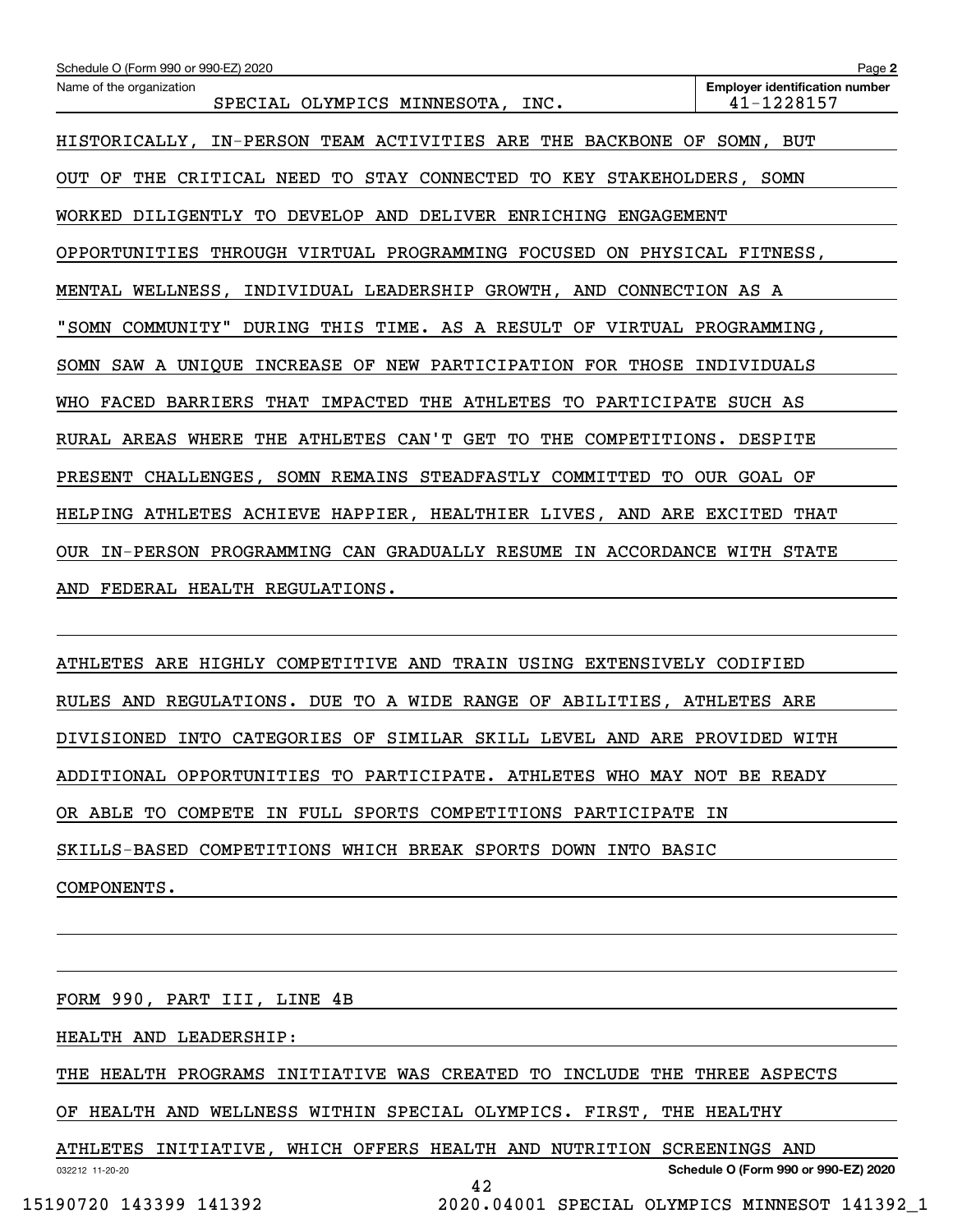| Schedule O (Form 990 or 990-EZ) 2020                                       | Page 2                                                    |  |  |  |  |
|----------------------------------------------------------------------------|-----------------------------------------------------------|--|--|--|--|
| Name of the organization<br>SPECIAL OLYMPICS MINNESOTA, INC.               | <b>Employer identification number</b><br>41-1228157       |  |  |  |  |
| EDUCATION TO PERSONS WITH INTELLECTUAL DISABILITIES FREE OF<br>CHARGE.     | THE                                                       |  |  |  |  |
| SECOND ASPECT OF HEALTH PROGRAMS IS THE PERFORMANCE STATION INITIATIVE,    |                                                           |  |  |  |  |
| WHICH OFFERS                                                               | NEW EDUCATIONAL AND FITNESS EXPERIENCES AND OPPORTUNITIES |  |  |  |  |
| ATHLETES, COACHES, FRIENDS AND FAMILY MEMBERS; EMPHASIZING THE<br>TО       |                                                           |  |  |  |  |
| IMPORTANCE AND RELATIONSHIP BETWEEN WELLNESS AND SPORT PERFORMANCE. THE    |                                                           |  |  |  |  |
| OF HEALTH PROGRAMS IS THE SOFIT & FIT 5 HEALTH<br>FINAL COMPONENTS         |                                                           |  |  |  |  |
| PROMOTION INITIATIVES. SOFIT IS A REPEATABLE, EIGHT WEEK, UNIFIED TEAM     |                                                           |  |  |  |  |
| APPROACH TO WELLNESS THAT AIMS TO IMPROVE AND PROTECT THE HEALTH AND       |                                                           |  |  |  |  |
| WELLNESS FOR PEOPLE WITH AND WITHOUT INTELLECTUAL DISABILITIES.            | SOFIT                                                     |  |  |  |  |
| CREATES THE<br>OPPORTUNITY AND SPACE FOR EDUCATION ABOUT, AND PRACTICE OF, |                                                           |  |  |  |  |
| WELLNESS IN ALL FORMS. FIT 5 IS A TOOL AND RESOURCE COACHES CAN INCLUDE    |                                                           |  |  |  |  |
| DURING THEIR PRACTICES TO<br>ENCOURAGE HEALTHY BEHAVIORS AND FOR ATHLETES  |                                                           |  |  |  |  |
| TO USE AT HOME TO PRACTICE POSITVE HEALTH BEHAVIORS, TRACK THEIR           |                                                           |  |  |  |  |
| EMPOWERED TO TAKE CHARE OF THEIR OWN HEALTH.<br>PROGRESS & FEEL            |                                                           |  |  |  |  |

ATHLETES ARE ENCOURAGED TO PARTICIAPTE IN THE ATHLETE LEADERSHIP PROGRAM WHERE ATHLETE VOICES ARE NOT ONLY HEARD, BUT THEY ARE AMPLIFIED IN THE SPECIAL OLYMPICS MN ORGANIZATION. THROUGH THE ATHLETE LEADERSHIP PROGRAM, ATHLETES TAKE ON A NEW LEADERSHIP ROLE WITH SPECIAL OLYMPICS MINNESOTA AND THEIR COMMUNITIES. EXAMPLES OF THOSE LEADERSHIP POSITIONS INCLUDE PUBLIC SPEAKERS, ASSISTANT COACHES, A MEMBER OF A BOARD/COMMITTEE, AND VOLUNTEERING.

FORM 990, PART III, LINE 4C

YOUTH AND SCHOOLS:

YOUNG ATHLETES AN INNOVATIVE, INCLUSIVE SPORTS PLAY PROGRAM FOR

CHILDREN WITH AND WITHOUT INTELLECTUAL DISABILITIES, DESIGNED TO

43

032212 11-20-20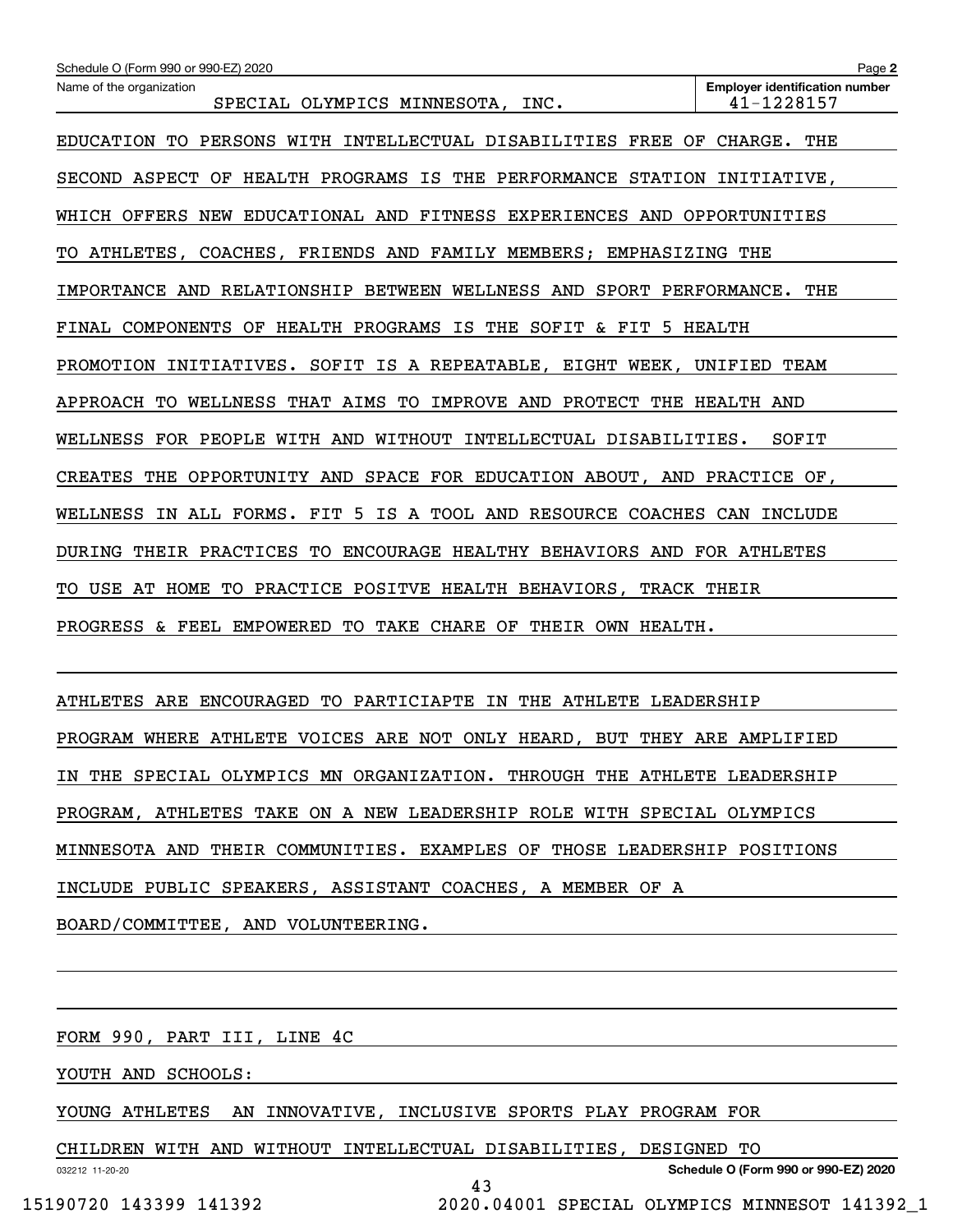| Schedule O (Form 990 or 990-EZ) 2020                                    | Page 2                                              |
|-------------------------------------------------------------------------|-----------------------------------------------------|
| Name of the organization<br>SPECIAL OLYMPICS MINNESOTA, INC.            | <b>Employer identification number</b><br>41-1228157 |
| INTRODUCE THEM TO THE WORLD OF SPORTS PRIOR TO SPECIAL OLYMPICS         |                                                     |
| ELIGIBILITY AT AGE EIGHT. SPECIAL OLYMPICS NOW WELCOMES FUTURE ATHLETES |                                                     |
| AGES 2-7 THROUGH THIS DEVELOPMENTALLY APPROPRIATE AND INCLUSIVE PLAY    |                                                     |
| PROGRAM BY PURSUING THESE GOALS: ENGAGE CHILDREN THROUGH ACTIVITIES     |                                                     |
| DESIGNED TO FOSTER PHYSICAL, COGNITIVE AND SOCIAL DEVELOPMENT; WELCOME  |                                                     |
| FAMILY MEMBERS OF CHILDREN WITH AND WITHOUT INTELLECTUAL DISABILITIES   |                                                     |
| TO THE SPECIAL OLYMPICS NETWORK OF SUPPORT; RAISE AWARENESS ABOUT THE   |                                                     |
| ABILITIES OF CHILDREN WITH INTELLECTUAL DISABILITIES THROUGH INCLUSIVE  |                                                     |
| PEER PARTICIPATION, DEMONSTRATIONS AND OTHER EVENTS.                    |                                                     |
|                                                                         |                                                     |
| SPECIAL OLYMPICS MINNESOTA IS CURRENTLY IMPLEMENTING THE UNIFIED        |                                                     |
| CHAMPION SCHOOLS PROGRAM FUNDED THROUGH THE OFFICE OF SPECIAL EDCUATION |                                                     |
| PROGRAMS AT THE US DEPARTMENT OF EDUCATION. CURRENTLY SOMN IS WORKING   |                                                     |
| WITH 150 SCHOOLS CONSIDERED "UNIFIED CHAMPION SCHOOLS" SPECIAL OLYMPICS |                                                     |
| UNIFIED CHAMPION SCHOOLS PROGRAM IS AN EDUCATION AND SPORTS BASED       |                                                     |
| STRATEGY POWERED BY AN ENGAGED YOUTH COMMUNITY THAT INCREASES ATHLETIC  |                                                     |
| AND LEADERSHIP OPPORTUNITIES FOR STUDENTS WITH AND WITHOUT INTELLECTUAL |                                                     |
| DISABILITIES, WHILE CREATING COMMUNITIES OF ACCEPTANCE FOR ALL. IT IS A |                                                     |
| STRATEGY TO ACTIVATE YOUTH, ENGAGE EDUCATORS AND PROMOTE SCHOOL         |                                                     |
| COMMUNITIES OF ACCEPTANCE AND INCLUSION WHERE ALL YOUNG PEOPLE ARE      |                                                     |
| <b>AGENTS OF CHANGE</b>                                                 |                                                     |

032212 11-20-20 **Schedule O (Form 990 or 990-EZ) 2020** THERE ARE THREE COMPONENTS OF A UNIFIED CHAMPION SCHOOL. UNIFIED SPORTS ALLOWS SPECIAL EDUCATION STUDENTS AND GENERAL EDUCATION STUDENTS PARTICIPATE IN INCLUSIVE SPORTING OPPORTUNITIES. INCLUSIVE STUDENT LEADERSHIP PROVIDES AN OPPORTUNITY FOR YOUTH VOICES TO BE HEARD THROUGH ENGAGING TOGETHER IN AN INCLUSIVE SCHOOL-RECOGNIZED CLUB AND BY PARTICIPATING IN YOUTH SUMMITS. WHOLE SCHOOL ENGAGEMENT PROVIDES

44

 <sup>15190720 143399 141392 2020.04001</sup> SPECIAL OLYMPICS MINNESOT 141392\_1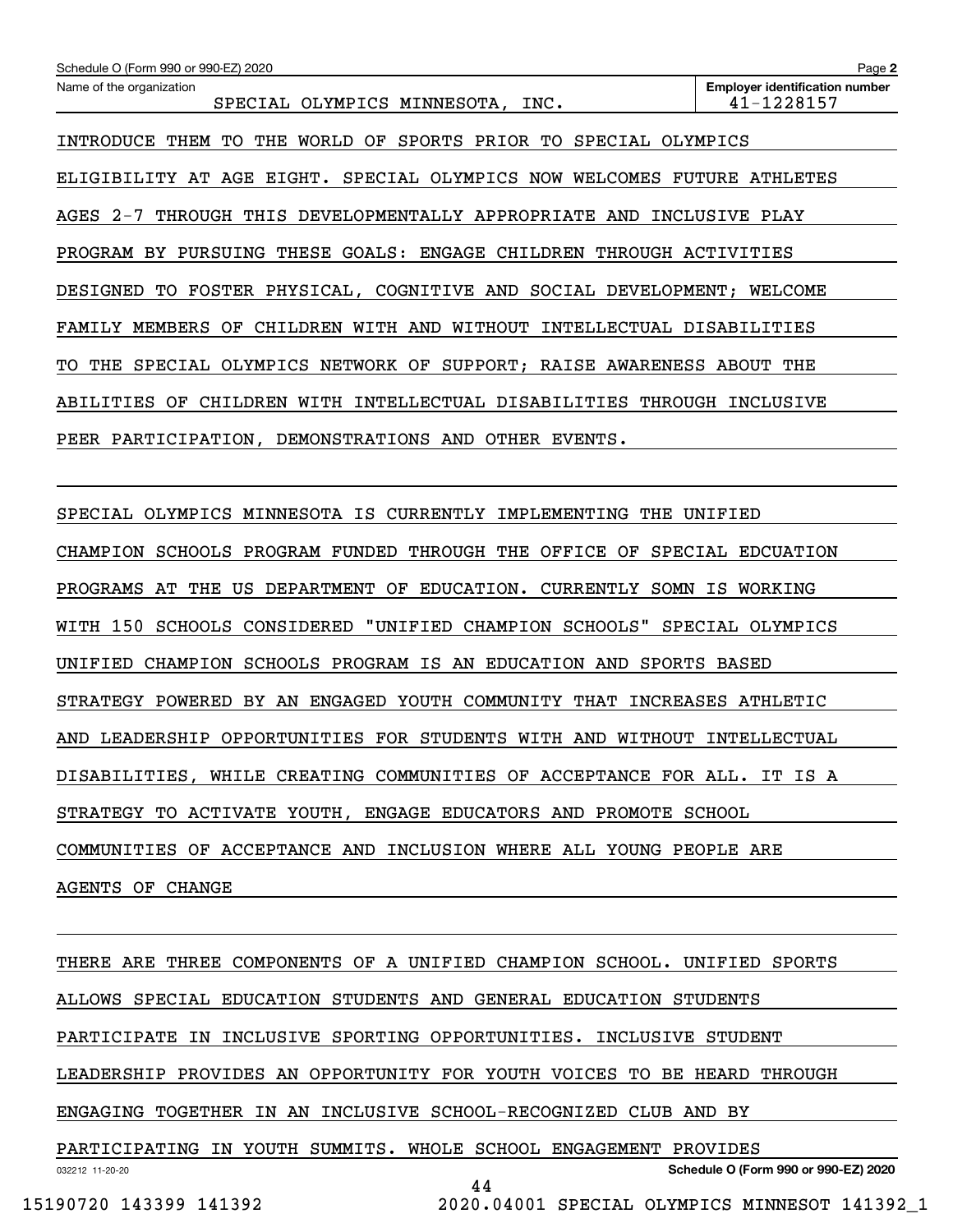| Schedule O (Form 990 or 990-EZ) 2020                                                       | Page 2                                              |  |  |
|--------------------------------------------------------------------------------------------|-----------------------------------------------------|--|--|
| Name of the organization<br>OLYMPICS MINNESOTA, INC.<br>SPECIAL                            | <b>Employer identification number</b><br>41-1228157 |  |  |
| BULLYING PREVENTION CAMPAIGNS AND INCLUSIVE PROMOTION                                      | INITIATIVES<br>THAT                                 |  |  |
| REACH ENTIRE SCHOOL POPULATIONS THROUGH ENGAGING, INSPIRING                                | AND                                                 |  |  |
| EVENTS. ALL THREE AREAS ARE CURCIAL<br>CHANGE<br>OPTIMISTIC<br>THE<br>CULTURE<br>OF<br>TO. |                                                     |  |  |
| TOWARDS<br>SCHOOL<br>INCLUSION.                                                            |                                                     |  |  |
|                                                                                            |                                                     |  |  |
| AS A GRASSROOTS ORGANIZATION, SPECIAL OLYMPICS MINNESOTA                                   | COULD NOT                                           |  |  |
| TIME, ENERGY, COMMITMENT AND<br><b>ENTHUSIASM OF</b><br>EXIST<br>WITHOUT<br>THE            |                                                     |  |  |
| OLYMPICS MINNESOTA'S DIVERSE<br>VOLUNTEERS.<br>SPECIAL<br><b>VOLUNTEERS</b>                | ENHANCE                                             |  |  |

ORGANIZATIONAL CAPACITY AT ALL LEVELS AND INCLUDE: SPECIAL OLYMPICS

ATHLETES, CIVIC AND FRATERNAL GROUPS, HEALTH CARE PROFESSIONALS, LAW

ENFORCEMENT, STUDENTS, PROFESSIONAL ATHLETES, SPORTS OFFICIALS,

COACHES, TEACHERS, RETIREES, PARENTS AND CORPORATE EMPLOYEES. THESE

VOLUNTEERS SERVE IN A VARIETY OF ROLES FROM GENERAL ROLES TO HIGHLY

SPECIALIZED POSITIONS INVOLVING EXTENSIVE TIME COMMITMENTS. SOME ROLES

ARE:

AREA AND LOCAL MANAGEMENT AREA AND LOCAL MANAGEMENT IS RESPONSIBLE FOR COLLECTING SURVEY INFORMATION AND MEDICAL PAPERWORK AND COORDINATING LOCAL FINANCES, FUNDRAISING AND RECRUITMENT EFFORTS. AREA AND LOCAL COMPETITIONS ARE QUALIFYING EVENTS FOR STATE LEVEL GAMES AND, AMONG OTHER DUTIES, REQUIRE PROVIDING MEALS FOR ATHLETES, SECURING LOCAL FINANCIAL AND VOLUNTEER SUPPORT, COORDINATING TRAVEL AND LODGING, RECRUITMENT OF COMMUNITY DAY-OF VOLUNTEERS, AND SECURING FACILITIES.

032212 11-20-20 **Schedule O (Form 990 or 990-EZ) 2020** DAY-OF VOLUNTEER DAY-OF VOLUNTEERS ARE THE BACKBONE OF MANY COMPETITIONS, PLAYING SUPPORTING ROLES IN AREAS SUCH AS REGISTRATION, SITE COORDINATION AND MEAL PREPARATION. MOST DAY-OF VOLUNTEERS RETURN TO VOLUNTEER AGAIN AND PROVIDE THE RECRUITMENT BASE FROM WHICH MANY 45

15190720 143399 141392 2020.04001 SPECIAL OLYMPICS MINNESOT 141392\_1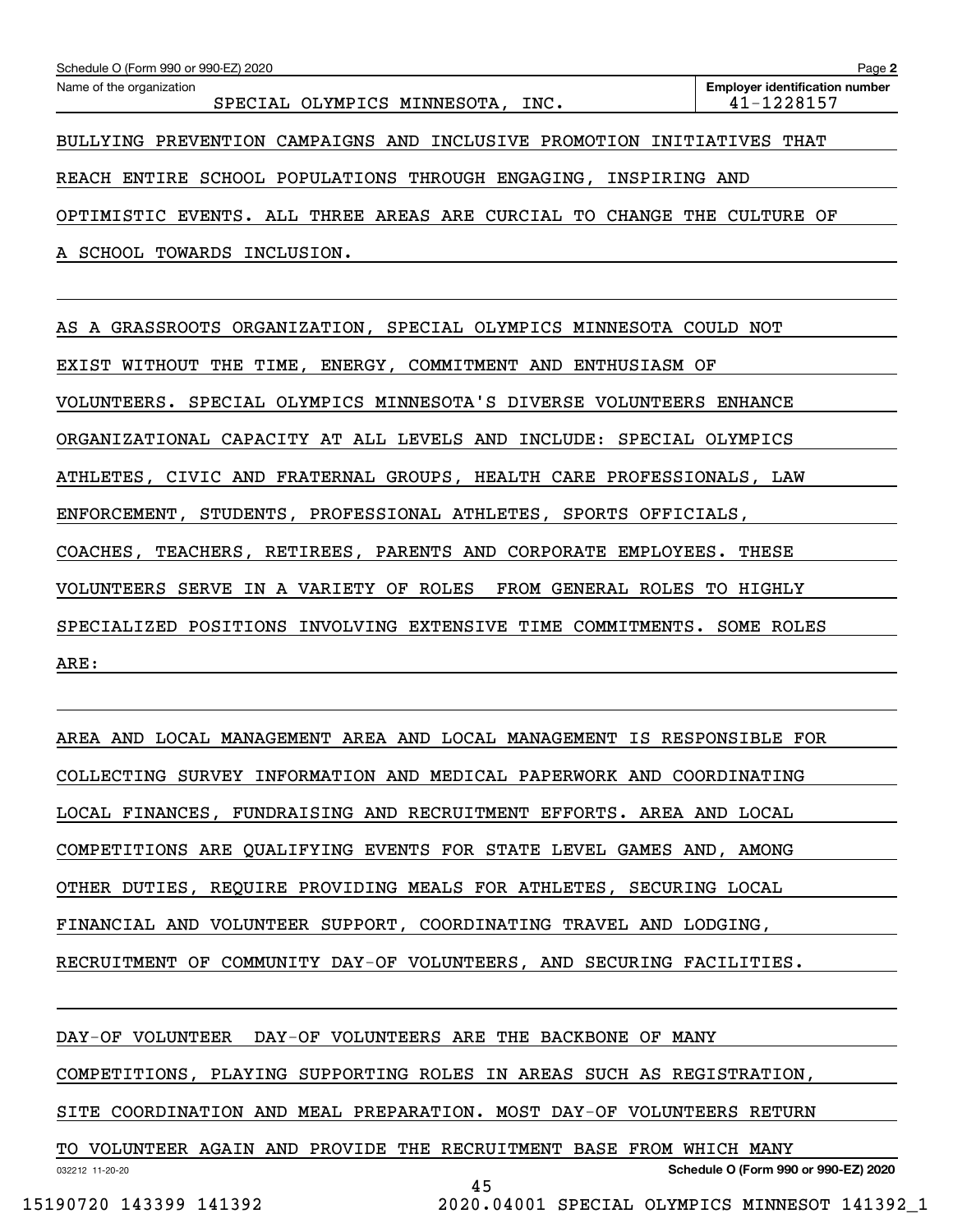| Schedule O (Form 990 or 990-EZ) 2020<br>Page 2                          |                                       |  |  |  |
|-------------------------------------------------------------------------|---------------------------------------|--|--|--|
| Name of the organization                                                | <b>Employer identification number</b> |  |  |  |
| SPECIAL OLYMPICS MINNESOTA, INC.                                        | 41-1228157                            |  |  |  |
| CHOOSE/OR ARE SELECTED TO ADVANCE TO HIGHER LEVELS OF CERTIFICATION AND |                                       |  |  |  |
| BECOME COACHES AND AREA AND LOCAL COORDINATORS.                         |                                       |  |  |  |

CLINICAL DIRECTORS AND MEDICAL VOLUNTEERS CLINICAL DIRECTORS ARE RESPONSIBLE FOR MANAGING DISCIPLINE-SPECIFIC SCREENINGS AND SECURING VOLUNTEERS AND IN-KIND DONATIONS FOR SPECIAL OLYMPICS' HEALTHY ATHLETES INITIATIVE. MEDICAL VOLUNTEERS HAVE OPPORTUNITIES TO INCREASE THEIR SKILLS AND KNOWLEDGE THROUGH WORKING WITH INDIVIDUALS WITH INTELLECTUAL DISABILITIES. PARTNERSHIPS WITH CERTIFYING ORGANIZATIONS, SUCH AS THE AMERICAN DENTAL ASSOCIATION, OFFER CONTINUING EDUCATION CREDITS TO HEALTHY ATHLETES VOLUNTEERS AS INCENTIVE TO BECOME A PART OF THE PROGRAM AS IT SHAPES A MORE EDUCATED AND SYMPATHETIC MEDICAL CULTURE.

FORM 990, PART III, LINE 4

| SPECIAL OLYMPICS WAS FOUNDED IN 1968 BY EUNICE KENNEDY SHRIVER WITH THE |
|-------------------------------------------------------------------------|
| BELIEF INDIVIDUALS WITH INTELLECTUAL DISABILITIES COULD PARTICIPATE     |
| FULLY IN THEIR COMMUNITIES AND IN LIFE. IT WAS HER VISION THAT THROUGH  |
| YEAR-ROUND SPORTS TRAINING AND ATHLETIC COMPETITION, INDIVIDUALS WITH   |
| INTELLECTUAL DISABILITIES WOULD BE BETTER EQUIPPED TO BE CONTRIBUTING   |
| MEMBERS OF SOCIETY. BY FOCUSING ON A PERSON'S ABILITIES AND NOT HIS/HER |
| DISABILITIES, SPECIAL OLYMPICS ATHLETES EARN RESPECT, ACCEPTANCE AND    |
| UNDERSTANDING FROM THEIR COMMUNITIES, WHILE GROWING PHYSICALLY,         |
| SOCIALLY AND DEVELOPMENTALLY. SPECIAL OLYMPICS ATHLETES BUILD           |
| SELF-ESTEEM AND GAIN SOCIAL SKILLS BY INCREASING FITNESS AND SKILL      |
| LEVELS, WHICH IN TURN PROVIDE LIFELONG BENEFITS.                        |
|                                                                         |

46

|  |  |  |  |  | MRS. SHRIVER ENVISIONED A GRASSROOTS ORGANIZATION WITH BRANCHES |  |  |
|--|--|--|--|--|-----------------------------------------------------------------|--|--|
|--|--|--|--|--|-----------------------------------------------------------------|--|--|

032212 11-20-20

**Schedule O (Form 990 or 990-EZ) 2020**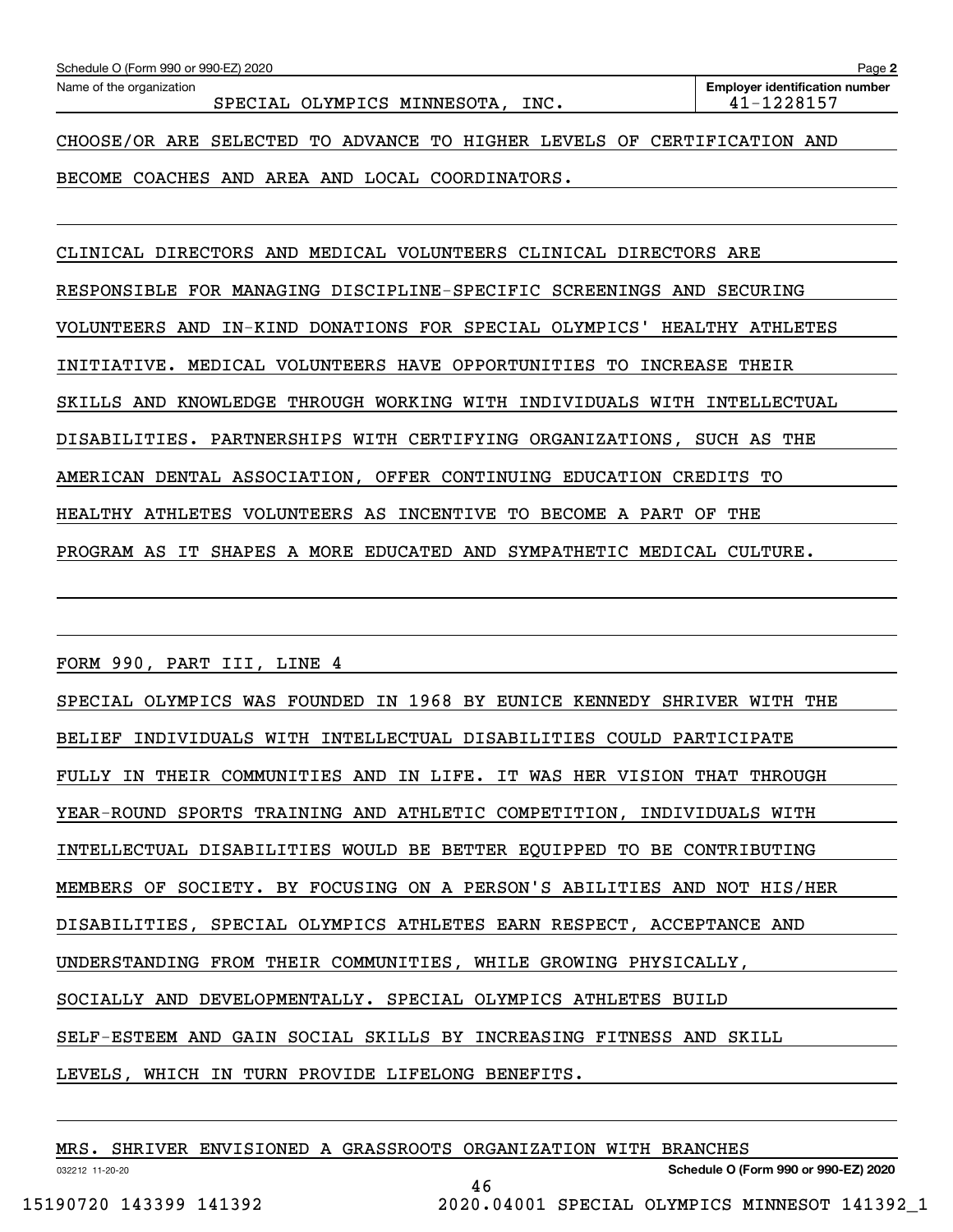| Schedule O (Form 990 or 990-EZ) 2020                                     | Page 2                                              |
|--------------------------------------------------------------------------|-----------------------------------------------------|
| Name of the organization<br>SPECIAL OLYMPICS MINNESOTA, INC.             | <b>Employer identification number</b><br>41-1228157 |
| REACHING MILLIONS OF INDIVIDUALS IN NEED. TODAY, SPECIAL OLYMPICS IS     |                                                     |
| THE LARGEST, FASTEST-GROWING SPORTS PROGRAM IN THE WORLD, REPRESENTING   |                                                     |
| MORE THAN 4.2 MILLION ATHLETES IN 220 COUNTRIES. SPECIAL OLYMPICS IS     |                                                     |
| ALSO THE ONLY ORGANIZATION IN MINNESOTA, THE UNITED                      | STATES AND THE                                      |
| UNIOUE BENEFITS OF SPORTS TO<br>THE<br>IMPROVE THE<br>UTILIZING<br>WORLD | LIVES OF                                            |
| INTELLECTUAL DISABILITIES.<br>PEOPLE<br>WITH                             |                                                     |

IN 1973, SPECIAL OLYMPICS MINNESOTA WAS INCORPORATED. CURRENTLY, MORE THAN 8,000 MINNESOTANS WITH INTELLECTUAL DISABILITIES PARTICIPATE AND COMPETE IN 16 OLYMPIC-TYPE SPORTS. ALL OFFICIAL SPECIAL OLYMPICS SPORTS FOLLOW INTERNATIONALLY ACCEPTED RULES, WHICH ARE ENDORSED AND APPROVED BY NATIONAL GOVERNING BODIES, INTERNATIONAL SPORTS FEDERATIONS AND OLYMPIC ORGANIZATIONS. SPECIAL OLYMPICS MINNESOTA IS AN ACCREDITED PROGRAM OF SPECIAL OLYMPICS INCORPORATED.

SPECIAL OLYMPICS MINNESOTA OFFERS CHILDREN AND ADULTS WITH INTELLECTUAL DISABILITIES YEAR-ROUND SPORTS TRAINING AND COMPETITION. THROUGH SPECIAL OLYMPICS' ATHLETIC, HEALTH AND LEADERSHIP PROGRAMS, PEOPLE WITH INTELLECTUAL DISABILITIES TRANSFORM THEMSELVES, THEIR COMMUNITIES AND THE WORLD.

032212 11-20-20 **Schedule O (Form 990 or 990-EZ) 2020** FORM 990, PART VI, SECTION A, LINE 1: BETWEEN MEETINGS OF THE BOARD, THE EXECUTIVE COMMITTEE SHALL HAVE GENERAL SUPERVISION OF THE ADMINISTRATION AND PROPERTY OF SPECIAL OLYMPICS MINNESOTA, EXCEPT THAT, UNLESS SPECIFICALLY EMPOWERED BY THE BOARD TO DO SO, IT MAY NOT TAKE ANY ACTION, INCONSISTENT WITH A PRIOR ACT OF THE BOARD, AMEND BYLAWS, REMOVE OR APPOINT THE PRESIDENT, OR TAKE ANY OTHER ACTION 47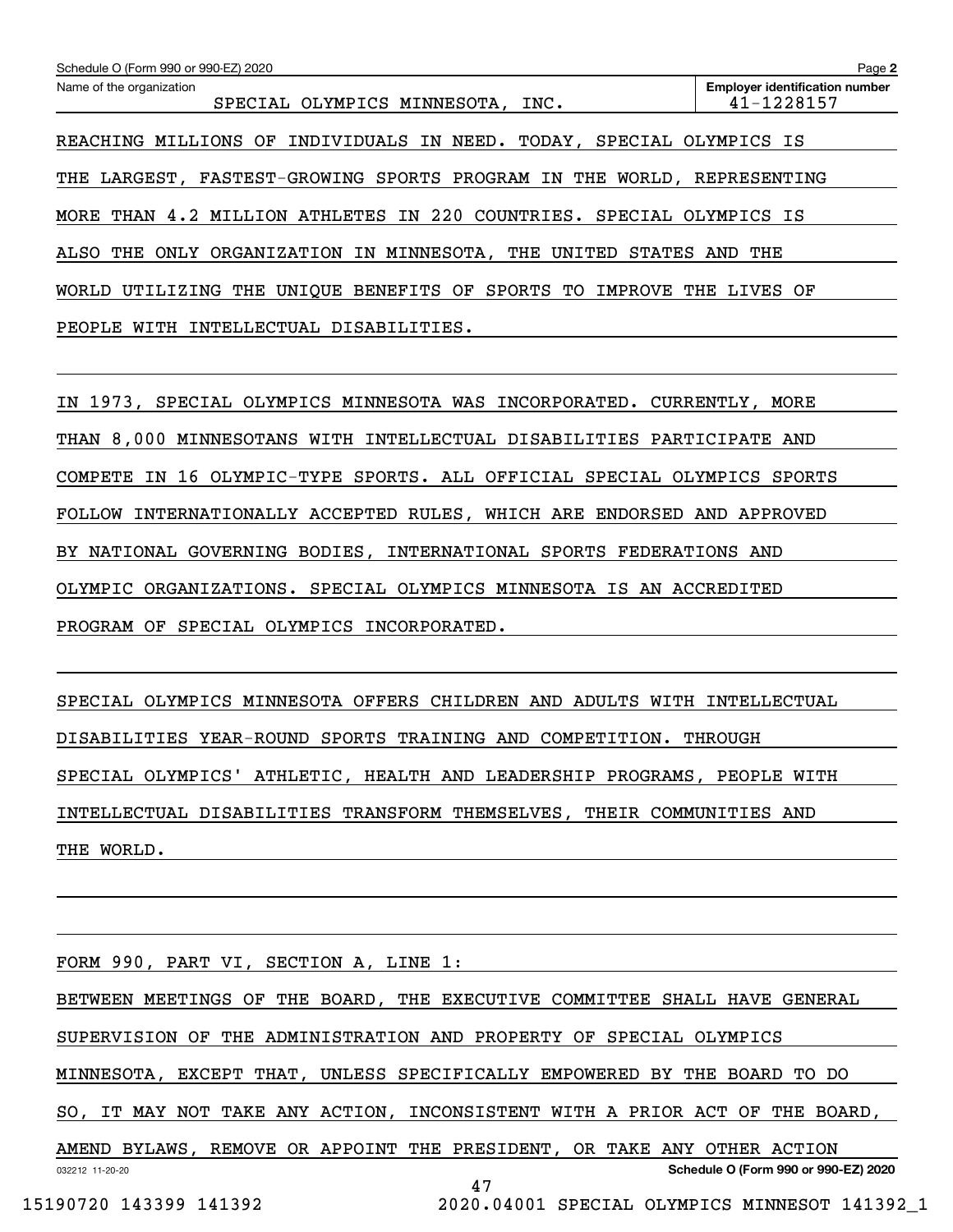| Schedule O (Form 990 or 990-EZ) 2020 |  |  |  |  |
|--------------------------------------|--|--|--|--|

Echedule O (Form 990 or 990-EZ) 2020<br>Name of the organization **number** Name of the organization **number** 

WHICH HAS BEEN RESERVED FOR THE BOARD OR WHICH MAY BE DELAYED FOR ACTION BY THE FULL BOARD.

FORM 990, PART VI, SECTION B, LINE 11B:

MANAGEMENT REVIEWS AND FINALIZES THE FORM 990 BEFORE IT IS PRESENTED TO THE FINANCE COMMITTEE OF THE BOARD OF DIRECTORS FOR REVIEW AND COMMENT. THE FINANCE COMMITTEE REVIEWS THE DRAFT FORM 990 AT A REGULARLY SCHEDULED MEETING. UPON THEIR APPROVAL, IT IS FORWARDED TO THE FULL BOARD OF DIRECTORS WITH A RECOMMENDATION FOR APPROVAL AT THE NEXT SCHEDULED MEETING. AFTER REVIEW OF THE DRAFT, THE BOARD OF DIRECTORS APPROVE THE FORM.

FORM 990, PART VI, SECTION B, LINE 12C:

ALL DIRECTORS, OFFICERS, AND EMPLOYEES REVIEW A DISCLOSURE QUESTIONNAIRE WHICH IDENTIFIES AND DISCLOSES WHETHER THEY HAVE POTENTIAL CONFLICTS OF INTEREST. EACH YEAR, DIRECTORS AND THE SPECIAL OLYMPICS MINNESOTA PRESIDENT'S RESPONSES ARE REVIEWED BY THE BOARD OF DIRECTORS AND ALL OFFICERS AND EMPLOYEE'S RESPONSES ARE REVIEWED BY THE SPECIAL OLYMPICS MINNESOTA PRESIDENT. THE EXECUTIVE COMMITTEE OF THE BOARD REVIEWS ANY CONFLICT OF INTEREST ISSUES AND THEN BASED ON THEIR REVIEW EVALUATES WHETHER A CONFLICT EXISTS AND VOTES ON THE APPROPRIATE ACTION. THE POLICY BARS A DIRECTOR WITH A CONFLICT OF INTEREST FROM DISCUSSING AND VOTING ON THE ISSUE.

032212 11-20-20 **Schedule O (Form 990 or 990-EZ) 2020** FORM 990, PART VI, SECTION B, LINE 15A: FOR THE MANAGEMENT TEAM, THE PRESIDENT/CEO SETS CHANGES OF SALARY DURING THE BUDGETING PROCESS FOR THE SUBSEQUENT YEAR, USING PROJECTED FINANCIAL PERFORMANCE OF THE ORGANIZATION, PERFORMANCE BY THE INDIVIDUALS, AND INFORMATION FROM SALARY SURVEYS AND/OR ADVICE FROM DIRECTORS AT HIS 48

15190720 143399 141392 2020.04001 SPECIAL OLYMPICS MINNESOT 141392\_1